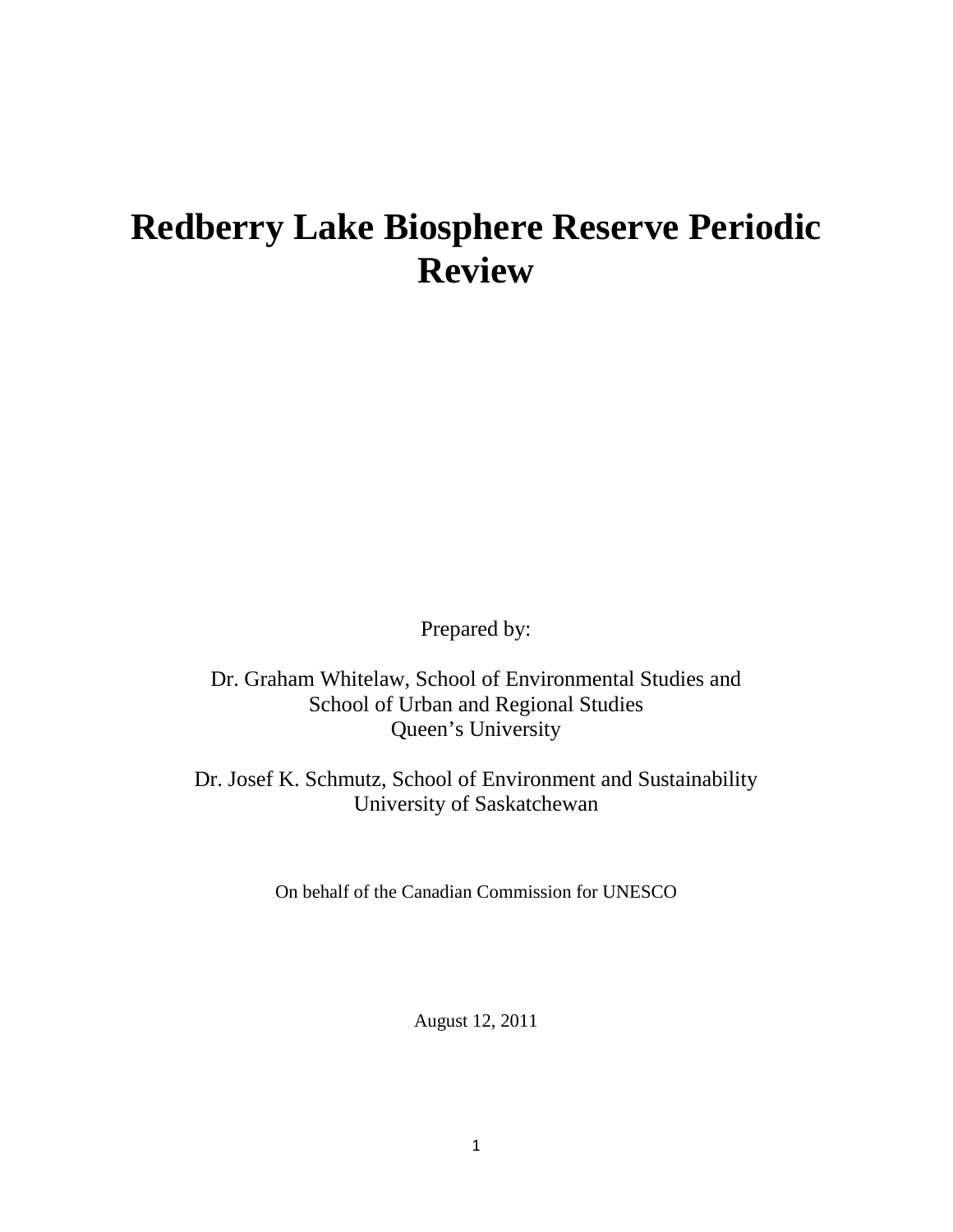# TABLE OF CONTENTS

| 1.0 |                                                                        | 3  |
|-----|------------------------------------------------------------------------|----|
| 2.0 |                                                                        | 4  |
| 3.0 | Significant Changes in the Biosphere Reserve during the past ten years | 4  |
| 4.0 |                                                                        | 12 |
| 5.0 |                                                                        | 20 |
| 6.0 |                                                                        | 21 |
| 7.0 | Governance and "Civil Society" Context for the Biosphere Reserve       | 25 |
| 8.0 |                                                                        | 25 |
| 9.0 |                                                                        | 27 |
|     |                                                                        |    |
|     | Appendix I: Recommended changes to the information for the UNESCO/MAB  | 32 |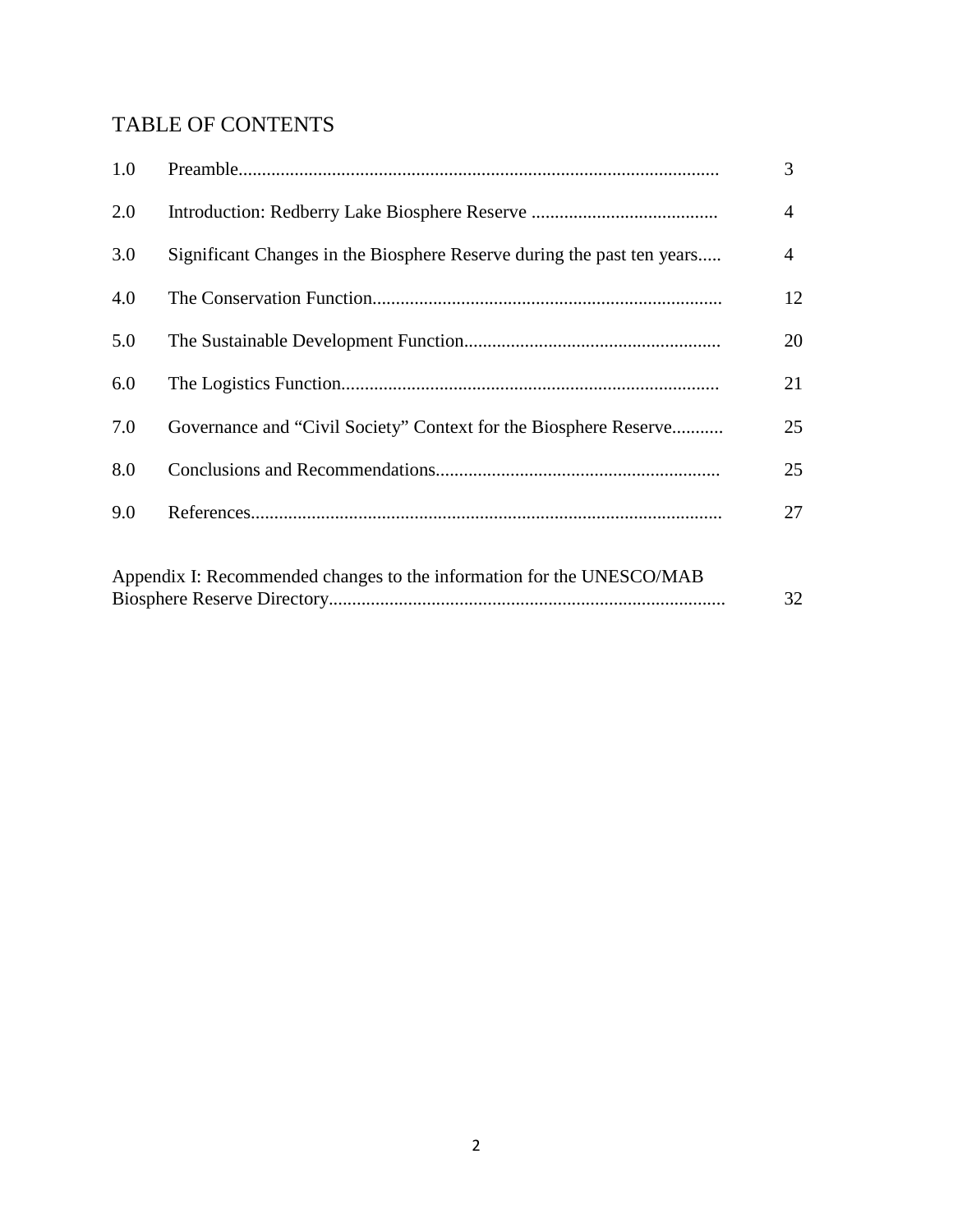# **1.0 PREAMBLE**

The site visit for this periodic review was conducted from July 6 - July 8, 2010. Our main areas of inquiry focused on activities the Biosphere Reserve participated in over the period since 2000, how the Biosphere Reserve evolved since designation and potential future initiatives. We were hosted by John Kindrachuk, Executive Director of the Redberry Lake Biosphere Reserve Association (RBLBRA) and toured his farm operation. We stayed with Board member Andrew Hawyrsh and toured his farm operation. The majority of our review inquiries occurred at the Redberry Lake Biosphere Reserve Research and Education Centre located in the Redberry Lake Regional Park. We also participated in an extensive tour of the Biosphere Reserve with John Kindrachuk and Andrew Hawrysh. Our main information collection activity involved a focus group session with the entire RBLBRA Board including: Larry Hawyrsh (Chair), Robert Shay (Secretary - Appointed by Town of Hafford), Stan Novicki (Treasurer – appointed to focus on UNESCO - Culture), Diane Hawrysh (Director – appointed to focus on UNESCO - Education), Peter Kingsmill (Director - Mayor of Hafford), Andrew Hawrysh (Director - Appointed by RM of Redberry), Victor Hupaelo (Director - Reeve for RM of Redberry), Nick Partyka (Director - Reeve for RM of Douglas ), and Gary Nickel (Director - Reeve for RM of Great Bend). A kitchen table meeting was also held with three board members.

Additional background information necessary to understand the evolution of the Biosphere Reserve over the past ten years was gathered from websites, journal articles, and grey literature including background reports, brochures, and scientific reports (see reference list). We also met with Lenore Swystun of Prairie Wild Consulting. Prairie Wild is assisting the Biosphere Reserve with one of their ongoing projects focussed on regional planning. Initial results and recommendations were shared with the RBLBRA and discussed with John Kindrachuk and Larry Hawrysh.

Our review indicates that the Redberry Lake Biosphere Reserve is meeting the obligations of the UNESCO World Biosphere Reserve Program. The Biosphere Reserve is playing a critical role in demonstrating a viable and alternative approach to industrial agriculture in the region. The Biosphere Reserve has also moved to fill planning and management gaps created as governments have shifted or eliminated program activities in the region. Furthermore, the Biosphere Reserve is working to influence and improve regional land use planning, critical to ensuring sustainability into the future.

We express our appreciation for the logistical assistance provided to us by John Kindrachuk and Andrew Hawyrsh of the Redberry Lake Biosphere Reserve, and Dominique Potvin and Hélène Gaulin of the Canadian Commission for UNESCO. Thanks go to the RBLBRA Board and others we interviewed for the review. The authors also appreciate the thorough review provided by Sharmalene Mendis-Millard and additional information provided by Larry Hawyrsh to address review comments. Any errors or omissions in this report remain with the authors.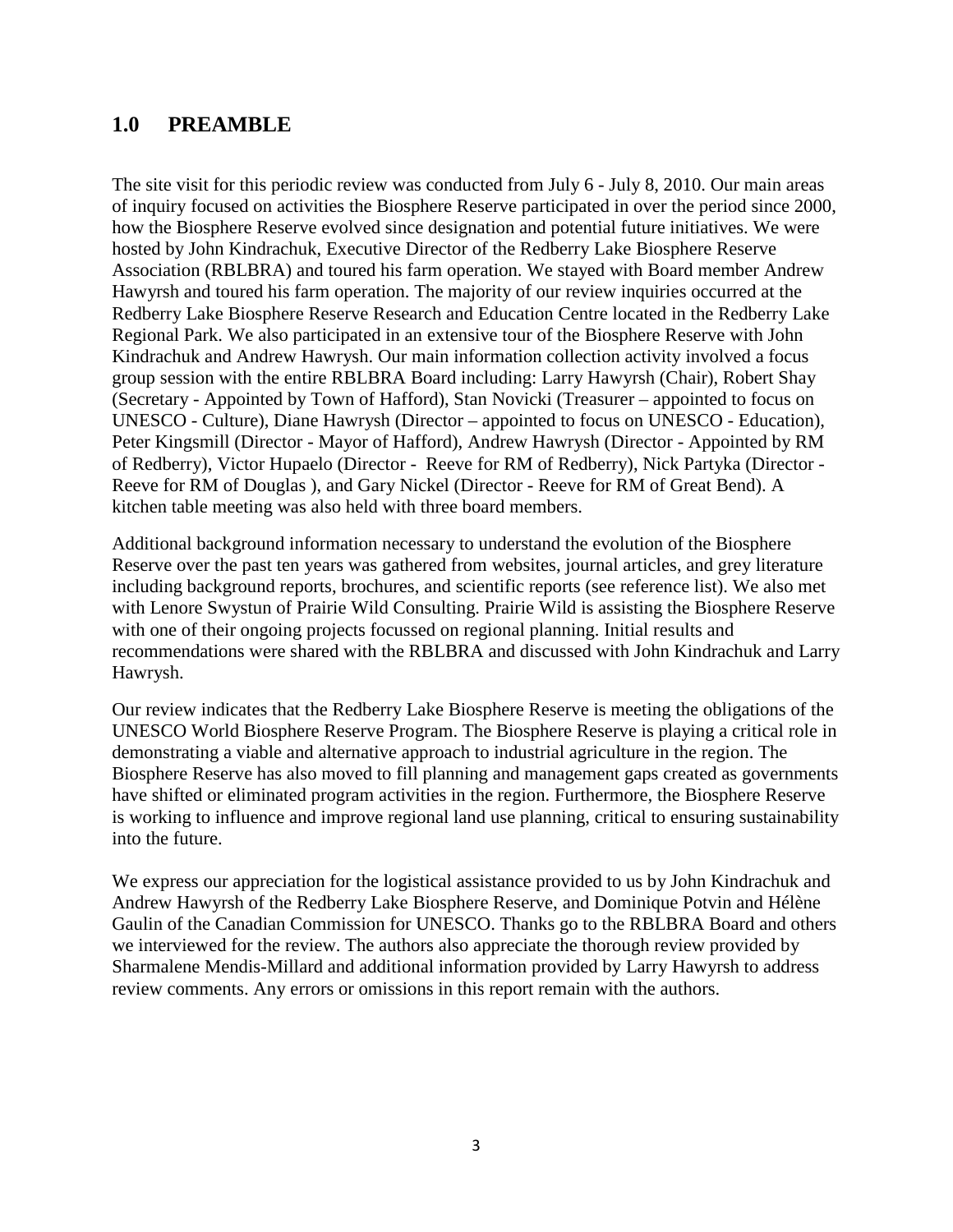## 2.0 **INTRODUCTION: REDBERRY LAKE BIOSPHERE RESERVE**

The Redberry Lake Biosphere Reserve was designated in 2000 and this is the first periodic review. The Biosphere Reserve is located in the Province of Saskatchewan, Canada. The core area is that part of the Biosphere Reserve designated by the Government of Canada as a Migratory Bird Sanctuary including the Islands within Redberry Lake and the lake itself. The buffer zone consists of those lands placed under a zoning by-law by the Rural Municipality (RM) of Redberry to protect the core area from inappropriate development (e.g. subdivision development). The area of transition/cooperation is the watershed of Redberry Lake located within the RM of Redberry. The Redberry Lake watershed lies within the Saskatchewan River watershed but is self-contained and has no surface connection to the Saskatchewan River (UNESCO MAB Programme, 1998; Figure 1). No changes to the configuration of the Biosphere Reserve occurred over the past ten years; however, recommendations on changes to the Biosphere Reserve configuration are provided subsequently in this report based on our review (see section 7.0). A number of changes and updates to the information for the UNESCO/MAB Biosphere Reserve Directory are presented in Appendix 1.

The review consists of five main sections - significant changes in the biosphere during the past ten years; assessment and updates on the conservation function; assessment and updates on the sustainable development function; assessment and updates on the logistics function; and information on changes to governance and "civil society" context for the RBLBR. The review concludes with a series of suggestions.

# **3.0 SIGNIFICANT CHANGES IN THE BIOSPHERE RESERVE DURING THE PAST TEN YEARS**

#### *Narrative account of important changes in the local economy, landscapes or habitat use, and other related issues.*

The local economy has been under significant pressure from global agricultural trends that have made it more difficult for family farm operations to survive. These trends continued throughout the period from 2000 to present placing pressure on farmers to increase the size of their operations. An analysis by the National Farmers Union in 2003 showed a steadily widening gap between gross and net income on farms. While gross income rose beginning in the 1970s through to the end of the study period in 2003, net farm income declined. This decline has been attributed to a rise in annual-crop input costs while the corresponding food commodity prices, set in international markets, have not kept pace with increased costs of production.

In making their personal choices on the farm, farmers are influenced by the knowledge that conditions, mostly weather–related, in some years allow them to achieve a decent income. For this reason, farmers on the prairies often refer to this uncertainty as 'next-year's country.' Also, the allure of larger incomes and greater economies of scale leads to ever larger farm size, but also to other inefficiencies imposed by short good-weather windows in which to seed, spray and harvest (National Farmers Union, 2003). The above income shortfall has continued after 2003 to today.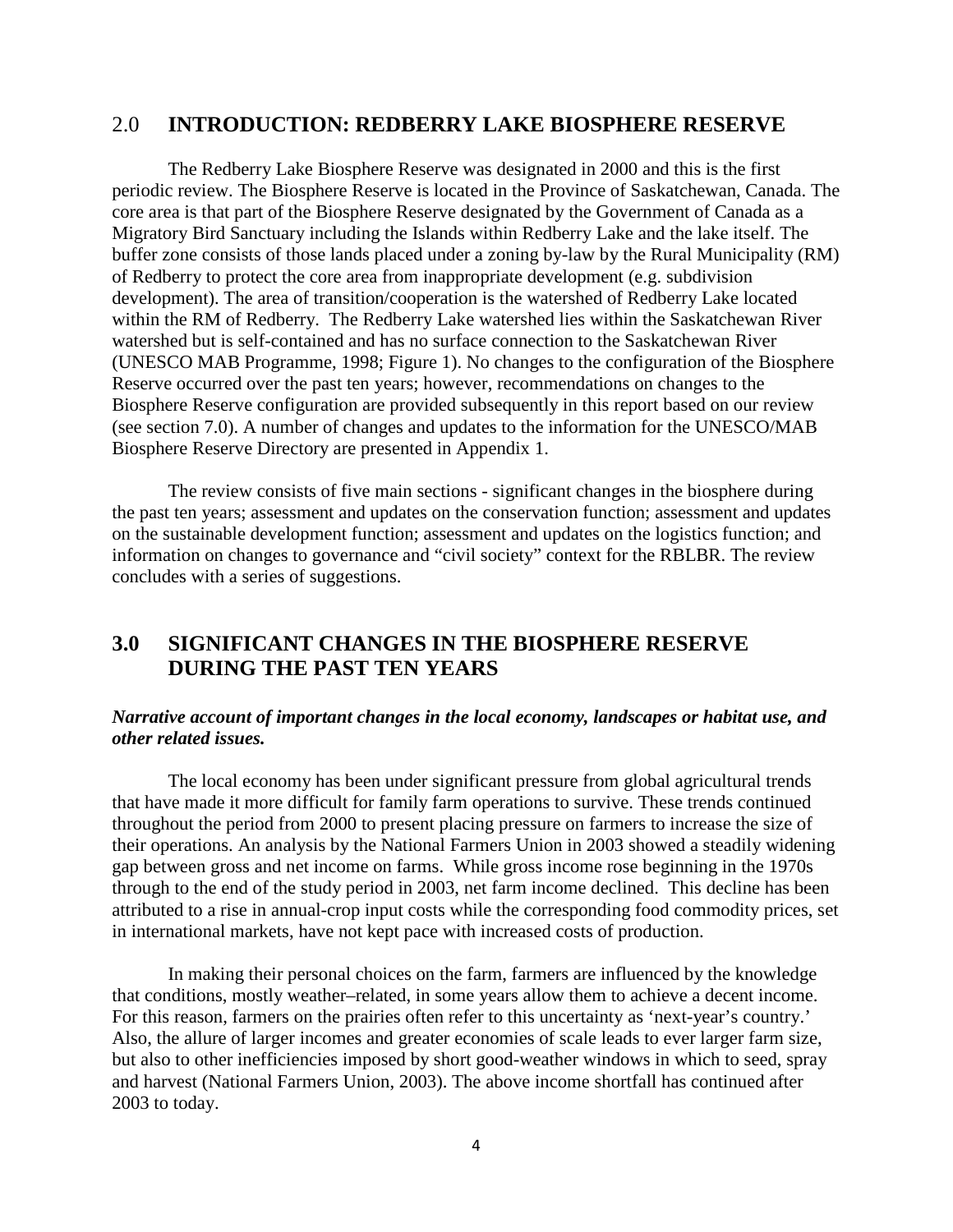There are also a number of positive economic signs in the farming economy in Saskatchewan. These generally come from an expanding organic food market, a rise in Farmers' Market outlets, and increasingly common linkages between producers and consumers and also local grocery stores (National Farmers Union, 2003). In or close to the RBLBR, there are farmers markets (Borden and Blaine) and farmers sell organic products e.g. hogs directly to consumers. Furthermore, many individuals living in the RBLBR have always grown their own "organic" produce and the Biosphere Reserve has plans, dependent on funding, to demonstrate how to grow organic produce in the Town of Hafford.

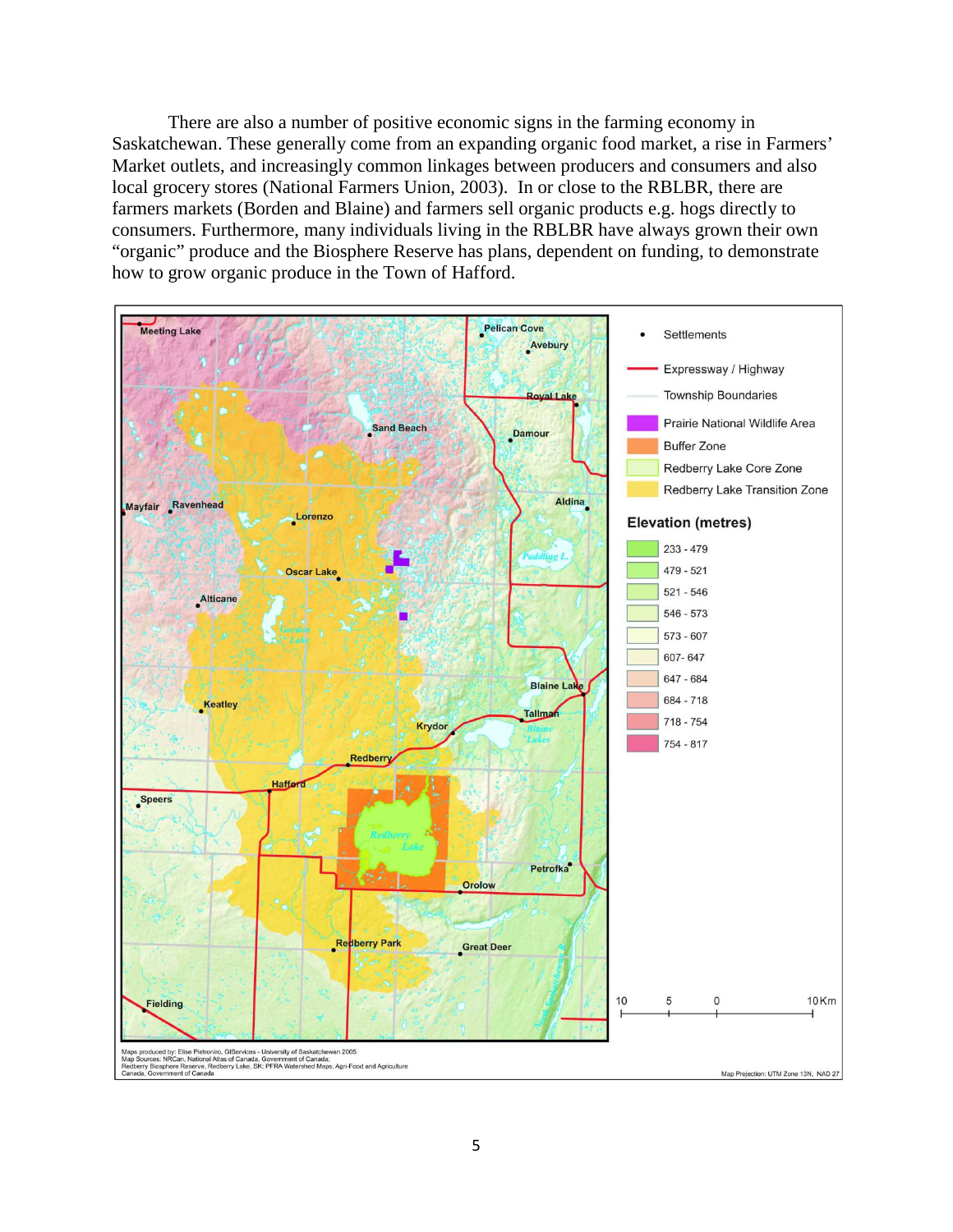Figure 1. Location map of the Redberry Lake Biosphere Reserve identifying core, transition and buffer areas, along with elevation, settlements, and municipalities (Redberry Lake Biosphere Reserve, 2011).

The original Biosphere Reserve proposal was one of the local responses of community members to address concerns with the above described trend in agriculture. A significant visioning initiative was led by the RBLBRA through the development of a Cooperation Plan (Sian, 2002). The RBLBRA is led by the RBLBRA Board (see Preamble for members of the Board). There are no official "members" of the RBLBR Association. Sian conducted sustainability workshops and drew up a plan with good local input, participation and support, and wrote about the biosphere designation. Over the past ten years, the RBLBRA has led and delivered agricultural projects (e.g. AEGP project) that were successful in demonstrating an alternative agricultural approach based on grass fed beef production (discussed subsequently in sections 4.0, 5.0 and 7.0).

Other trends including government cutbacks to environmental and community development also had impacts over the last ten years. Although the basic structure of Federal, Provincial and municipal governance remain unchanged, government reduced their direct involvement in environmental activities such as monitoring (see section 4). By 2003, the Biosphere Reserve was forced to close its interpretive centre due to a lack of funding. These resource constraints resulted in fewer people volunteering and low morale (Mendis-Millard and Reed, 2007). Despite these funding constraints, the community's resilience prevailed, leading the Biosphere Reserve to partner on research and increase awareness of the goals of the Biosphere Reserve. This led to new multi-year funding in support of Biosphere Reserve programming from the Provincial government (Mendis-Millard and Reed, 2007). The interpretation centre was subsequently renamed the Research and Education Centre and re-opened in 2005 with support from the Province of Saskatchewan funding. The Provincial government's support recently ended in 2010 and the RBLBRA once again reduced the work carried out in the centre. Furthermore, the Biosphere Reserve was unable to continue paying for its coordinator. Mendis-Millard and Reed (2007) indicate that while funding does not ensure a Biosphere Reserve's success, it certainly plays a role in enabling social capital and networking, key determinants to a successful Biosphere Reserve.

The Biosphere Reserve also successfully partnered with other community and provincial organizations. Specifically, the Association partnered with: the Saskatchewan Watershed Awareness Initiative (Watershed Awareness Initiative, no date); Redberry Watershed Agri-Environmental Group Plan and Canada-Saskatchewan Farm Stewardship Program (Redberry Lake Biosphere Reserve Association, undated-A); the Agri-environment Services Branch, Land and Infrastructure Resiliency Assessment Project (Land and Infrastructure Resiliency Assessment Project, no date); and additional RMs on regional land use planning activities (Prairie Wild, 2010). This partnering strategy produced significant results (discussed subsequently in sections 3.0, 4.0 and 5.0).

In summary, the main governance strategies over the past ten years that served the RBLBRA well included tapping into and building on strong communal relations, championing an alternative vision to industrial agriculture expressed through stewardship activities, a willingness to partner with community-based researchers, leveraging success by working with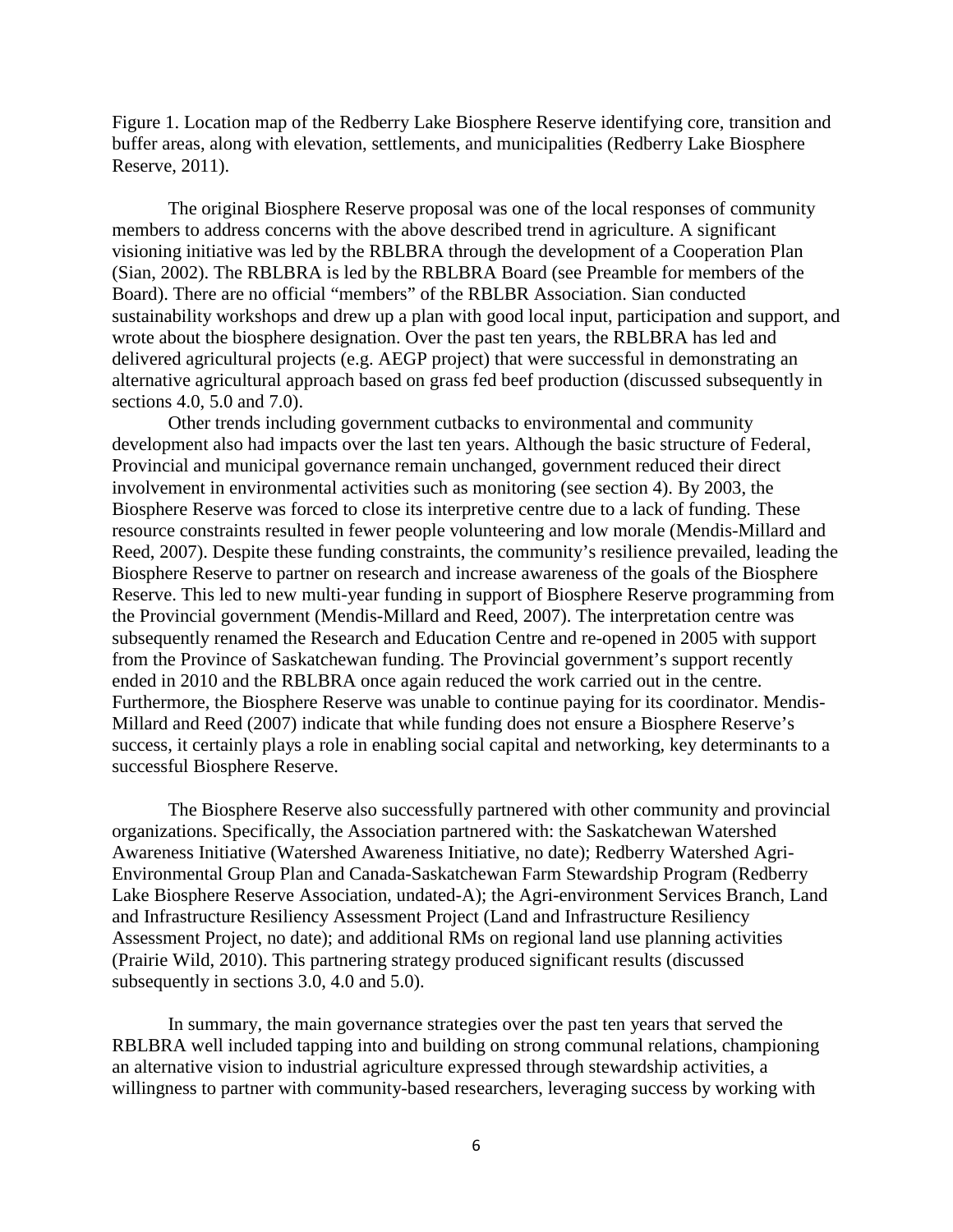partner organizations including government (Provincial government and non-governmental organizations) and delivering their relevant programs at the local level, and more recently embracing regional land use planning.

#### *Human population of the biosphere reserve*

The following population numbers were presented in the nomination document. The population in the core area was 0 in 1989. This has not changed. The population in the buffer area was estimated to be less than 50 permanent and less than 120 seasonal residents. Although there are no data on the buffer area at this time due to the boundary of the buffer area not aligning with Statistics Canada boundaries, the view among those participating in this review is that this has not changed significantly. In the transition area there were approximately 1050 and less than 50 seasonal residents in 1998 (UNESCO, 1998). The most recent census data available for the largest community in the Biosphere Reserve, Hafford, Saskatchewan is from 2006 and demonstrates a concern with population decline raised by the RLBRA Board. The population in 2006 was 360 down from 401 in 2001 representing a decline of 10.2 %. The population of the RM of Redberry (includes Hafford) was 451 in 2006 down from 461 in 2001 a decline of 2.2 %. These declines compare to the Province of Saskatchewan's population change in the same period which was -1.1% (968,157 in 2006 down from 978,933 in 2001 (Statistics Canada, 2011).

### *Most recent 30 year climate normals for weather stations in the Biosphere Reserve*

Station: Borden 18N, Saskatchewan, Canada Latitude: 52.6°; Longitude: -107.2°; Altitude 587.02m Climate normals 1971-2000 Average temperature of the warmest month (degrees Celsius): 17.2 Average temperature of the coldest month (degrees Celsius): 17.0 Mean annual precipitation: 375.9mm (Environment Canada, 2011)

#### *Continued local involvement of the work of a biosphere reserve association*

Refer to sections 3.0, 4.0 and 5.0.

#### *Appropriateness of the current zonations*

Refer to sections 4.0 and 7.0

#### *Continued justification for a biosphere reserve*

Refer to sections 3.0, 4.0, 5.0, 6.0 and 7.0).

## *The biosphere reserve organization and/or biosphere reserve associated group(s). Comment on the following topics that are of special interest in the experience of the Canadian network.*

#### *Cooperation plan*

Individual Cooperation Plans are developed by most Biosphere Reserves in Canada. Elements in the Plans reflect the three main functions of a Biosphere Reserve. With the success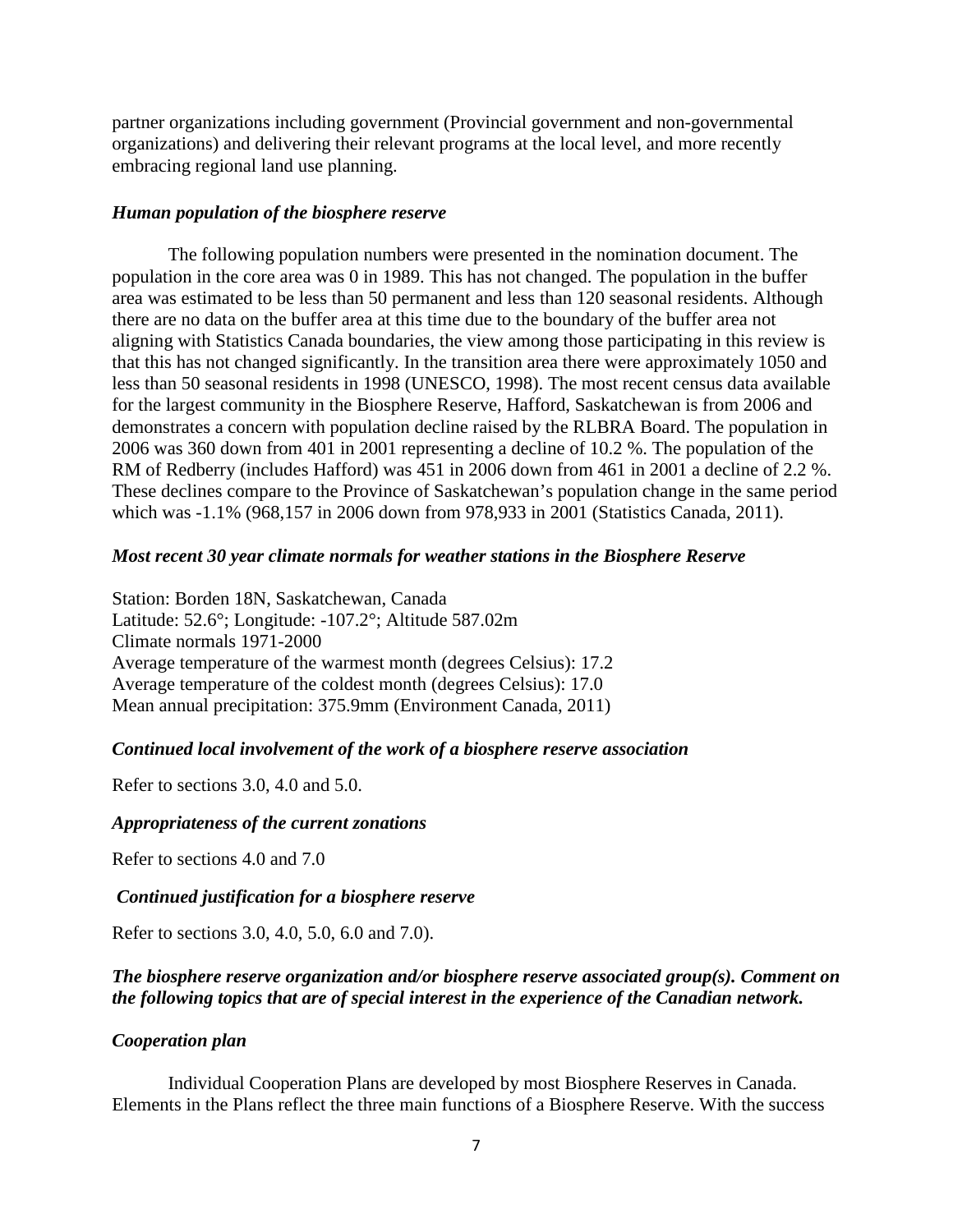of their Biosphere Reserve application, Redberry was able to mobilize existing social capital through established networks to hire a consultant to prepare the Redberry Lake Biosphere Reserve Cooperation Plan. Several community meetings were held to develop a vision for the Biosphere Reserve and plan for sustainability (Sian, 2002; Mendis-Millard and Reed, 2007). The Biosphere Reserve continues to be guided by this vision today. The Cooperation Plan is currently being updated through the regional land use planning project discussed subsequently in section 4.0 (Prairie Wild, 2010).

### *Budget and staff support including approximate average annual amounts (or range from year-to-year); main sources of funds; special capital funds (if applicable); number of full and/or part-time staff; in-kind contribution of staff, facilities or equipment; volunteer contributions of time or other support.*

The overall budget for the RLBRA has fluctuated significantly over the 10 years mainly based on intermittent government support and the success/lack of success the Biosphere Reserve had in securing project dollars. The Research and Education Centre, a legacy of the Pelican Project converted for RBLBRA use, has been closed once during the ten years and is currently only providing part-time services due to budget constraints. Operating costs for the Centre are approximately \$60K/year. There is currently an Executive Director working on a part-time basis at a cost of \$70K/year (salary/operations), hired in 2009 after two years of funding was provided to the Canadian Biosphere Reserves Association (CBRA) by Environment Canada to distribute among their member biosphere reserves. This funding will run out in 2013. Prior to that, staff consisted of student interns, on average three per year over the ten years, a consultant who worked on the Cooperation Plan (discussed previously; Sian, 2002), a coordinator hired in 2003 who worked on negotiating a grant from the Provincial government, an Executive Director/Coordinator hired in 2005 along with an Education Coordinator once the Provincial grant was secured. A new coordinator was hired in 2008-2010 and Executive Director in 2009. The Coordinator was released in 2010 due to Provincial funding cuts. The main funding for these positions were from the Province of Saskatchewan, in the order of \$50K per year from 2005- 2010, and from the Federal Government, \$60K/year starting in 2008 and running through to 2013 (previously mentioned). The Biosphere Reserve had budgets over the past ten years in the range of \$2K- \$250K/year with significantly increased funding since 2005 – ranging from \$60- \$250K/year dependent. The Biosphere Reserve depends on a volunteer board of nine to carry out much of its work.

#### *The biosphere reserve's communications strategy*

The Executive Director of the RBLBRA has considerable media experience and a very good understanding of how to communicate with the local community. The RBLBRA has successfully reached out beyond its boundaries to its neighbours, as evidenced by the partnership project on regional land use planning with adjacent RMs (discussed subsequently in sections 4/0. 5.0 and 7.0). The Biosphere Reserve was also successful at communicating its activities and message during Canadian Biosphere Reserve Association Annual Meetings and had significant influence at the National level. The main message from the beginning was the need for Federal support, ultimately achieved in 2009. The RBLBRA also hosted a Biosphere Reserve annual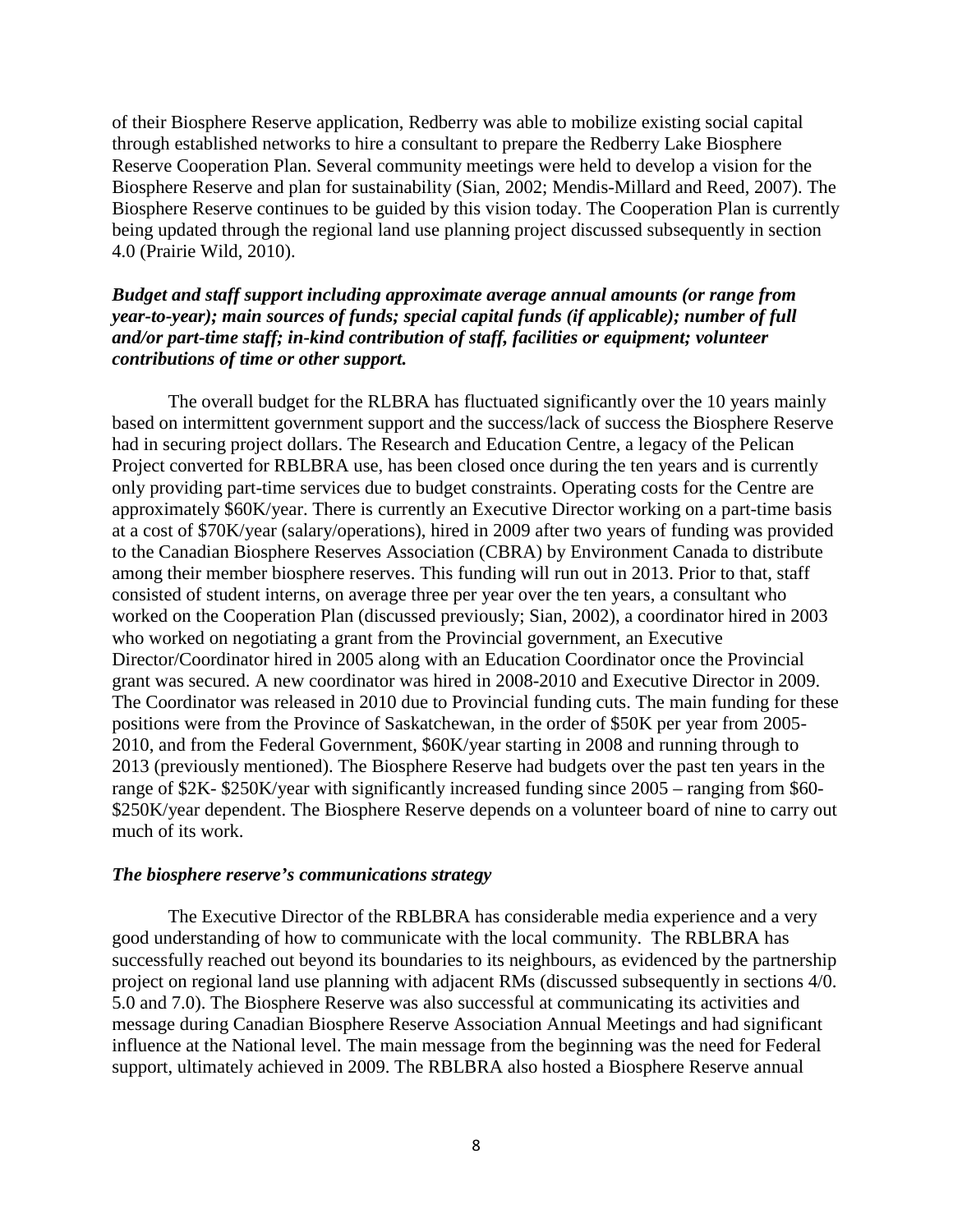meeting in 1999, the year before its designation, and again in 2006. The following is a listing of communication efforts:

Newsletter published monthly (when funding available; started regular publications in July 2008) reaching a target audience of 1200 community members.

- •Website that contains information on the Biosphere Reserve along with up to date documents on a variety of subjects.
- •Publishing a minimum of four articles per year in the local newspaper. Also TV and radio when opportunities arise.
- •Preparation of brochures on specific topics such as trails (Redberry Lake Biosphere Reserve, undated-B), biological diversity of the lake (Redberry lake Biosphere Reserve, undated-A), Entry points for Educators (Redberry Lake Biosphere Reserve, undated-D), Redberry Lake Watershed Agri-Environmental Group Plan (Redberry Lake Biosphere Reserve, undated-C).
- •Hosting on average four special events and activities associated with projects and planning to engage local residents. This has recently increased to five or six events.
- Educational interpretation of the Biosphere Reserve through sophisticated display and promotional material (developed 2005-2006) by the education coordinator at the Education and Research Centre. Promotional material included frisbees and t-shirts, and other items for sale.
- Writing special articles, approximately one/year, the most recent prepared by the current Executive Director available on line at http://www.pcap-sk.org/docs/listitem182.pdf (Kindrachuk, 2010).
- Communicating Biosphere Reserve activities through local municipal council committees
- Engaging volunteers (12-15 based on interest).

# *Strategies for fostering networks of cooperation in the biosphere reserve that serve as connections ("bridging") among diverse groups in different sectors of the community (e.g. groups devoted to agricultural issues, local economic development, tourism, conservation of ecosystems, research and monitoring)*

The RBLBRA has done an excellent job at partnering with a variety of organizations and initiatives, and as previously discussed, this strategy was essential to its success over the last ten years (refer to sections 3.0, 4.0 and 5.0 for additional information).

## *Particular vision and approaches adopted for addressing the socio-cultural context and role of a biosphere reserve*

The RBLBRA developed a strong relationship with the University of Saskatchewan working on social-ecological research. For example, two related research projects, (Social Science and Humanities Research Council supported projects) examined community capacity building through research partnerships (Mendis-Millard and Reed, 2007) and uneven environmental management in Canada with the Redberry Lake region as a case study (Reed, 2007).

The RBLBRA also reached out to First Nations in the area to work on improving agricultural activities on reserve lands through partnership activities with the North Saskatchewan River Council in 2010, however, funding for the project has not been secured to date. The Association also met at least two times with the Lucky Man Band to discuss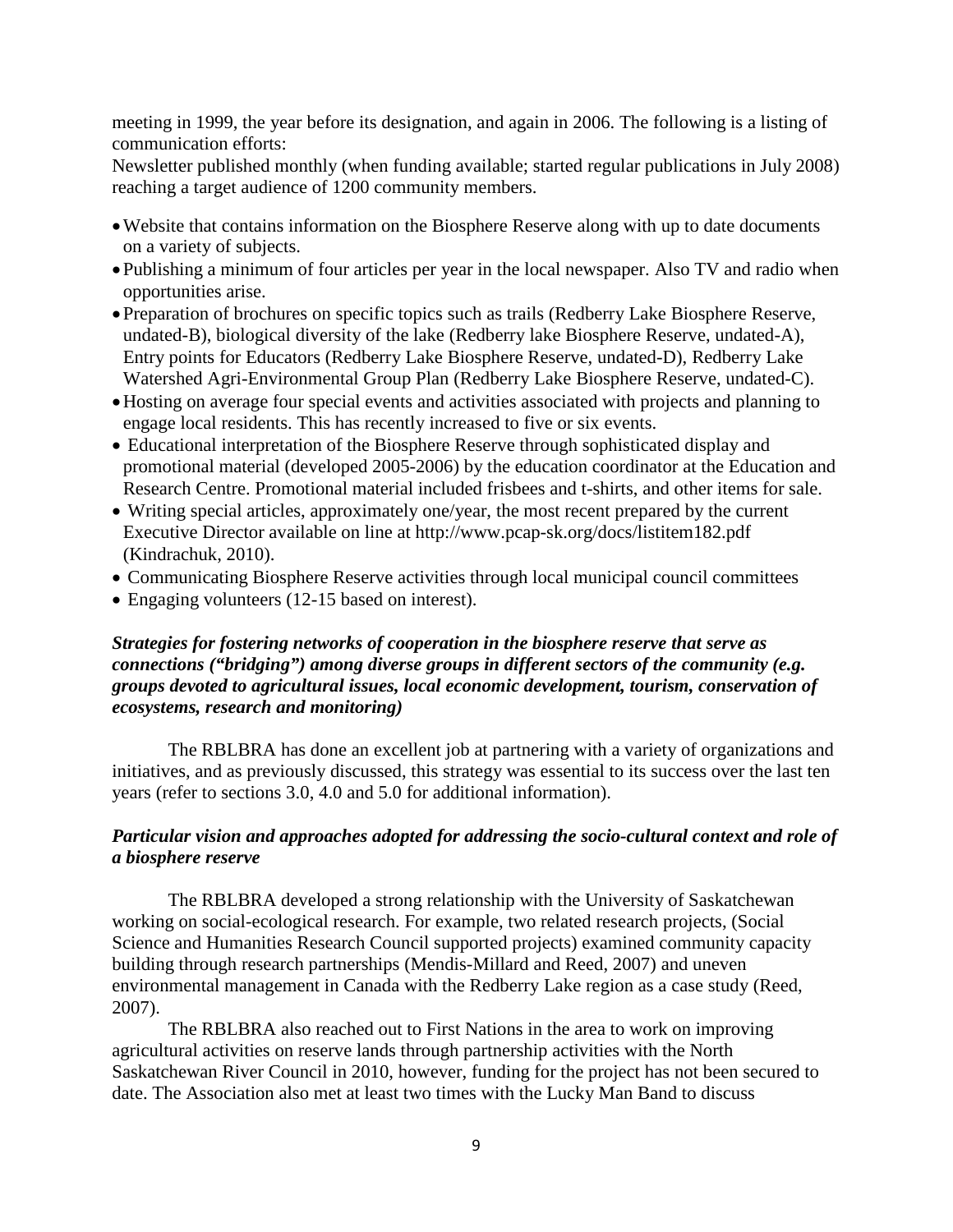agricultural practices in 2008 and 09. Although the Band is interested, the Band is dealing with other priorities at the present time.

#### *Obstacles encountered by the biosphere reserve or challenges to its effective action*

Three main obstacles have challenged the RBLBRA's effective action: inconsistent funding, government retreat from environmental planning and management, and a general lack of public understanding of the biosphere reserve concept. Inconsistent funding has led to intermittent problems with maintaining an operating presence in the education and outreach centre. Maintaining staff support was also a challenge. Funding is mainly tied to projects and, as with most community groups, project funding is difficult to secure on a consistent basis. The Federal government (Environment Canada) in 2008 provided 5 million dollars over five years to support Biosphere Reserves in Canada. With this recent funding, this issue may be partially addressed in the future if funding is extended beyond 2013. The general lack of public awareness and understanding of the biosphere reserve concept – especially prior to recent core funding, was a problem. Since core funding the RBLBRA has increased its communications activities (discussed above).

Reed (2007) discussed the problem of government retreat from environmental planning and management, and an associated problem of government and National ENGOs planning their activities at a regional scale without local input (i.e. Nature Conservancy of Canada and Ducks Unlimited). Although this latter issue was not raised by those interviewed for this review, Reed (2007) indicates that these issues lead to uneven environmental management across the country. Gaps in environmental management have emerged in the Redberry Lake area (e.g. monitoring, local economic development). Our review indicates that the Biosphere Reserve has played a critical and successful role in addressing some of these gaps (see sections 3.0, 4.0 and 5.0).

# *Effectiveness of management plans of government agencies and other organizations in the biosphere reserve. Brief note about plans that have been completed or revised in the past 10 years*

The Canadian Wildlife Service reduced funding for long term monitoring of the Redberry Lake. This left a void that the RBLBRA has attempted to fill. This issue is highlighted through a letter written by Ray Alisaushas to Environment Canada on November 26, 2006. The letter highlights concerns about declining biodiversity and abundance in the migratory bird community breeding at Redberry Lake along with concerns that avian biodiversity has been compromised by populations of Gulls nesting on the islands in Redberry Lake. These species prey on many nesting birds and may contribute to declines in migratory bird populations. He indicates that action must be taken to reduce gull populations (Alisauskas, 2006: see entire letter presented in section 3.0).

This was an issue that the RBLBRA was concerned about due to increasing pressure on the ecosystem due to climate change. To address this issue, the Association partnered with Delta Waterfowl, an NGO, and have recently established a predation control program.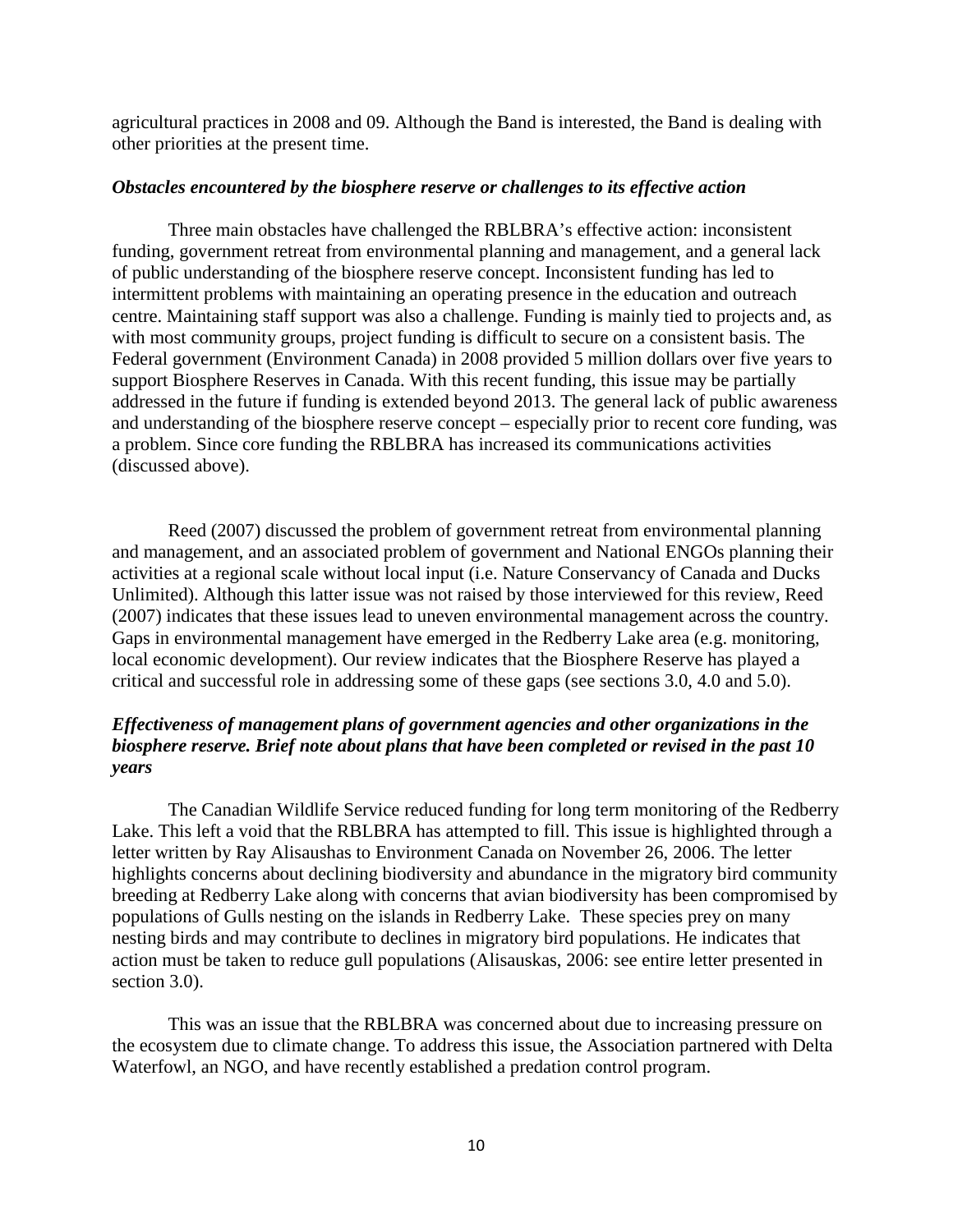The RBLBRA recognized the need to improve regional land use planning (refer to section 4.0 for more detail). These regional land use planning activities are, in part, a response to potential future gas extraction in the region, a trend raised by the RBLBRA Board as a concern. Regional partners on the land use planning project include the RMs of Mayfield and Blaine, currently not within the Biosphere Reserve transition zone. First Nations with treaty entitlement lands are also participating. The regional land use planning initiative project suggests that further analysis on the boundaries of the Biosphere Reserve needs to be done. The transition/area of cooperation may need to be extended to include the additional RMs participating in the regional land use process if these participants are interested. The potential gains from extending the Biosphere boundaries should be explored (see section 7).

#### *"Sustainability" as a deliberate guiding theme for programs in the biosphere reserve*

The RBLBRA has done an exemplary job of focussing its activities on sustainability, in particular its work on providing and implementing an alternative vision to industrial agriculture. There was the early work already mentioned focused on developing a community plan for sustainability with short, medium and long-term goals and projects (Sian, 2002). Many farmers in the Biosphere Reserve have and are demonstrating a smaller scale practice of agriculture, based on sustainable use of native prairie for cattle production. These activities are yielding positive gains in the areas of environment, culture and society. This assertion is based on our discussions with the RBLBRA board, our observations of two farming operations during our review visit, and extensive field trip of the Biosphere Reserve. The environment is being protected through best management practices and gains in environmental services. Local farmers are demonstrating that the family farm is viable (Kindrachuk, 2010; Prairie Conservation Action Plan, undated).

### *Particular scientific work linked with national and international programs (e.g. EMAN, EuroMAB, IUCN – World Conservation Union)*

The RBLBRA established a SI/MAB Forest Biodiversity monitoring plot, as have many Biosphere Reserves in Canada. The coordinating body for the SI/MAB Program in Canada was the Ecological Monitoring and Assessment Network (EMAN). Unfortunately, EMAN was disbanded by Environment Canada in 2007.

The RBLBRA hosted numerous interns from the University Pierre Mendes in Grenoble France since the early years of the Biosphere Reserve. The RBLBRA has an active partnership with the University working on issues related to environment and business. The Biosphere also has a partnership with the Rhön Biosphere Reserve in Germany that began in 2009. The goal of this agreement is to build capacity and exchange ideas, projects and strategies for sustainable development. Projects worked on/to be worked on include eco-tourism development, product labelling and branding, landscape conservation and land use; agriculture, organic farming and marketing, and national and international partnership development. The first project involved the development of a joint Brochure highlighting each Biosphere Reserve promoting a tourism exchange between people from each site (Kindrachuk, 2010).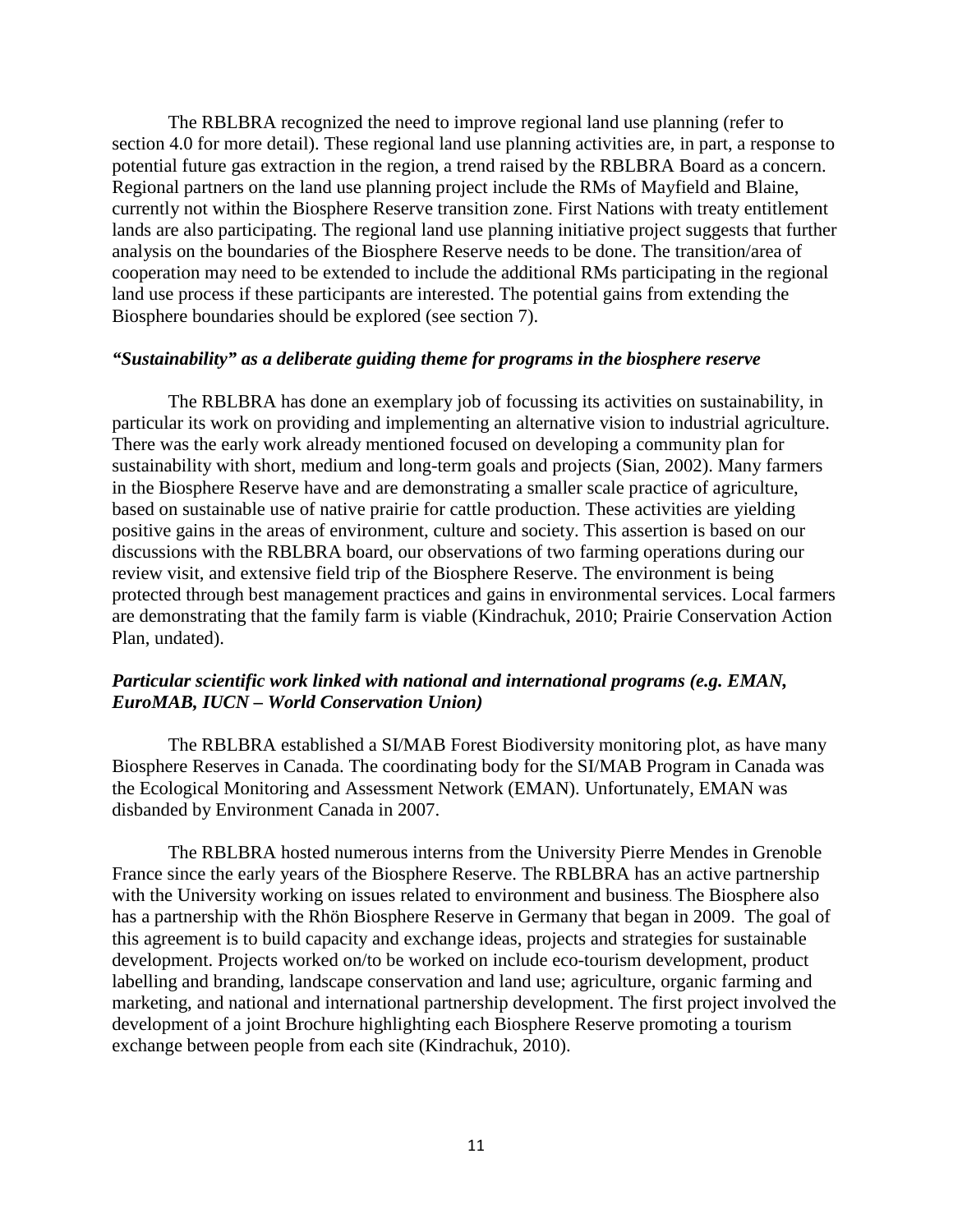## *Issues arising from multiple cross-scale relationships inherent in the social-ecological systems (e.g. forests, marine systems; links of key local corporations to global economy; government activities across different levels of federal, provincial, and local jurisdictions)*

The two main issues already introduced and discussed in greater detail in sections 4 and 5 are the role the Biosphere Reserve is playing in demonstrating a viable alternative to industrial agriculture and engaging in regional land use planning to address, among other issues, potential negative effects from gas development in the region (see sections 3.0 and 4.0).

# *Strengthening collective capacities for the overall governance of the biosphere reserve (e.g. organization of new networks of cooperation, partnerships)*

The Biosphere Reserve's governance arrangements are working well. Much of the RBLBRA Board's representation is from municipal councils within the Biosphere, providing access to local decision-making and enabling projects such as the regional land use planning initiative. The RBLBRA also partnered with other organizations successfully leveraging support for projects that meet Biosphere Reserve goals in the area of wildlife management and stewardship (see sections 3.0 and 4.0). In March 2011, a SSHRC-funded partnership and networking project led by Dr. Maureen Reed and Marc-André Guertin of CBRA was announced that aims to strengthen capacity at the national level among biosphere reserves and academics.

# **4.0 THE CONSERVATION FUNCTION**

.

# *Significant changes (if any) in the main habitat types identified for the biosphere reserve, including natural processes or events, main human impacts, and/or relevant management practices.*

There have been no significant changes in the main habitat types for the Biosphere. There are gaps in monitoring capacity due to government cutbacks. This gap is a concern especially in light of lowering water levels, increasing salinity of the Redberry Lake and impacts on wildlife.

Recent data on lake water levels, recorded by the Saskatchewan Watershed Authority shows continuing changes in the lake's water volume, as measured in water elevation above sea level (Figure 2). The declining water reached its lowest point in 2004 and has been rising since then. The water-level changes at Redberry Lake are 'big-picture' changes and are difficult to understand in detail or to make predictions. Other saline lakes in Saskatchewan have also lost water levels (e.g. Gooseberry, Manito and Big Quill lakes) but not all have (e.g. Wakaw Lake). Some Saskatchewan lakes have gained water (Lenore Lake; Hammer 1990). It is a truism, especially in ecology, to say that factors rarely act in isolation from one another. Still, these changes should be monitored and adaptively responded to where possible (Canadian Water Resources Association and Saskatchewan Network of Watershed Stewards 2003). Various conservation measures as supported by Canada's Environmental Farm Planning are useful in this regard (see below).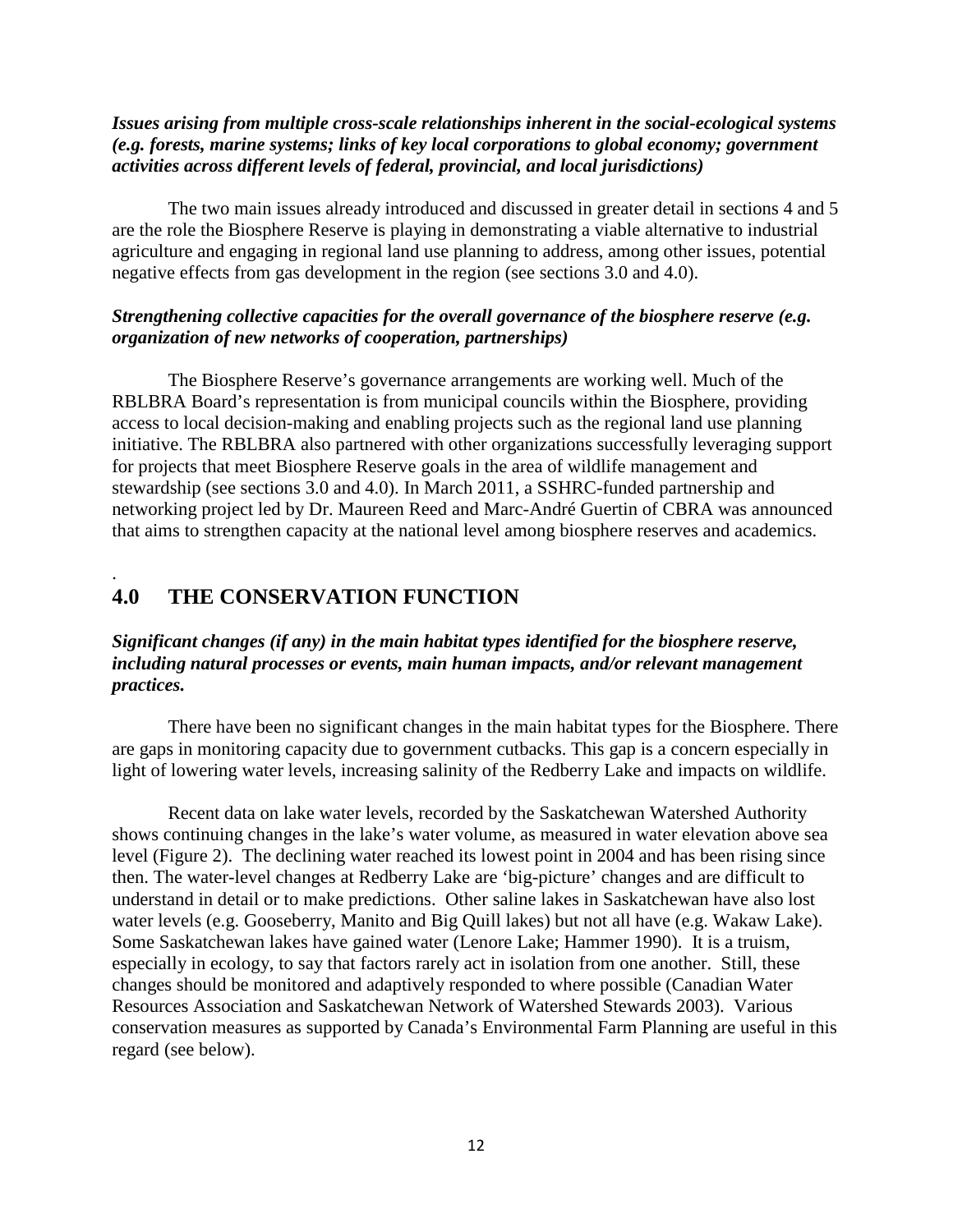The few studies of the chemistry of Redberry Lake's water that have been conducted suggest that the lake's water comes from both above (surface runoff) and below ground aquifers (e.g. Schmutz 1999). This is consistent with the general ecological concept of the 'water cycle.' Surface runoff has been affected since settlement by a variety of land use factors with complex outcomes, including: 1) drainage of lakes and marshes that allows water to leave a landscape before it could evaporate to make more rain or infiltrate into ground, 2) a change in snow melt and evaporation on exposed soil, and 3) the construction of many small stock-watering dams preventing water from reaching creeks to fill lakes.



Figure 2. Changes in Redberry Lake's water levels from 1966-2010. The levels are peak levels, which occurred in the months from April to November. Data are from the Redberry Lake monitoring station and compiled by Saskatchewan Watershed Authority.

Ground water aquifers may have been altered by: 1) water wells and increased extraction of ground water for human, agricultural and industrial uses, 2) by reducing ground water recharge via altered evaporation regimes and via drainage as mentioned above, and 3) by puncturing the clay layer below aquifers when aquifers were deemed to produce below the desired Litres per minute allowing shallow aquifers to drain lower. These factors would affect shallow aquifers more so or more quickly.

By reducing water volume in shallow aquifers, water seepage or springs would become less common or have reduced flow. A drying / loss of springs is part of local knowledge that has been reported by rural Saskatchewan residents (see also Biological Survey of Canada 1990). Shallow aquifers are typically recharged each spring by waters from snowmelt and spring rains, while deep aquifers are recharged from shallower and possibly distant aquifers above them and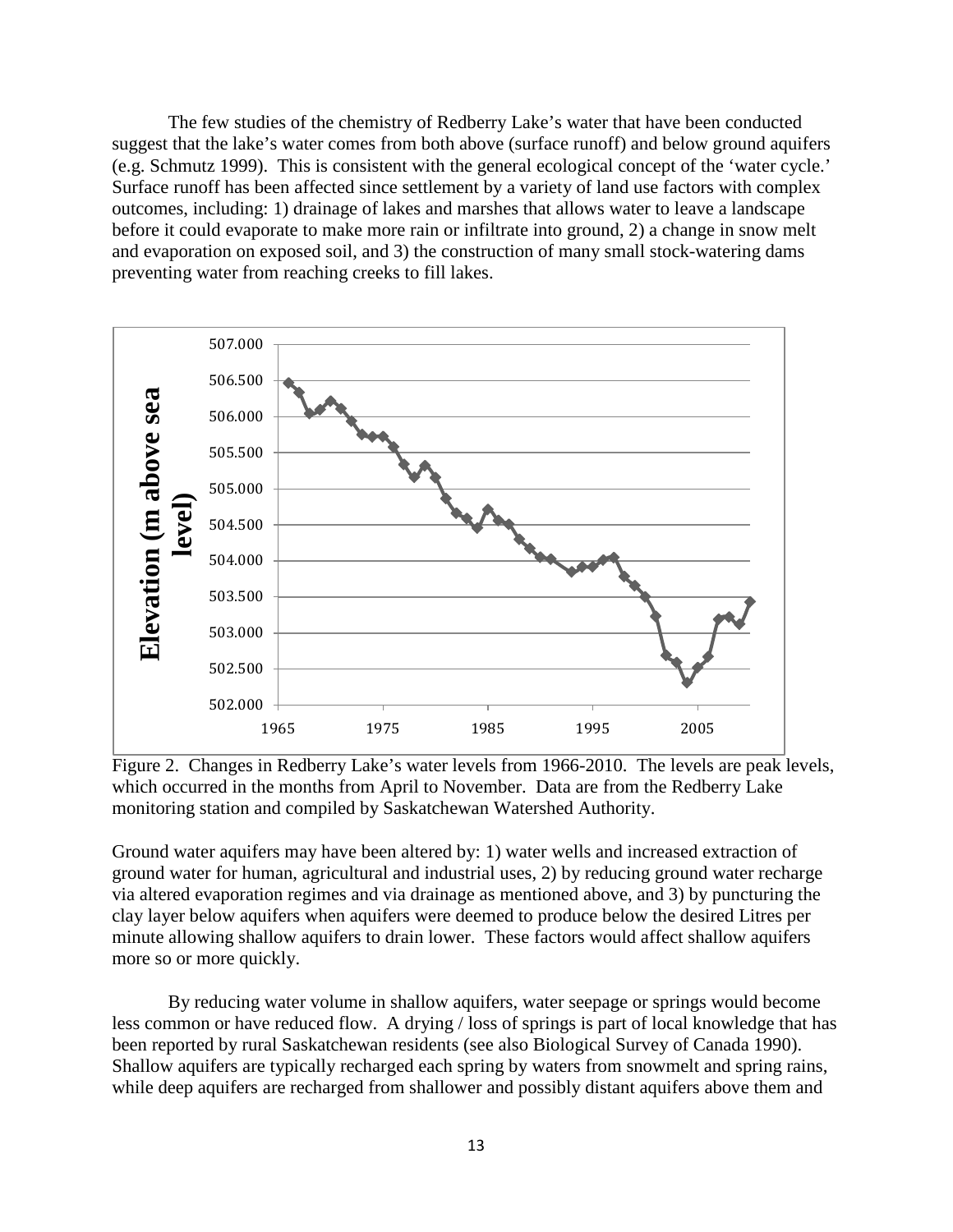with a delay in time (e.g. van der Kamp and Maathuis 1991). These factors are plausible and may have contributed to the declining water levels in Redberry Lake over time.

In addition to the pressures on Redberry Lake's waters outlined above, industrial users tend to extract large amounts of water. The oil and gas extraction industry uses water, returns used water underground and potentially stresses aquifers in a practice called 'fracking' or the hydraulic fracturing of bedrock to help liberate natural gas from gas pockets (BCTWA 2011). As oil and gas resources become scarcer under a peak oil scenario (Mauger 2009), exploration pressures rise, smaller reserves tend to be developed and more techniques are drawn into service to extract gas otherwise locked in pockets, as in 'fracking'. There is a need for rural people and all citizens to ensure that extraction is not so hasty and ill-conceived as to cause damage which rural residents are the first to experience and forced to live with, in the long run (e.g. Kossowan 2004). Planning should be in place to manage industrial water uses (Briere 2004) to minimize the cumulative effects of many stressors (Schindler 2001, Partners FOR 2009; refer to section 4 and 5 for a discussion of regional land use planning efforts in the Redberry Lake area).

While Redberry Lake's beauty in every season of the year remains untarnished, some of the ecological processes are altered and there are signs that some members of its wildlife community are not faring well. Since 2000, studies of white-winged scoters have continued, examining nesting ecology, brood rearing and heavy metal contamination in the duck's blood stream.

Redberry Lake's islands remain the key nesting locations for scoters. In 2000-01, 198 nests were located on the three islands, and only 1 nest along the lake's shores where areas roughly 10x the size of the islands were searched. This combined with data on nesting success favouring concealed over more exposed nests suggests that avoiding aerial and ground predators is an important factor in the duck's life cycle (Alisauskas et al. 2010).

Given the need for concealment and protection on islands, the lowered water levels in recent years have made the nesting ducks more vulnerable. The island that once was and that is now a promontory of the mainland, Old Tern Peninsula, supported only 7 nests in 2000-01 (Traylor et al. 2004).

The number of scoter nests found has fluctuated over the years but a substantial decline in scoter numbers during the past decade is evident (Figure 2). Counts of nests and counts of pairs on the water (see Figure 3) show a similar pattern of decline, amounting to only 65% now in comparison to breeding pairs counted two decades ago. Causes of the decline are clearly varied and include predation on duckling by gulls lowering the rate at which ducklings survive and return to breed later. Also predation by mammals is taking a toll. In 2010, red foxes were found on Gull Island in mid-summer and a coyote den was located on Pelican Island (Alisauskas et al. 2010).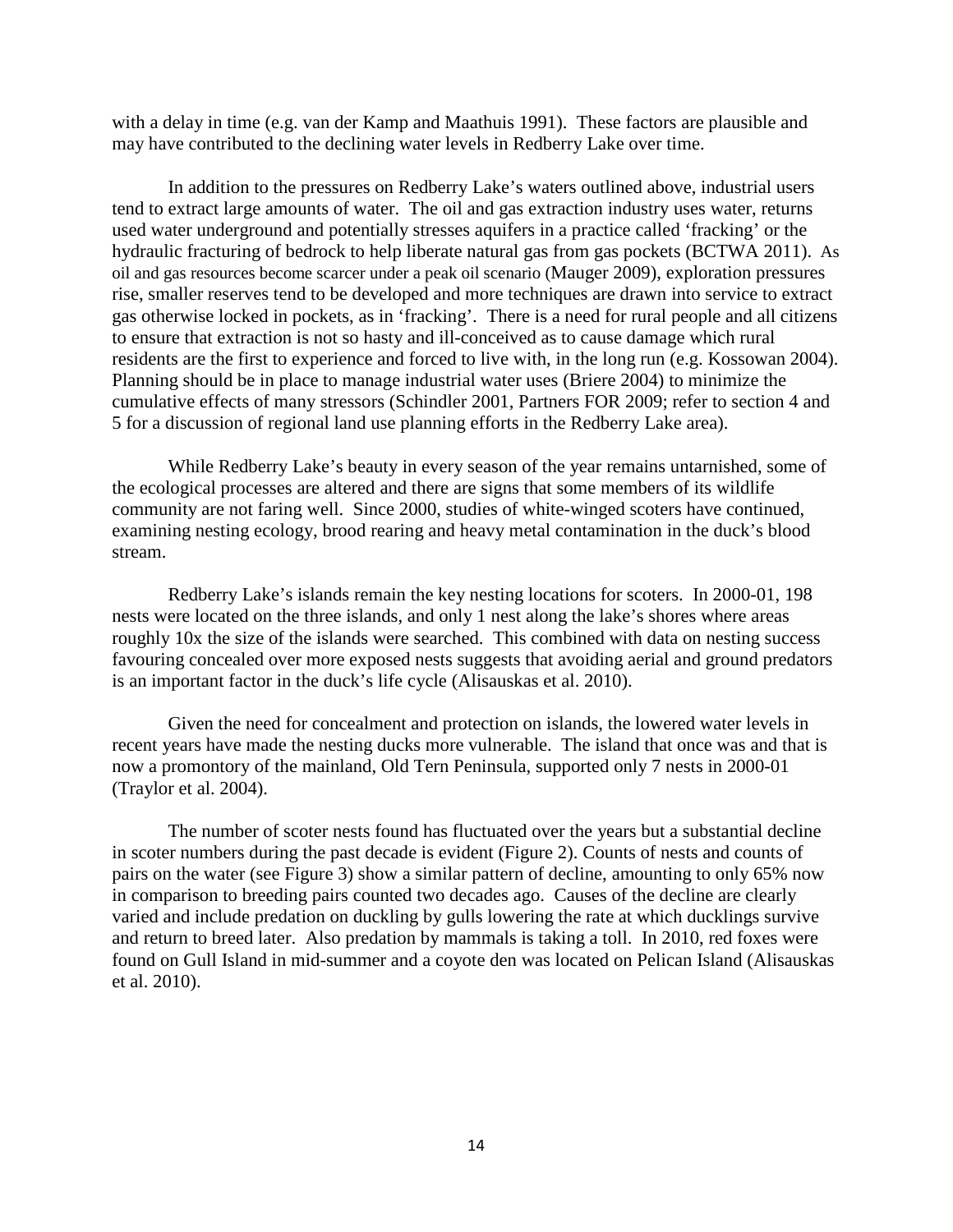

Figure 3 Number of breeding pairs of white-winged scoters counted at Redberry Lake, 1977-2010. From Alisauskas et al. 2010

Declines in white-winged scoter populations have been noted range wide, so that conditions at Redberry Lake do not alone account for this dilemma. Spring counts from the air indicate that all three scoter species in North America have declined to approximately 45% of 1940s levels, with half of that decline having occurred during the last two decades. Factors implicated in these regional declines include the ducks eating contaminated zebra mussels, human disturbance and habitat loss (Traylor et al. 2004).

Studies of heavy metal in blood samples of female white-winged scoters nesting at Redberry Lake showed that cadmium, lead, selenium and mercury was present at low levels in all females sampled, as might be expected. Even with the presence of higher concentrations in some females, the researchers concluded that the females' survival as measured by return rates the following year was not affected by heavy metal concentration (Wayland et al. 2007, 2008).

Considering these ongoing pressures at Redberry Lake and recommending more handson management, Ray Alisauskas et al. wrote on 26 November 2006 to Phil Taylor, Wildlife Biologist, Environment Canada, the following letter:

We are writing to highlight concerns about reduced biodiversity and abundance in the migratory bird community breeding at Redberry Lake. As you are aware, Redberry Lake is a Federal Migratory Bird Sanctuary, Provincial Wildlife Refuge and Biosphere Reserve. The Redberry Lake Sanctuary and to a lesser degree the Biosphere Reserve were established to enhance and protect species of migratory birds, but we believe that avian biodiversity has been compromised by large populations of California and Ringbilled Gulls nesting on the islands of Redberry Lake. These species exert heavy predation pressure on many nesting birds and may have been responsible for declines in abundance of many migratory birds that historically bred in this area in larger numbers.

Redberry Lake is a world-renowned area important for migratory bird conservation and has been designated as an Important Bird Area (IBA). The IBA designation came about because (1) the lake is used by large concentrations of birds, (2) populations of some of these species are at risk, and (3) the lake represents an intact and unique ecosystem. Redberry Lake is an important site for the conservation of over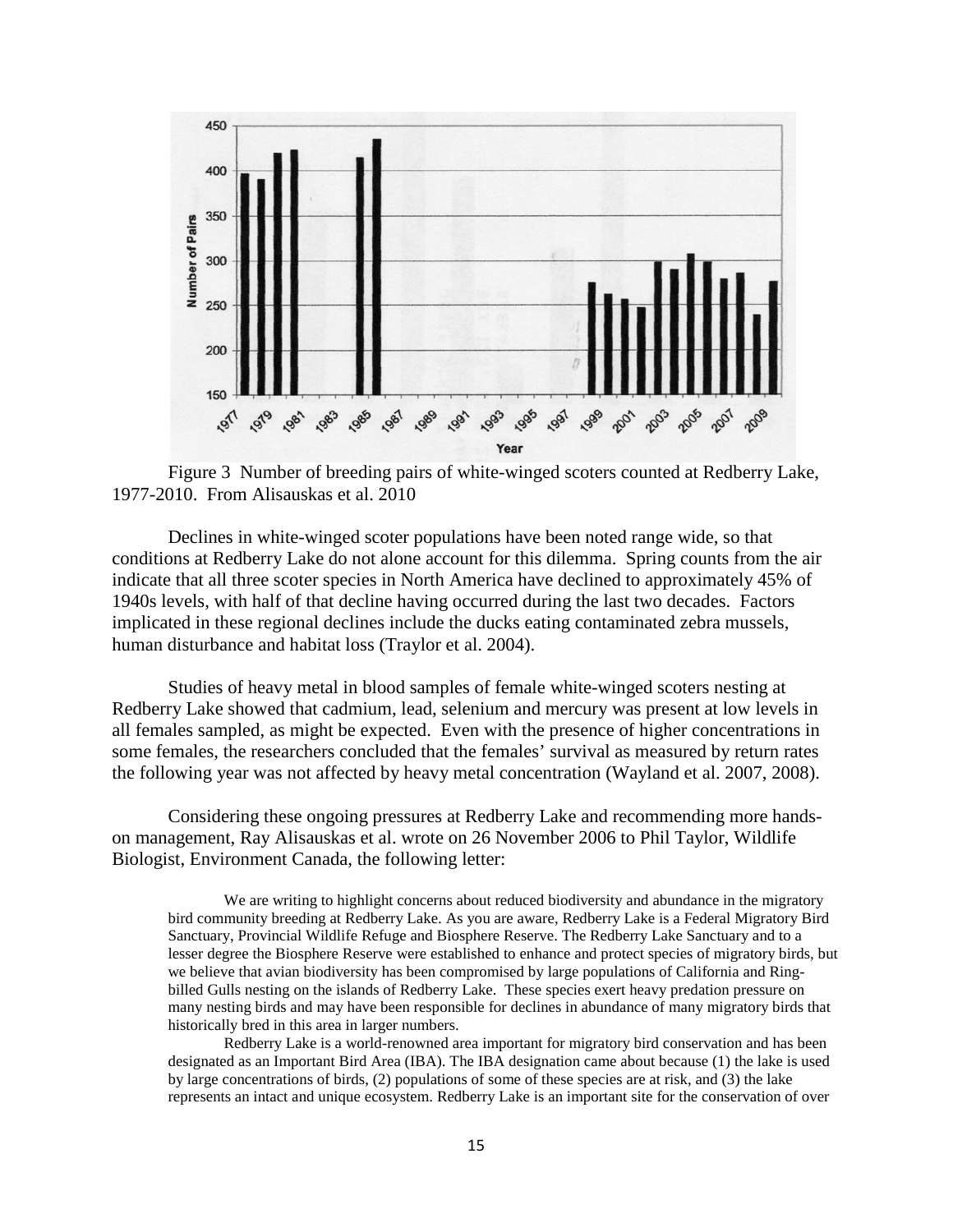180 avian species, including nine endangered, threatened, or rare species. It is our contention that increased gull populations have eliminated breeding populations of several species and severely compromised the value of the lake to others. For example, the endangered Piping Plover formerly bred on the shores of the lake and islands. There were 41 individuals counted in 1984, 21 in 1991, 4 in 1996, and none seen in 2006. The common tern formerly bred on several islands in the lake. Populations in the mid 1980's were in the low thousands. Apparently, terns have not bred at Redberry Lake in the past 9 seasons. The lake also supports the largest known breeding concentration of white-winged scoters in North America. In recent history, scoter populations have endured a significant decline; breeding pair counts on Redberry Lake have declined by ~55% in the last twenty years alone. The value of Redberry Lake persists for the white pelican. Nest numbers have steadily increased since reaching an all time low in 1976 (i.e., 70 nests) and were at the highest levels recorded in 2006 (1300 nests).

As many species have declined, both California and Ring-billed Gull populations at Redberry Lake, have grown. In 1996, there were 2,394 and 10,519 breeding pairs, respectively, of California and Ring-billed gulls nesting on the islands within the lake, while in 1985 there were only 2700 nests counted for both species combined. Further, gull populations in Canadian Prairie Parkland have grown 11% since 1967, likely a result of increased agriculture and landfills during the past century.

Predation of nests and young of scoters, terns and plovers has been documented at Redberry. Gull predation has been known to have detrimental impacts on populations of these and other avian species elsewhere. It is our contention that increased abundance of gulls at Redberry Lake threatens the existence of other breeding bird populations, especially local populations of Piping plovers, white-winged scoters, and a myriad of other shorebirds and waterfowl. For example, in a recent study, gull predation rendered survival of white-winged scoter ducklings to  $< 1\%$  in 2000 and 2001. Thus, in addition to scoters, we suspect high gull predation overwhelms the potential for recruitment of locally produced birds including piping plover, phalarope, killdeer, lesser scaup, mallard, gadwall, northern pintail, and the area may currently function as an ecological trap for many species. We doubt that the initial motivation behind the establishment of Redberry Lake as a Migratory Bird Sanctuary was to effectively establish such an ecological trap.

In our view, direct control of breeding gull populations at Redberry Lake is required to maintain this area as an IBA for birds other than white pelicans. Culling of adults, habitat alteration, the use of pyrotechnics and other scaring devices are not recommended. Instead, egg removal from gull nests in early-May will induce nest failure and prevent recruitment. Resulting failed nesters may disperse from the lake, and may immediately reduce predation pressure on nesting migratory birds and their offspring. Such management action should be repeated in sequential years, and accompanied by an assessment of changes in numbers of gull nests, as well as species that have declined because of high gull populations. Such an assessment is necessary to guide decisions about how long such management should proceed.

Whereas gulls are likely responsible for large-scale alteration of breeding waterbird community at this Migratory Bird Sanctuary over the last 2-3 decades, the goal of this proposed action is to increase avian biodiversity as well as abundance of many species at this unique site. Future findings from white-winged scoter research should help guide decisions about local predator management (specifically red fox, ringbilled gull and California gull), but a sanctuary-wide survey done by Kerbes and Howard (1986) should be repeated periodically to evaluate management actions. We firmly believe direct action must be implemented to reduce gull populations if Redberry Lake is to retain its function as an Important Bird Area.

Recently, John Kindrachuk, Executive Director of the Biosphere discussed the challenges of increased predation by mammalian predators at Redberry Lake with representatives of Delta Waterfowl Foundation Inc. Delta Waterfowl's mission statement is "Delta provides knowledge, leaders and science-based solutions that efficiently conserve waterfowl and secure the future for waterfowl hunting" (Delta Waterfowl Foundation, 2010).

Given the low water levels at Redberry Lake, mammalian predators are able to walk or wade to 'islands' and this is of special concern. This concern may be for the short or medium term only, as one hopes, water levels may continue to rise (Figure 1) and allow the lake to perform the full ecological function it once had. Delta Waterfowl has traditionally employed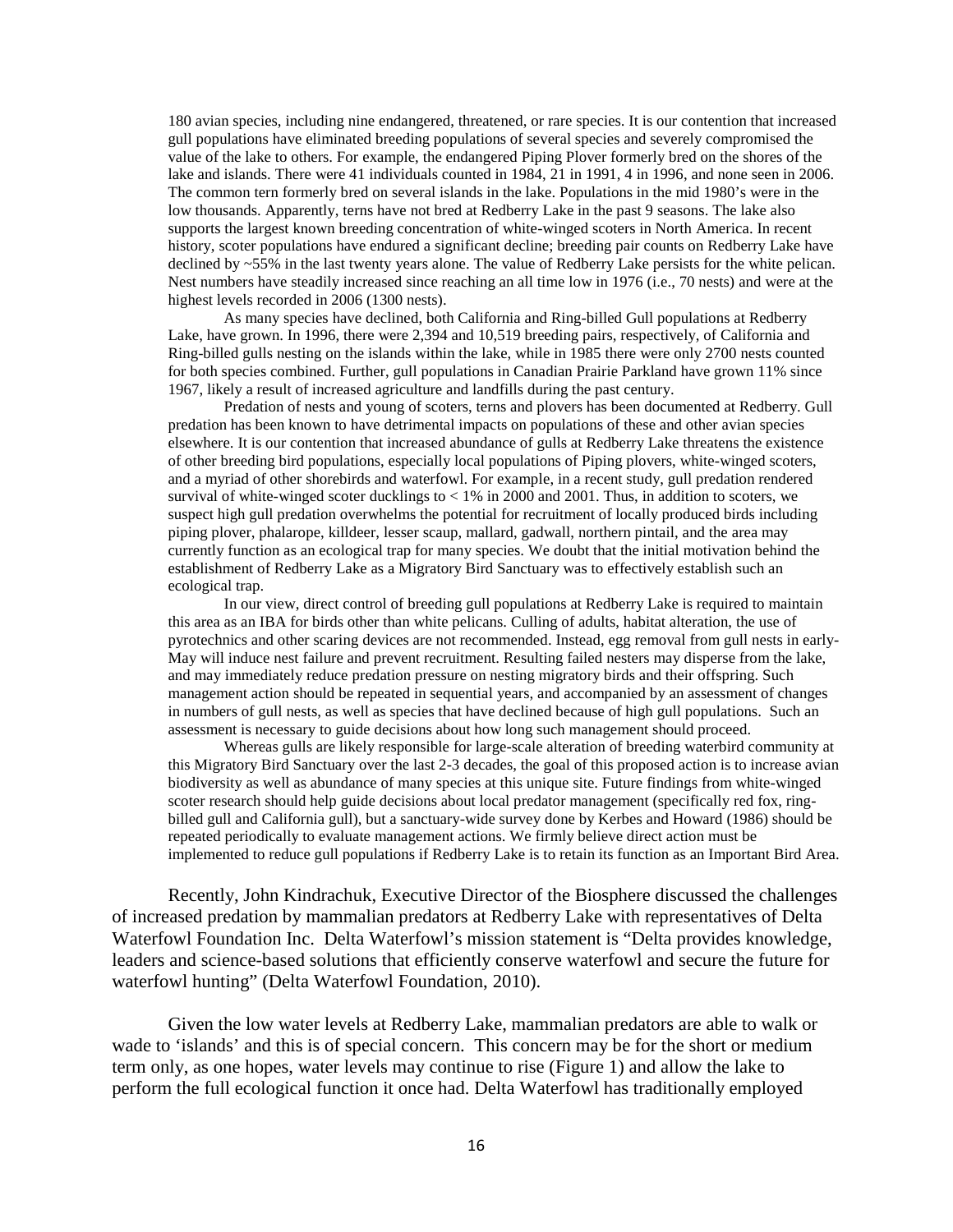predator control among other means to improve nesting success among waterfowl. Management of mammalian predators, to be most effective, was designed in accordance with data from studies on which type of predator, where and over what time period they should be removed (e.g. Sargeant et al. 1995). Côté and Sutherland (1997) have reviewed 20 published studies and also concluded that when predators where removed the hatching success and harvestable surplus of target bird populations did increase. However, this increase was local and temporary and did not have an enhancing effect for the total population overall because of a population's intrinsic population regulation mechanisms that reflect all conditions and not just predation in an ecosystem. Thus, any plan to remove predators at Redberry Lake should be carefully considered.

Predator management at Redberry Lake could meet with opposition given the multi-use philosophy and varied background of visitors, and stakeholders. Education and planning might be called for to achieve buy-in, especially considering the dubious practices of predator controls, informed by "good animal / bad animal" viewpoints of the past (e.g. Hooey 1948). Modern views on predators are cognizant of a stabilizing role of predators. This stabilization rests on the recognition of a 'predator cascade' where larger predators exert predation pressure and thus some level of 'control' on smaller predators. Studies have shown that functional food chains acting within predator species and across predators and prey can have a stabilizing influence not only on the animal community but throughout an ecosystem (e.g. Stolzenburg 2008).

Salt-containing water bodies, like Redberry Lake, occur on every continent. Globally, the volume of salt lakes compared to freshwater lakes is about equal (Hammer 1986). Salt lakes can be very productive at low or moderate salt concentrations. Redberry Lake has a high salt content (total dissolved solids 20.9 g/L) and ranks low in its biological production because of its salt concentration but also due to low nutrients (Robarts et al. 1992, 1999). The decline in Redberry Lake's water levels has been recognized for decades. This decline, and a concomitant increase in the water's salinity, has far-reaching implications for the aquatic community, many of which have been recognized (Tumber et al. 1993, Evans et al. 1996).

Redberry Lake is not alone in having an altered water balance where evaporation exceeds annual water input from above and below ground. Saskatchewan's other large, shallow, saline lakes (Quill, Old Wives and Manito lakes) show a similar pattern. Here evaporation of water leaves the salt behind, lowering water volume and raising salt content per unit volume. Hammer (1990) attributed an increase in salinity from 14 g/L in 1970 to 24 g/L in 1988 to the decline in Redberry Lake's water volume.

Salt water has a desiccating effect on the cells of living organisms. Different organisms have physiological adaptations that allow them to cope with more or less salt in water. These adaptations are evolutionary outcomes and not flexible or able to change in an organism's lifetime. Hence, some species once common at Redberry Lake have disappeared early in the sequence such as northern pike (Figure 4). Later, a commercial fishery that once sustained local livelihoods to 1980 had to be abandoned as whitefish suffered from increased salinity. In the 1990s, Brook stickleback was common, which is a salt-tolerant fish that also exists in the brackish waters of river-ocean estuaries. As water volume continued to decline and salinity rose, the fishes' food was at risk with one of three species of *Daphnia* (water fleas) being threatened.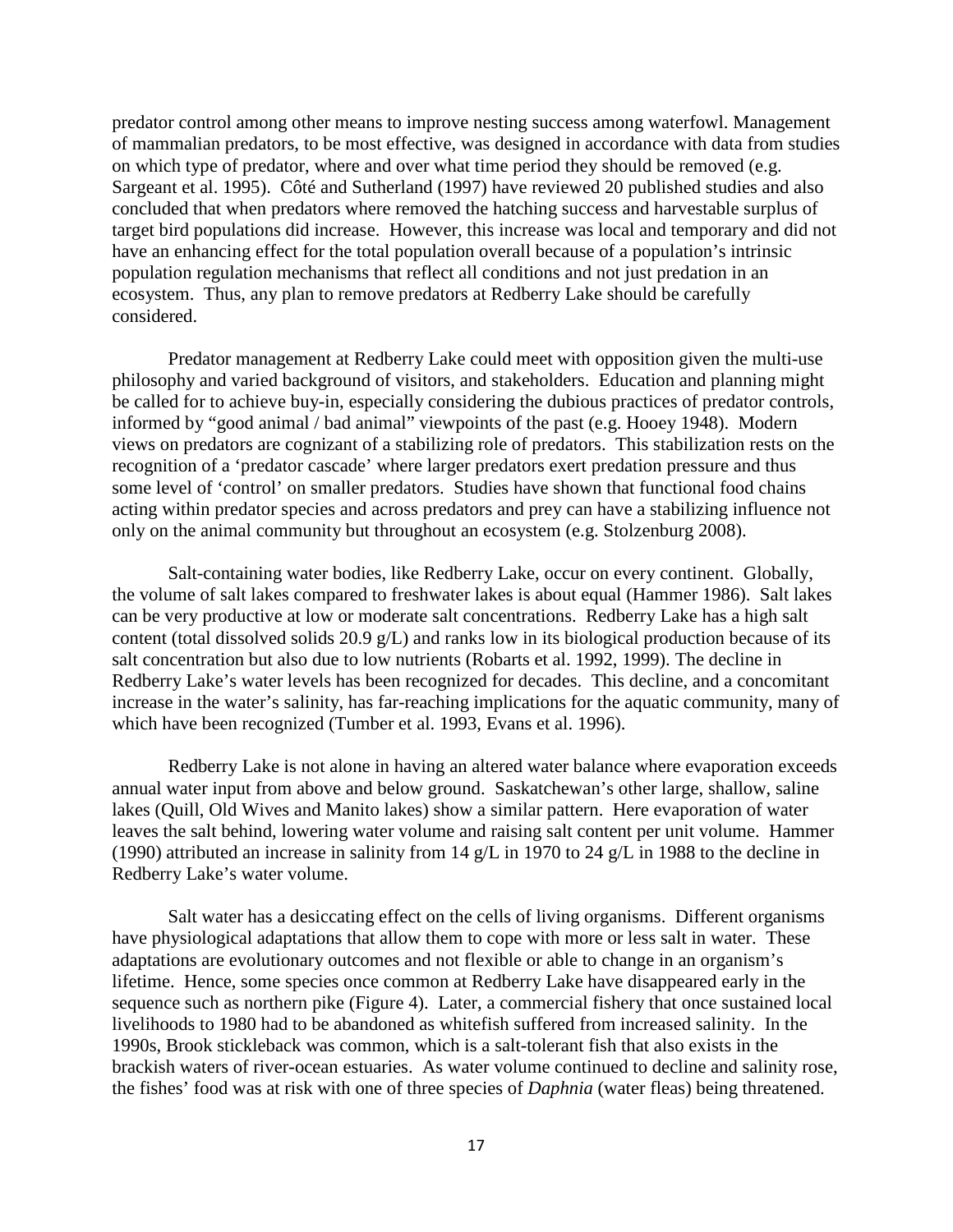The expected impact of increased salinity on species is not all or none. Hammer (1990) reports that whitefish and walleye do not reproduce in saline waters, but can grow well in them up to a point if food is abundant.

After 2000, personnel from the National Water Research Institute at Saskatooon were transferred out of Western Region and research activity declined. Now, 10 years later, a broadspectrum monitoring of the lake's biodiversity and ecological health should be encouraged (See Section 7.0 for our recommendation on this matter).

In addition to affecting aquatic plant and animal physiology, salinity also affects physical properties in the ecosystem. Asking the question of how salinity might affect the water's power in filtering solar radiation, Michael Arts and others have studied ultraviolet light in the 280-400 nm range (Arts et al. 2000). The researchers found that life-damaging UV rays penetrated deeper in the saline waters than freshwater. This level of penetration is influenced by the system's productivity reflected in its dissolved organic carbon content and also the wind's mixing powers moving the carbon to various depths. This illustrates a complex interaction that could become more influential to life in the lake as salinity increases.



Figure 4. Trends in Redberry Lake water levels (metres above sea level), are shown over time. Events that can be logically linked to declining water levels coupled with increasing salinity are also shown. Source: J.K. Schmutz unpublished.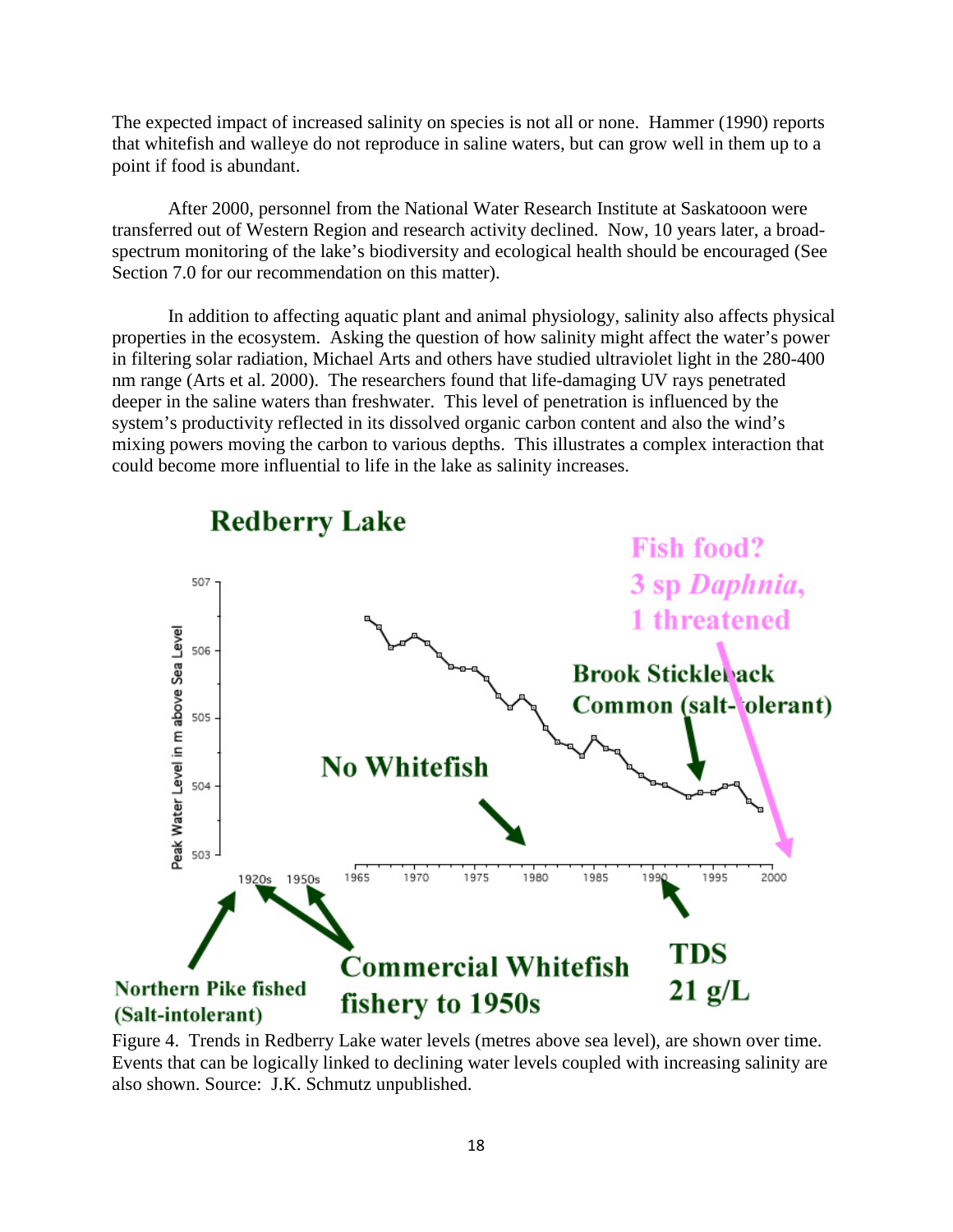Like the vertebrates that feed on them, the microscopic plants and animals in the Redberry Lake's water column have their own forces to contend with. For example, Tumber, et al. (1993) studied the abundance of bacteria in Redberry Lake including many bacteria which capture the sun's energy and are an important first step in a lake's food chain. Bacterial abundance was examined in relation to water depth, temperature, dissolved organic carbon and nutrients (phosphorus and nitrogen). One interesting result was that when large-celled bacteria existed there tended to be more ciliates, which are also microscopic organisms that feed on bacteria and other aquatic organisms. The precise reason for this was unclear, but it could have been that the ciliate predator kept other predators of bacteria low in numbers allowing the bacteria to grow larger; or, the bacteria grew large for some other favourable reason and the ciliates simply responded to this availability of preferred prey.

The above noted impacts to the core of the Biosphere Reserve and pull-back of government from monitoring is of concern to the RLBRA. The RLBRA indicates ongoing commitment to working collaboratively with both the Canadian Wildlife Service and NGOs to re-engage in a comprehensive monitoring of the core zone of the Biosphere (see Section 7).

### *Describe the main conservation programs that have been conducted in the biosphere reserve during the past ten years as well as current on-going ones. Note their main goals and the scope of activities, e.g. biotic inventories, species-at-risk, landscape analyses, conservation stewardship actions. Cross reference with other Sections below where appropriate.*

The Saskatchewan Wildlife Federation's Habitat Trust lands program protects many thousands of hectares across Saskatchewan including the northern, primarily parkland habitat portion, of the Redberry Lake watershed (Saskatchewan Wildlife Federation, 2011). This program is ongoing. The lands provide habitat for wildlife and access to local residents and visitors for recreation. Grazing of cattle is employed strategically, to enhance biodiversity by preventing the encroachment of aspen into prairie remnants. Grazing also slows tree growth within aspen groves and helps maintain a diverse herbaceous-plant understory by slowing the trend for the tree canopy to close. Historically this habitat-patch diversity was maintained in prairie and parkland habitat by recurring fires and grazing by bison.

Ducks Unlimited Canada is active in the pothole portions of the watershed, particularly northwest, working with landowners to provide dense nesting cover for waterfowl. Cutting of hay land is managed so that cutting occurs late enough in the nesting season to allow eggs to hatch and for the broods to move to the many permanent and semi-permanent ponds in the area. This habitat management enhances not only waterfowl but also other ground nesting birds and other wildlife. Delta Waterfowl is currently working with the Biosphere Reserve on potential predation control measures for Redberry Lake (see discussion above).

The Biosphere Reserve is a partner in the Prairie Conservation Action Plan that has five priority areas – connecting people to native prairie; sustainable land uses and development implementing and promoting best management practices, planning processes, polices for conservation and sustainable use of native prairie; managing invasive plants; valuing ecological goods and services provided by native prairie ecosystems and accounting for them in decisionmaking; and grazing management in prairie ecosystems (Prairie Conservation Action Plan, no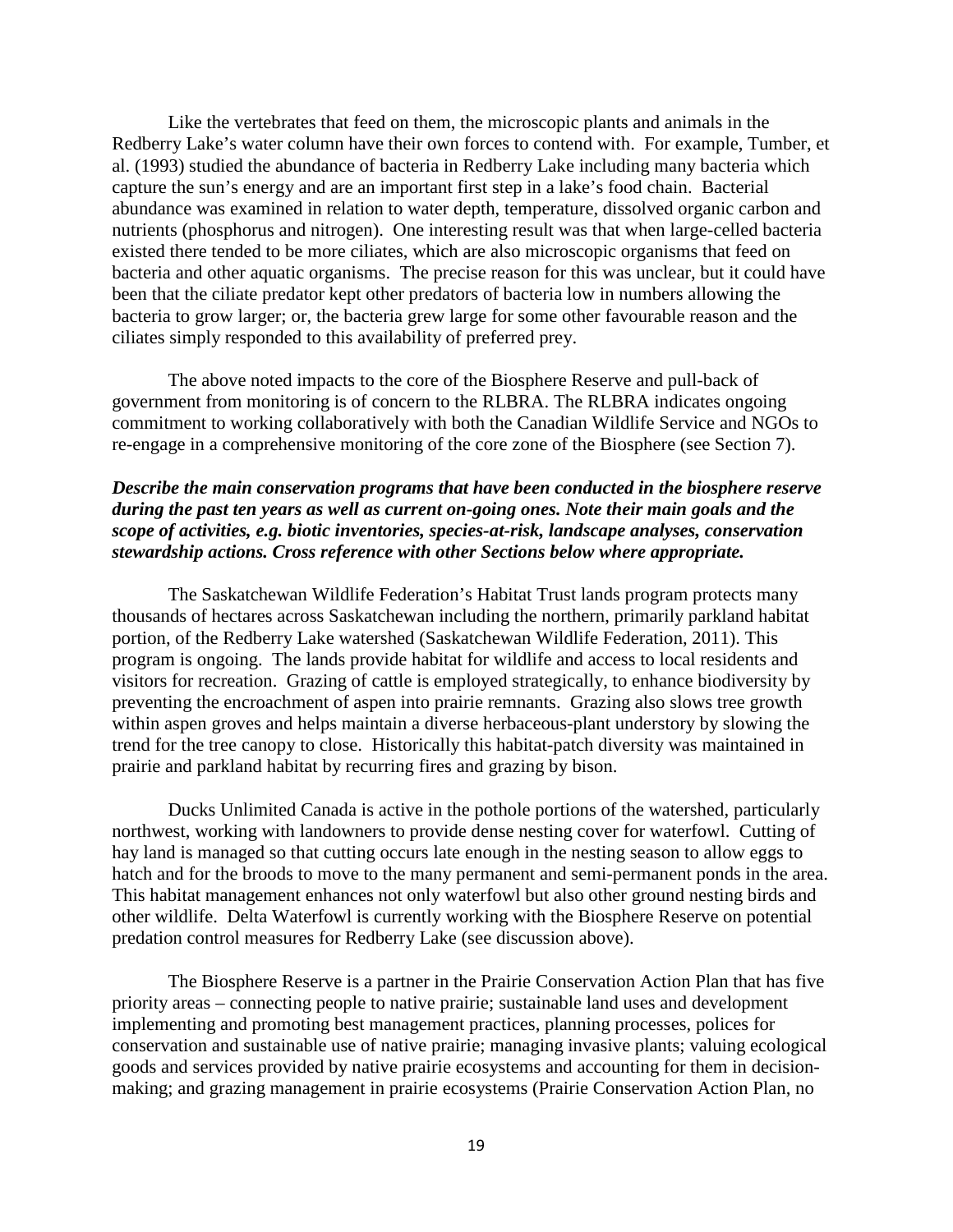date). The Biosphere is active in delivering through the Redberry Lake Watershed Agri-Environmental Group Plan beneficial management practices on farms (i.e. water well management, relocating livestock confinement away from stream banks and lakeshores, fencing modifications for watering management and control of invasive plants, promoting portable winter feeding away from the yard site and to protect sensitive areas control of farmyard runoff, grassing waterways, planting riparian buffers, improving stream crossings, establishing native pastures, woodlands, slough and pothole areas and shelterbelt establishment) (Redberry Lake Biosphere Reserve Association, no date).

The RBLBRA is also working through the Land and Infrastructure Resiliency Project to develop and apply a standardized cost/benefit assessment tool to help decision-makers address climate change impacts associated with extreme rainfall events (Kindrachuk, 2010; ). The Biosphere just learned funding of \$200,000K will be made available, much of it for a pilot project in the Biosphere. The pilot site will be selected summer 2011.

# **5.0 THE SUSTAINABLE DEVELOPMENT FUNCTION**

*Briefly describe the prevailing trends over the past decade in each main sector of the economic base of the biosphere reserve, e.g. agriculture, renewable resources, non-renewable resources, manufacturing and construction, tourism and other service industries etc.*

Refer to Section 2.

*Community economic development initiatives. Programs to promote comprehensive strategies for economic innovation, change, and adaptation, and the extent to which they are being implemented within the biosphere reserve. Local business or other economic development initiatives. Are there specific "green" alternatives being undertaken to address sustainability issues? Relationships (if any) among these different activities.* 

The Biosphere Reserve is actively working on three new fronts to foster economic and human development which is socio-culturally and ecologically sustainable. The first is demonstrating the emerging alternative to industrial agriculture through sustainable uses of native prairie (Prairie Conservation Action Plan, no date; see section 3.0). Secondly, the Biosphere Reserve is involved in the Land and Infrastructure Resiliency Assessment (LIRA) Project promoted by the Saskatchewan Government designed to address, through a standardized cost/benefit assessment tool, climate change induced rainfall events that can cause flooding and damage agricultural and rural infrastructure (see discussion above). The third front involves an ambitious project to improve regional planning (Prairie Wild, 2010). This effort is being driven, in part, by the emerging potential for gas extraction in the area (see discussion of fracking in Section 3 for potential impacts). The regional land use planning initiative will build on the Redberry Lake Biosphere Reserve: A community's plan for sustainability [Cooperation Plan] (Sian, 2002), translating the Plan into actionable activities. The effort is participatory involving Rural Municipalities (RMs) that are adjacent to the Biosphere Reserve area of cooperation including the RMs of Mayfield and Blaine Lake. Activities will/have involved mapping the communities' current condition and future vision with associated policies to enhance and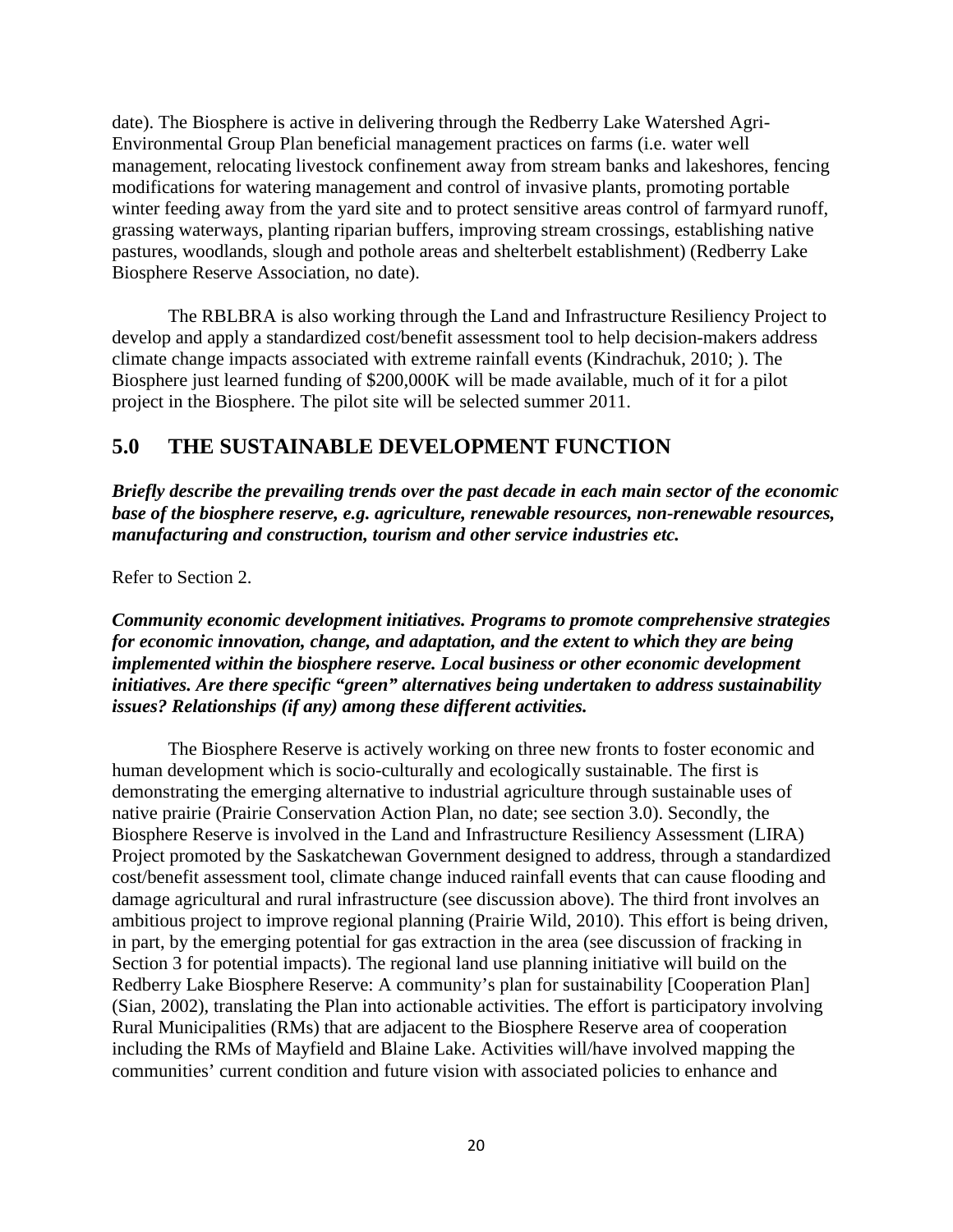improve land use, recreation, heritage, green space, facilities, and environmental stewardship (Prairie Wild, 2010).

The Biosphere Reserve also intends to develop a branding program with assistance from the Rhön Biosphere Reserve in Germany, one of their international partner Biosphere Reserves.

### *Community support facilities and services. Programs in/for the biosphere reserve that address issues such as job preparation and skills training.*

The RBLBRA supported four graduate students over the past ten years working on issues including: exploring the meanings and cultural landscapes of elder residents in Redberry (Everts 2008); community capacity for ecosystem management (Mendis-Millard, 2004); and ecological services provided by farmers and ranchers in the Redberry Lake Biosphere Reserve (Bonnell & Garrigou, 2002). The RLBRA also collaborated with Dr. Maureen Reed's graduate classes from the University of Saskatchewan identified as Geography 480 from 2003.

Summer jobs were available at the Research and Education Centre for students working on interpretation. During periods of funding, upwards of five students each year worked on a rotational basis at the Centre.

# **6.0 THE LOGISTICS FUNCTION**

*Describe the main research institutions in the biosphere reserve, or conducting work in the biosphere reserve, and their programs. Comment on organizational changes (if any) in these institutions over the past ten years as they relate to their work in the biosphere reserve. Summarize the main themes of research and monitoring undertaken over the past ten years under the general categories of transdisciplinary syntheses (research and scholarship), and for topics that come under the standard abiotic, biotic, and socio-economic categories. List specific topics with reference citations under these headings, and provide a list of the full citations alphabetically by lead author at the end of Section 5, or in a separate Appendix.* 

The Redberry Lake Biosphere Reserve is a member of the Canadian Biosphere Research Network. The Network's purpose is to "connect people who are interested in biosphere reserve research ranging from work done ON the biosphere reserve concept and its implementation (e.g., what is its significance and what are the practical applications of the concept?) to work done IN biosphere reserves relating to conservation, sustainable development and livelihoods and capacity building" (Canadian Biosphere Research Network, 2011). The network aims to facilitate connections among researchers conducting on a variety of topics important to Canadian biosphere reserves - interdisciplinary, biotic, abiotic and social – and those from government agencies, biosphere reserves, non-governmental organizations, and the Canadian Biosphere Reserves Association.

The RBLBRA partnered with the University of Saskatchewan School of Environment and Sustainability and previously with the Department of Geography – both through Dr. Maureen Reed - to provide research projects for students. Founded in July 2007, the School of Environment and Sustainability is an interdisciplinary graduate school at the University of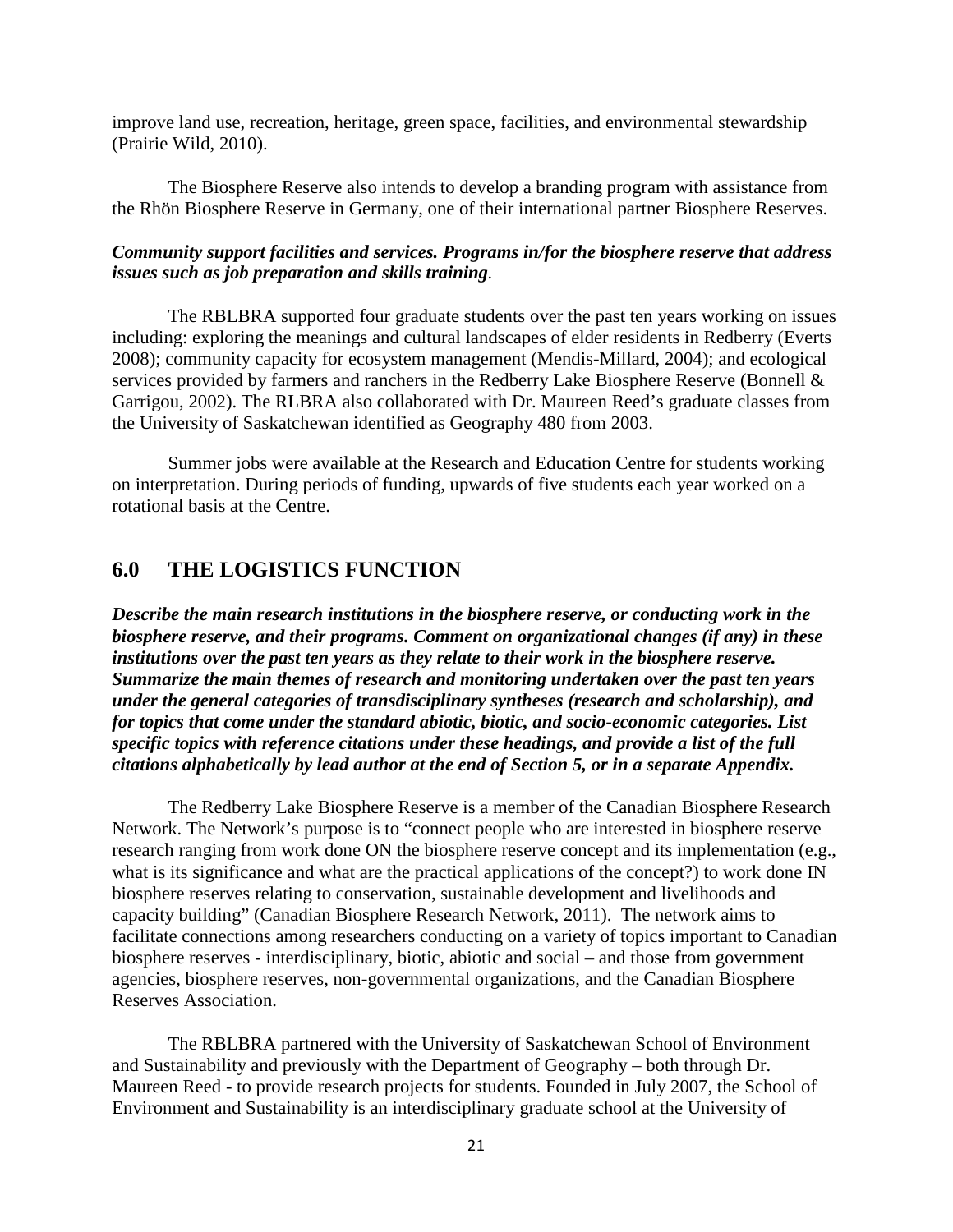Saskatchewan. The School delivers master's and doctoral programs which emphasize the integrative nature of environmental challenges and the benefit of interdisciplinary understandings. The RBLBRA is involved in a six-credit unit project intended to provide students with a forum to investigate a theoretical or applied topic in environment and sustainability. This may include scientific, technical, political, social, economic, cultural, and institutional attributes of environmental and sustainability challenges. Projects are interned to be interdisciplinary in scope, and allow students to further develop critical thinking and research skills as they investigate real-world environmental challenges in areas such as government, industry, and community-based organizations (Kindrachuk, 2010). Already mentioned above, the RBLBRA supported four graduate students over the past ten years working on issues including: exploring the meanings and cultural landscapes of elder residents in Redberry (Everts 2008); community capacity for ecosystem management (Mendis-Millard, 2004); and ecological services provided by farmers and ranchers in the Redberry Lake Biosphere Reserve (Bonnell & Garrigou, 2002). The RLBRA also collaborated with Dr. Maureen Reed's graduate classes from the University of Saskatchewan, identified as Geography 480 from 2003.

The Biosphere Sustainability Group at the University of Waterloo has a number of graduate students who have or are carrying out research and using the experiences of the Redberry Lake Biosphere, along with other Biosphere Reserves, to inform broader sustainability practice and application in the Canadian and international context (Biosphere Sustainability Group, 2011).

The RBLBRA is actively developing measureable indicators and targets for land use, recreation, heritage, green space, facilities and environmental stewardship through its regional land use planning initiative (See Section 4.0 for additional information; Prairie Wild, 2010).

#### *Interdisciplinaire resarci références*

Bonnell C. & Olivier Garrigou, MSc Students, École Nationale du Gevie Rural, des Eaux et des Forêts, Paris France, 2002. Supervised an Internship and research project. "The Ecological Services Provided by Farmers and Ranchers in the Redberry Lake Biosphere Reserve."

Mendis-Millard, Sharmalene, 2004. Master's Thesis, Assessing Community Capacity for Ecosystem Management: Clayoquot Sound and Redberry Lake Biosphere Reserves. Saskatoon, SK: Department of Geography, University of Saskatchewan. *This thesis won the University of Saskatchewan Graduate Thesis Award for the social sciences in 2004-05.*

Mendis-Millard, Sharmalene, 2007. Focus Study 9.1 – Redberry Lake Biosphere Reserve, in Saskatchewan: Geographic Perspectives, eds. Bernard D. Thraves, M.L. Lewry, Janis E. Dale, and Hansgeorg Schlichtmann, Regina, SK: Canadian Plains Research Center, University of Regina, pp. 191- 193.

Mendis-Millard, S. and Reed, M.G. 2007. Understanding community capacity using adaptive and reflexive research practices: Lessons from two Canadian biosphere reserves. *Society and Natural Resources* 20: 543-559.

Pollock, R., Reed, M.G. and Whitelaw, G. 2008. Steering governance through regime formation at the landscape scale: Evaluating experiences in Canadian biosphere reserves. In: Hanna, K., Clark, D., and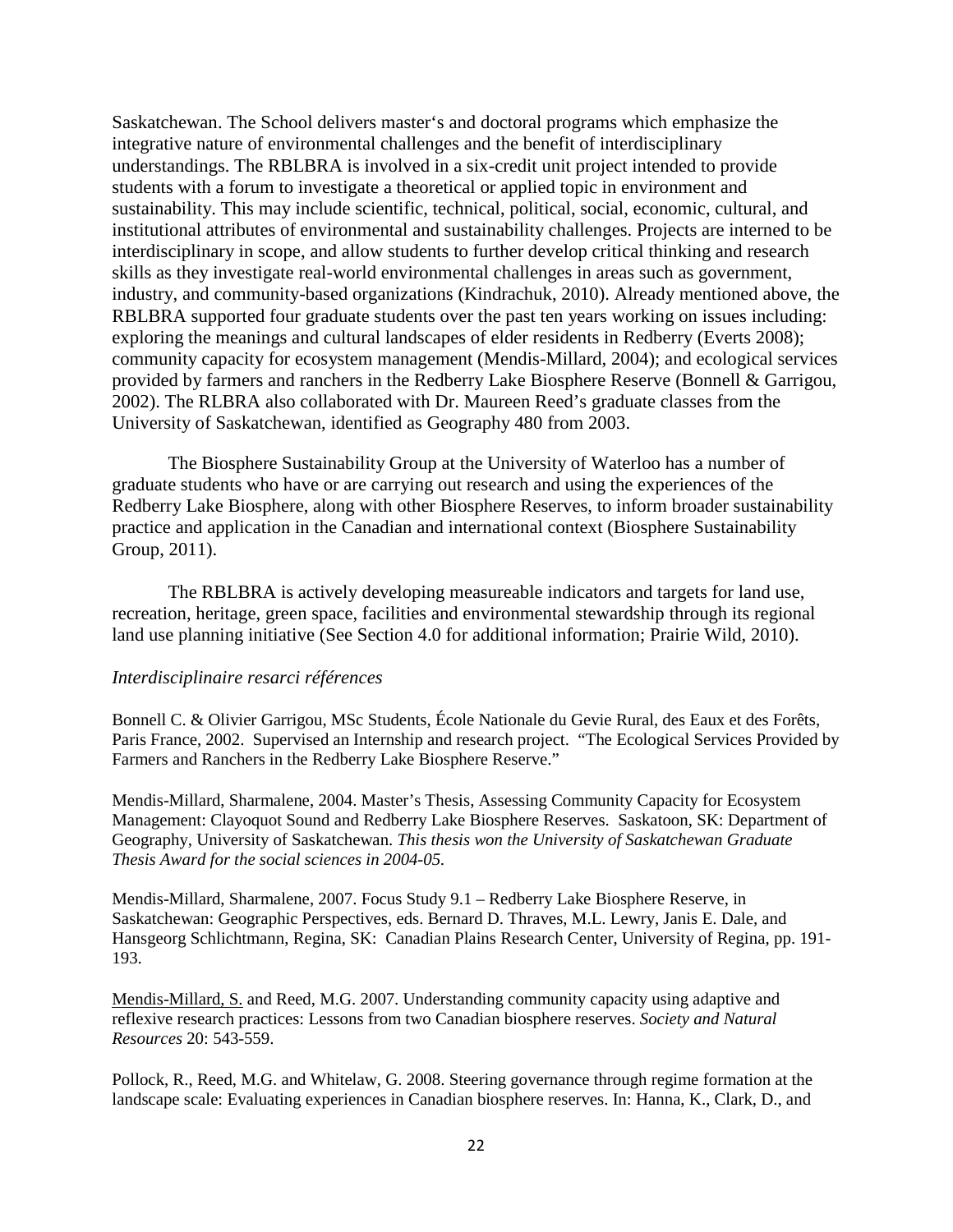Slocombe, S. (eds.). *Transforming parks: Protected areas policy and governance in a changing world.*  (pp. 110-133). London, UK: Routledge.

Reed, M.G. 2007. Uneven environmental management: A Canadian perspective. *Environmental Management* 39: 30-49.

Reed, M.G. 2009. Environmental justice and community-based ecosystem management. In: Agyeman, R.J., Cole, P., Haluza-DeLay, R. and O'Riley, P. (eds.). *Speaking for ourselves: Environmental justice in Canada*. (pp. 163-180). Vancouver, BC: UBC Press.

Reed, M.G. 2009. A civic sort-of science: Addressing environmental managerialism in Canadian biosphere reserves. *Environments* 36(3): 17-35.

Sian, S., 2002. Redberry Lake Biosphere Reserve Cooperation Plan, prepared by Inuvialuit Environmental and geotechnical Inc. (S. Sian), Calgary, Alberta, Inuvik, NWT.

Sian S. and P. Kingsmill, 2001. Sustainable Community Development for the Redberry Lake Biosphere Reserve Leading Edge Conference: Focus on the Biosphere Reserve, October 17-19.

### *Biotic research references*

Alisauskas, R., Pat Kehoe, Joshua Traylor, Dana Kellett and Cindy Swoboda (2010). "Breeding Biology and Population Dynamics of White-winged Scoters *(Melanitta fusca)* at Redberry Lake, Saskatchewan." Progress Report, Canadian Wildlife Service, Saskatoon.

Arts, M. T., Richard D. Robarts, Fumie Kasai, Marley J. Waiser and Vijay P. Tumber, Amanda J. Plante, Hakumat Rai and Hendrika J. de Lange (2000). "The attenuation of ultraviolet radiation in high dissolved organic carbon waters of wetlands and lakes on the northern Great Plains." Limnology and Oceanography, **45**(2): 292-299.Biological Survey of Canada. (1990). "Feshwater springs: A national heritage." Supplement to Bulletin 22(1), The Entomological Society of Canada.

Schmutz, Josef K. 1999. Community Conservation Plan for the Redberry Lake Important Bird Area, Nature Saskatchewan, Regina. 62 pp

Traylor, J. J., Ray T. Alisauskas and F. Patrick Kehoe (2004). "Nesting ecology of white-winged scoters *(Melanitta fusca deglandi)* at Redberry Lake, Saskatchewan." Auk **121**(3): 950-962.

#### *Abiotic research references*

Bowen J. S. And J. P. Sacks 2008. Chemical and physical properties of some saline lakes in Alberta and Saskatchewan, *Saline Systems* Vol 4(1).

Waiser, M.J. and R.D. Robarts. 2000. [Changes in composition and reactivity of allochthonous](http://www.jstor.org/pss/2670545)  [dissolved organic matter in a prairie saline lake.](http://www.jstor.org/pss/2670545) *Limnol. Oceanogr*. 45:763-774.

#### *Social research references*

Everts, Lee, 2008. PhD Thesis. Exploring the Meanings and Cultural Landscapes of Elder Residents in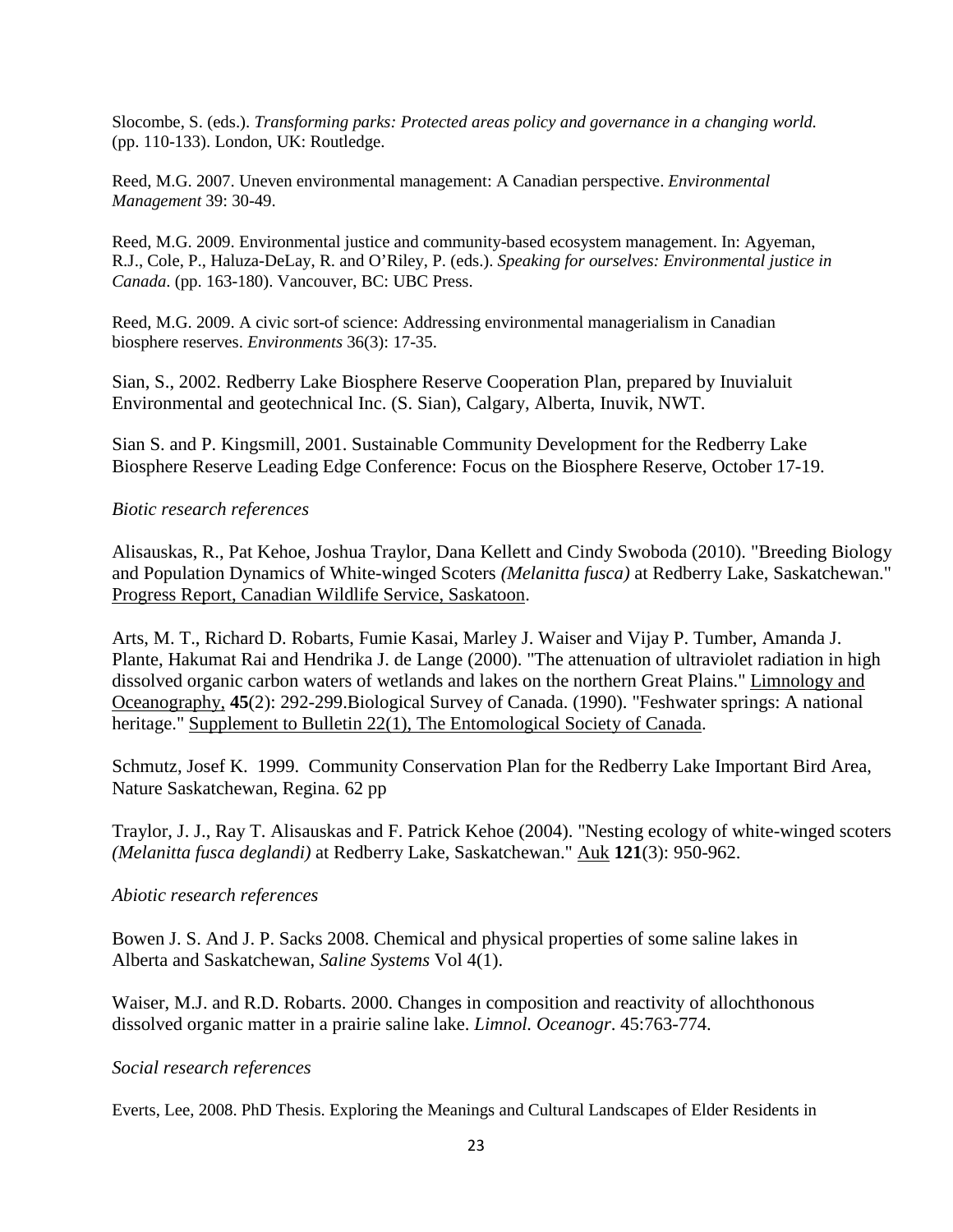Two Saskatchewan Rural Communities, University of Saskatchewan.

*Environmental/sustainability education. Note the main educational institutions ("formal" – schools, colleges, universities, and "informal" – services for the general public) in the biosphere reserve, or conducting work in the biosphere reserve. Describe their programs, including special school or adult education programs, as these contribute towards the functions of a biosphere reserve. Comment on organizational changes (if any) in institutions and programs that were identified in the biosphere reserve ten or so years ago (e.g. closed down, redesigned, new initiatives). Note programs of UNESCO Associated Schools where applicable, and contributions towards the UN Decade of Education for Sustainable Development (2005-2014).* 

The Redberry Lake Biosphere Reserve Research and Education Centre provides opportunities for environmental/sustainability education.

"With these funds [Provincial], the committee renovated its original interpretive center [2002] to become a research and education center, placing greater emphasis on their displays on the cultural and biological diversity in the biosphere reserve and on providing logistical resources for research. They also obtained specific funding for local stewardship projects, bringing local farmers on board with the biosphere reserve objectives. Linkages with the public school were strengthened, a youth member was added to the board, and environmental projects with the school were given international recognition... The hiring of a new coordinator in the summer of 2006 was viewed as a means to maintain the renewed momentum as she was charged with maintaining the center, continuing to obtain funding for new projects, and encouraging broad based participation in the region." (Mendis-Millard and Reed, 2007).

The period from 2006-2010 was productive for the Centre providing interpretive services. However, as already indicated, funding from the Province ended, which reduced the operation of the Centre. Furthermore, funding is no longer available for the coordinator position.

The RBLBRA is also affiliated with the ASPnet School in Hafford, Saskatchewan. The Biosphere Reserve was the first to include an ASPnet School and it was the first ASPnet School in Saskatchewan. ASPnet stands for UNESCO's Associated Schools Project Network and is a global network of more than 8.500 educational institutions in 180 countries. The biosphere supported "construction of an outdoor classroom that students and teachers alike enjoy using. The students also enjoy our [Biosphere] annual water monitoring field day on Oscar Creek, where we show them the how-to on water monitoring and a macro-invertebrate study that is always a hit for all ages" (Kinderchuk, 2010). Furthermore, as of 2010, Diane Hawrysh, one of the RBLBRA Directors, became Chair of the 'Building Linkages between BRs and ASPNet' ad hoc committee of the Canadian Commission for UNESCO. This demonstrates the manner in which the RBLBRA continues to contribute nationally connecting with not only others in the educational field in biosphere reserves but also in ASPNet schools not in BRs. The Hafford ASPNet School also participated in an international art display project.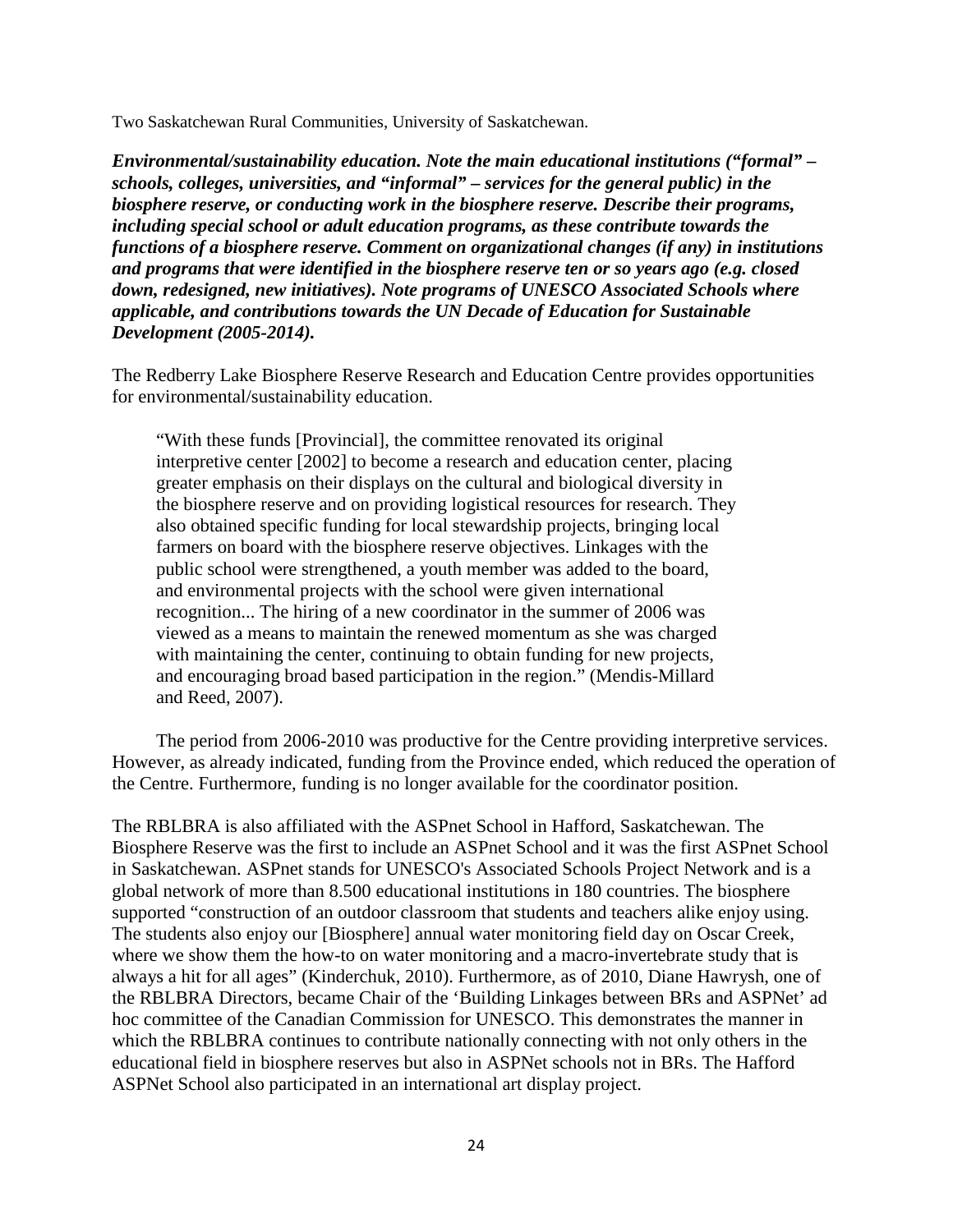"The display demonstrates how youth artwork has both connected students and schools in biosphere reserves around the world while helping them learn about the biodiversity of each others' regions.

Housed at the Redberry Lake Biosphere Reserve, this display has already been circulated among and added to by youth in three of our Canadian biosphere reserves – Redberry Lake, Riding Mountain and the Bruce Penninsula in the Niagara Escarpment – as well as in ASPNet schools from Lithuania and Western Australia" (Hawrysh et al. 2010, p. 2).

# **7.0 GOVERNANCE AND "CIVIL SOCIETY" CONTEXT FOR THE BIOSPHERE RESERVE**

#### *What is the overall framework for governance in the area of the biosphere reserve? Identify the main components and their contributions to the biosphere reserve*

The RBLBRA is governed by a board composed of nine members including farmers, (the Executive Director is also a farmer), municipal representatives, one educator affiliated with the ASPnet School in Hafford who is also the Chair of the Building Linkages ad hoc committee of the Canadian Commission for UNESCO (see section above), and a cultural expert . The representation on the Board allows the RBLBRA to play a pivotal role at the local level, bringing representation from the farming community and providing direct links to local decision-making. In the uneven environmental management environments that are prevalent in Canada as described by Reed (2007), the RBLBRA successfully established a workable governance structure that allows volunteers to work together on sustainability initiatives and to demonstrate viable alternatives to broader trends, in particular, the move to industrial agriculture. The RLBRA is an excellent example of a local civil society group successfully influencing a range of activities from agriculture to land use planning.

The other key strategy employed by the RLBRA is their ability to work with and leverage their sustainability activities by delivering complimentary programs run by other organizations such as the Prairie Conservation Action Plan (no date) and Watershed Awareness Initiative (no date).

# **8.0 CONCLUSIONS AND RECOMMENDATIONS**

The reviewers conclude that the Redberry Lake Biosphere Reserve is functioning as intended by UNESCO. The Biosphere is demonstrating sustainability primarily by working on alternative approaches to agriculture. Industrial agriculture is transforming Canadian farming, forcing many farmers to either change practices to ones that are less sustainable or to get out of the business. In the Redberry Biosphere, farmers are demonstrating an alternative form of agriculture based on the use of prairie grass for cattle production, which is economically viable, and culturally and socially sustainable, and environmentally responsible ensuring ecosystem services continue to flow from the land. This fits with the sustainable livelihoods/development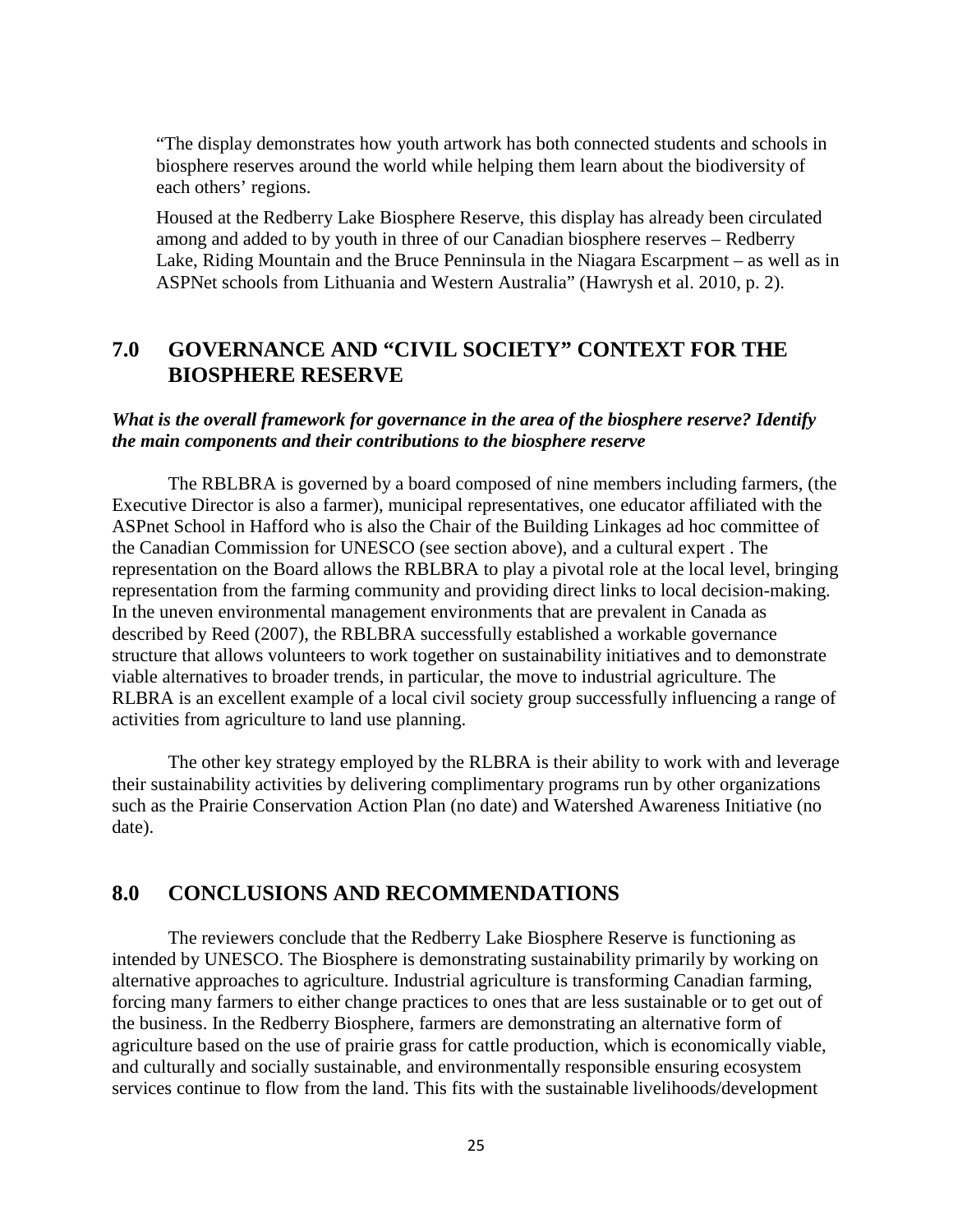and logistics functions of biosphere reserves to promote demonstrate and encourage research, education and training pertaining to alternative and more sustainable methods of production.

The RBLBRA is also engaging in leading edge voluntary regional land use planning involving mapping of current conditions, desirable future conditions and linking the results to decision-making processes that many Board members are involved with. The Biosphere is also engaged in important work on the climate change and adaption front. There is broad agreement that climate change is having impacts on the Prairies, in particular more severe rainfall events. In response, the Biosphere Board has engaged in a project to develop and implement a proactive standardized cost/benefit analysis model to assist decision-makers in dealing with flooding impacts on agriculture and rural infrastructure.

Below, the reviewers make a number of recommendations that were discussed with the Biosphere Board and those interviewed for this review. The Biosphere Board should consider the following suggestions:

- 1. Extending the area of cooperation/transition to include the additional RMs participating in the regional planning initiative. This recommendation would change the BR from a watershed-based boundary to a boundary that contains an entire watershed but is also based on politically/administratively-boundaries as well. The implications of this for funding etc. Should be considered carefully.
- 2. Continue experimenting with grass-fed cattle production and agricultural stewardship, and work to translate this expertise to the broader community so that the area becomes recognized as a leader and innovator in viable alternative prairie agriculture.
- 3. Continue to collaborate with partners including the Canadian Wildlife Service and other NGOs such as Duck Unlimited and Delta Waterfowl to design and implement a comprehensive monitoring program for the core area of the Biosphere.
- 4. Develop a branding program with assistance from the Rhön Biosphere reserve in Germany.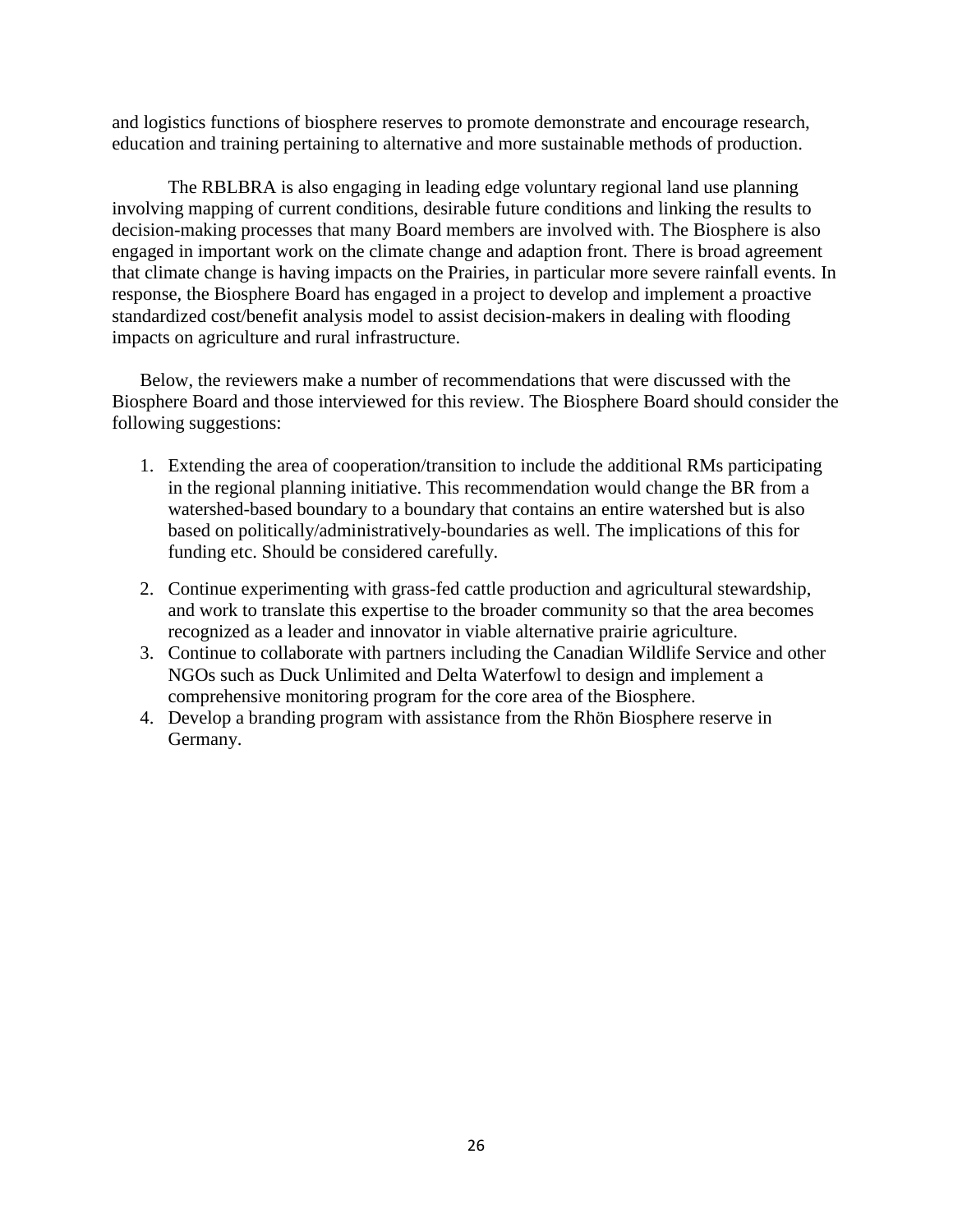# **9.0 References**

Alisauskas, R., Pat Kehoe, Joshua Traylor, Dana Kellett and Cindy Swoboda (2010). "Breeding Biology and Population Dynamics of White-winged Scoters *(Melanitta fusca)* at Redberry Lake, Saskatchewan." Progress Report, Canadian Wildlife Service, Saskatoon.

Arts, M. T., M.E. Ferguson, N.E. Glozier, Richard D. Robarts and D.B. Donald (1995). "Spatial and temporal variability in lipid dynamics of common amphipods: assessing the potential for uptake of lipophilic contaminants." Ectoxicology 4:91-113.

Arts, M. T., Richard D. Robarts and Marlene S. Evans (1993). "Energy reserve lipids of zooplanktonic crustaceans from an oligotrophic saline lake in relation to food resources and temperature." Canadian Journal of Fisheries and Aquatic Sciences 50:2404-2420.

Arts, M. T., Richard D. Robarts, Fumie Kasai, Marley J. Waiser and Vijay P. Tumber, Amanda J. Plante, Hakumat Rai and Hendrika J. de Lange (2000). "The attenuation of ultraviolet radiation in high dissolved organic carbon waters of wetlands and lakes on the northern Great Plains." Limnology and Oceanography, **45**(2): 292-299.

Biological Survey of Canada. (1990). "Feshwater springs: A national heritage." Supplement to Bulletin 22(1), The Entomological Society of Canada.

BCTWA, 2011. Website accessed April 6, 2011, [http://www.bctwa.org/FrkBC-WatershedSentinel-](http://www.bctwa.org/FrkBC-WatershedSentinel-Mar2010.pdf)[Mar2010.pdf](http://www.bctwa.org/FrkBC-WatershedSentinel-Mar2010.pdf)

Biosphere Sustainability Group, 2011, website accessed April 6, 2011, http://www.environment.uwaterloo.ca/research/biosphere/index.htm

Bonnell C. & Olivier Garrigou, MSc Students, École Nationale du Gevie Rural, des Eaux et des Forêts, Paris France, 2002. Supervised an Internship and research project. "The Ecological Services Provided by Farmers and Ranchers in the Redberry Lake Biosphere Reserve."

Bowen J. S. And J. P. Sacks 2008. Chemical and physical properties of some saline lakes in Alberta and Saskatchewan, *Saline Systems* Vol 4(1).

Briere, K. (2004). "Sask. needs water plan: expert." Western Producer, p. 5.

Canadian Water Resources Association and Saskatchewan Network of Watershed Stewards Stewards (2003). "Beneficial management practices for healthy watersheds." Workshop, 2-4 June 2003, Saskatoon Inn.

Canadian Biosphere Research Network, 2011. Website accessed April 6, 2011, http://www.biosphere-research.ca/

Côté, I. M., and William J. Sutherland (1997). "The effectiveness of removing predators to protect bird populations." Conservation Biology **11:395-405**.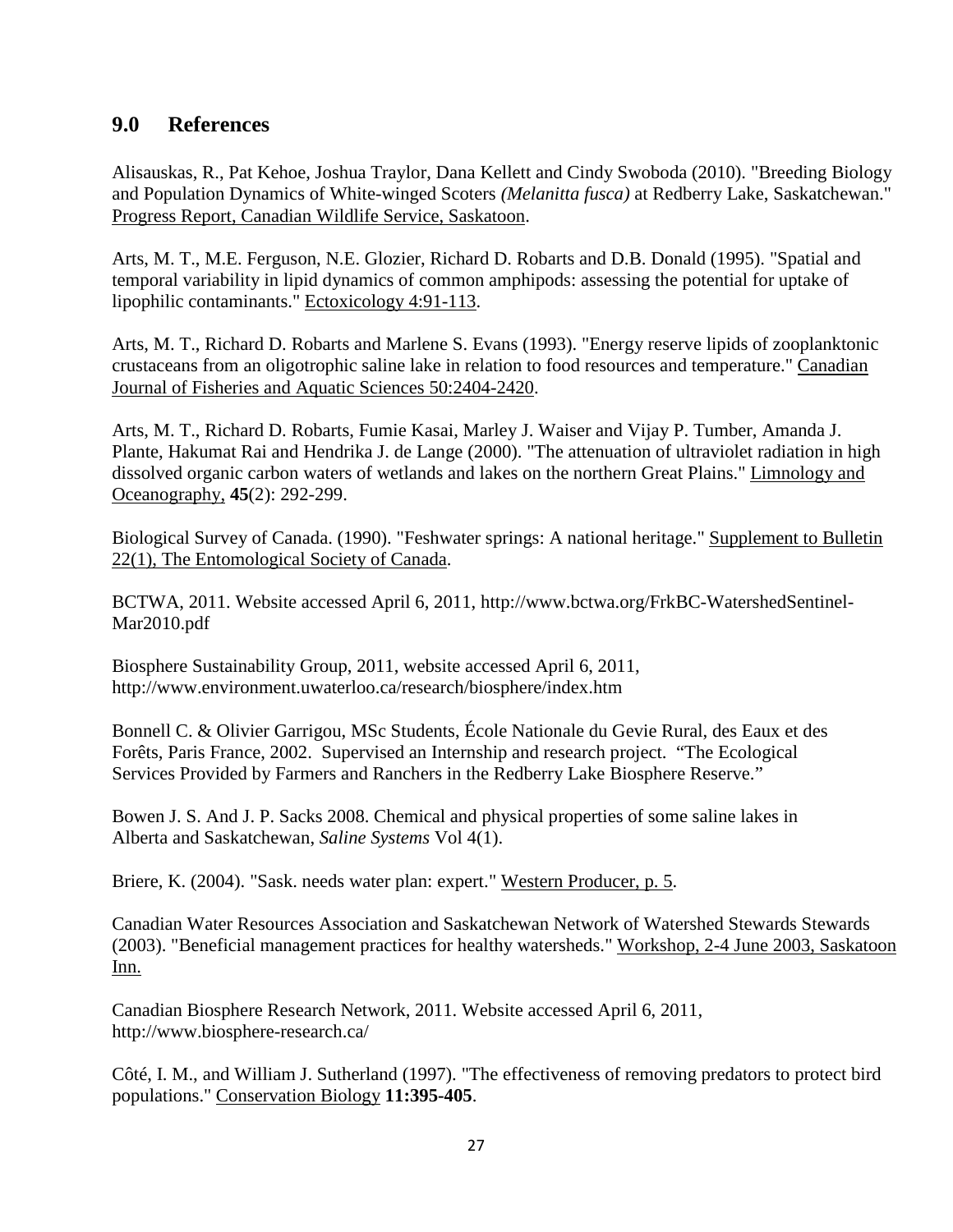Delta Waterfowl Foundation, 2010. Website accessed April 6, 2011, www.deltawaterfowl.org.

Environment Canada, 2011. Canadian climate normals – climate information, website accessed Aptil 6, 2011, www.climate.weatheroffice.gc.ca.

Evans, M. S., Michael T. Arts and Richard D. Robarts (1996). "Algal productivity, algal biomass, and zooplankton biomass in a phosphorous-rich, saline lake; deviations from regression model predictions." Canadian Journal of Fisheries and Aquatic Sciences 53:1048-1060.

Everts, Lee, 2008. PhD Thesis. Exploring the Meanings and Cultural Landscapes of Elder Residents in Two Saskatchewan Rural Communities, University of Saskatchewan.

Hammer, U. T. (1986). "Saline ecosystems of the World." Dr. W. Junk Publishers, Boston, MA, U.S.A.

Hammer, U. T. (1990). "The effects of climate change on the salinity, water levels and biota of Canadian prairie saline lakes." Verhandlungen des Internationalen Verein für Limnologie 24:321-326.

Hawrysh, D., Pankratz, V. and Mendis-Millard, S. 2011. Proposal: Canadian youth celebrate the 40<sup>th</sup> Anniversary of UNESCO's MAB Programme. Submitted to the Canadian Commission for UNESCO.

Hooey, G. (1948). Saskatchewan Fish and Game League wants more members, Game Trails 11(4):30.

Kindrachuck, J. 2010. Planning for future sustainable growth, PCAP newsletter, Vol. 2, Issue 10, Saskatchewan Conservation Action Plan, available online @ http://www.pcapsk.org/docs/listitem182.pdf

Kossowan, B. (2004). "Energy industry spoiling Alberta's water: engineer." Western Producer, p. 55.

Land and infrastructure Resiliency Assessment Project (no date), Project Summary, available through the Redberry Lake Biosphere Reserve Association*.*

Litvaitis, J. A., and Rafael Villafuerte (1996). "Intraguild predation, mesopredator release, and prey stability." Conservation Biology 10:676-677.

Mauger, L. (2009). "Squeezing more oil from the ground: Amidst warnings of possible "peak oil" advanced technologies offer ways to extract every last possible drop." Scientific American: 56-63.

Mendis-Millard, Sharmalene, 2004. Master's Thesis, Assessing Community Capacity for Ecosystem Management: Clayoquot Sound and Redberry Lake Biosphere Reserves. *This thesis won the University of Saskatchewan Graduate Thesis Award for the social sciences in 2004-05.*

Mendis-Millard, S. and Reed, M.G. 2007. Understanding community capacity using adaptive and reflexive research practices: Lessons from two Canadian biosphere reserves. *Society and Natural Resources* 20: 543-559.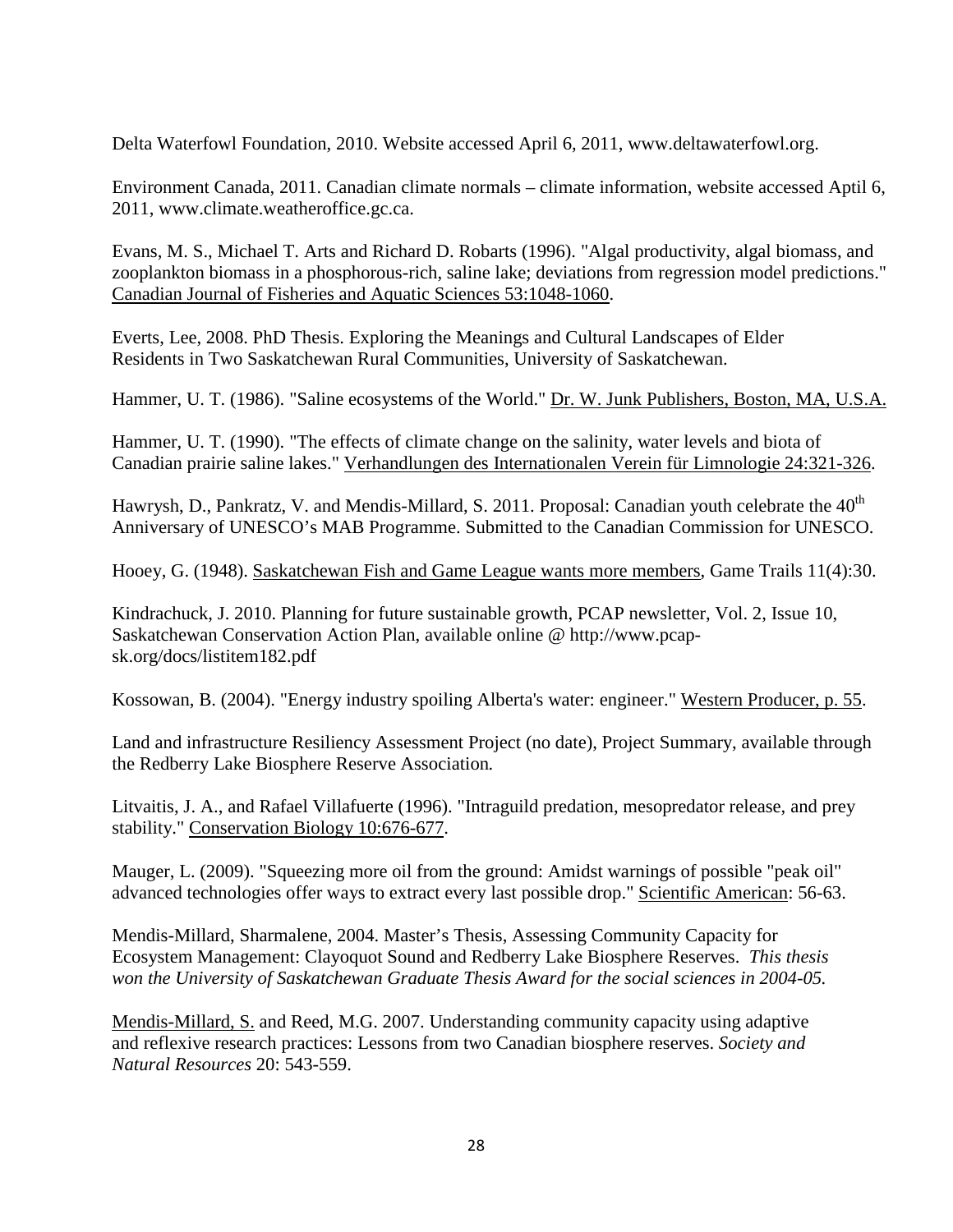National Farmers Union. 2003. "The Farm Crisis, Bigger Farms, and the Myths of Competition and Efficiency." Saskatoon, SK.

Partners FOR the Saskatchewan River Basin. (2009). "From the mountains to the sea: The state of the Saskatchewan River basin." The River Current: 1-7.

Pollock, R., Reed, M.G. and Whitelaw, G. 2008. Steering governance through regime formation at the landscape scale: Evaluating experiences in Canadian biosphere reserves. In: Hanna, K., Clark, D., and Slocombe, S. (eds.). *Transforming parks: Protected areas policy and governance in a changing world.* (pp. 110-133). London, UK: Routledge.

Prairie Conservation Action Plan, no date, Healthy native prairie ecosystems as vital parts of our vibrant and strong communities, www.pcap-sk.org.

Prairie Wild Consulting, 2010, Redberry Lake Biosphere Reserve: Regional Planning Framework and Work Plan Update, prepared by Lenore Swystun, July 6, 2010.

Redberry Lake Biosphere Reserve Association, 2011. Website accessed April 4, 2011, www.redberrylake.ca.

Redberry Lake Biosphere Reserve Association, no date -A, The biological diversity of Redberry Lake, Redberry Lake Regional Park Board, 306 549 4612.

Redberry Lake Biosphere Reserve Association, no date-B, Redberry Lake Hiking Trails, Redberry Lake Regional Park Board, 306 549 4612.

Redberry Lake Biosphere Reserve Association, no date, Redberry Lake Watershed Agri-Environmental Group Plan, no date-C, available from the Redberry Lake Biosphere Reserve Association, www.redberrylake.ca.

Redberry Lake Biosphere Reserve Association, no date-D, Entry Points for educators, 306 549 4060.

Reed, M.G. 2007. Uneven environmental management: A Canadian perspective. *Environmental Management* 39: 30-49.

Reed, M.G. 2009. Environmental justice and community-based ecosystem management. In: Agyeman, R.J., Cole, P., Haluza-DeLay, R. and O'Riley, P. (eds.). *Speaking for ourselves: Environmental justice in Canada*. (pp. 163-180). Vancouver, BC: UBC Press.

Reed, M.G. 2009. A civic sort-of science: Addressing environmental managerialism in Canadian biosphere reserves. *Environments* 36(3): 17-35.

Robarts, R. D., Michael T. Arts, Marlene S. Evans and Marley J. Waiser (1999). "The coupling of bacterial and phytoplankton production in Redberry Lake, Saskatchewan - an oligotrophic, prairie, saline lake with high DOC concentration." Japanese Journal of Limnology 60:11-27.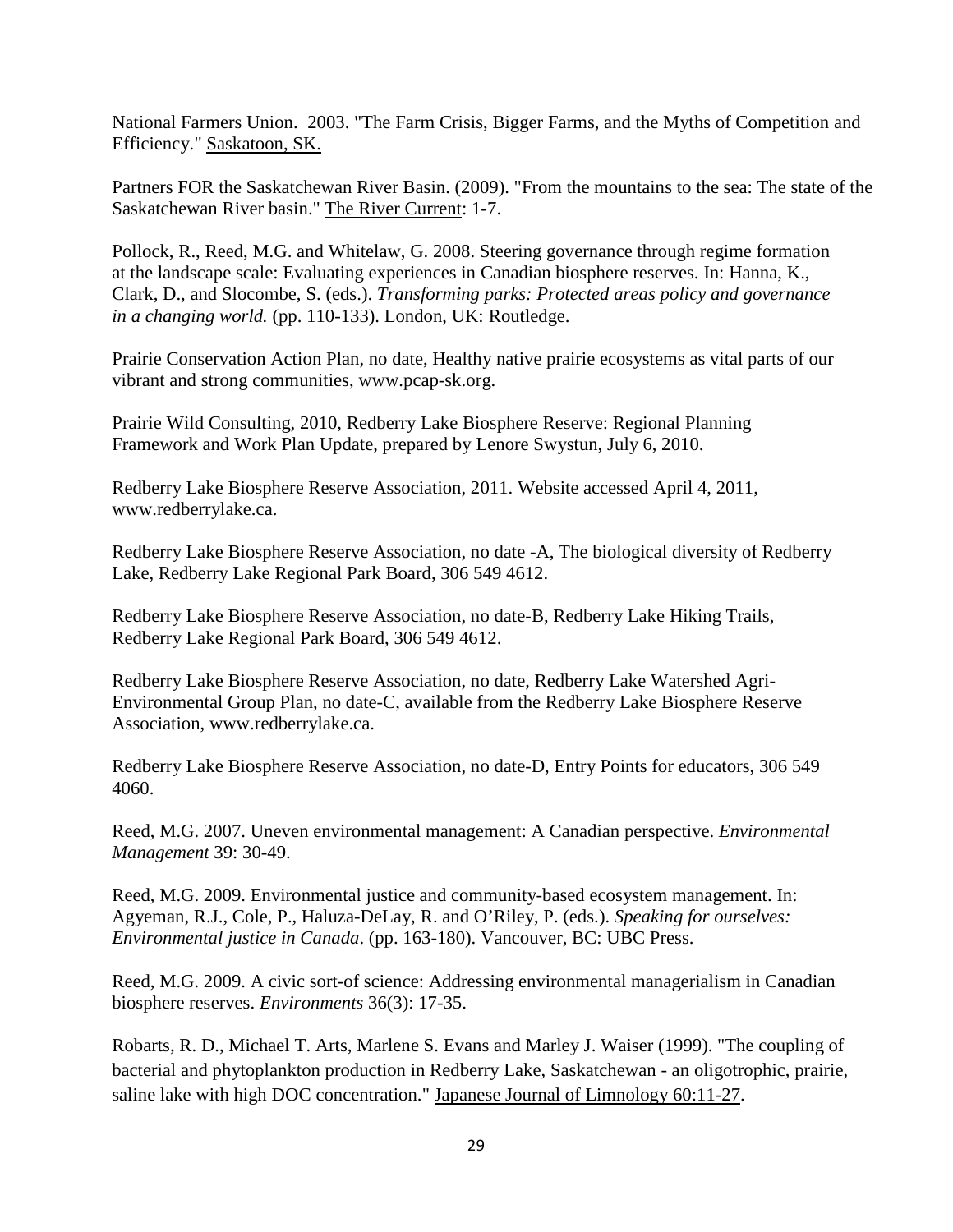Robarts, R. D., Marlene S. Evans and Michael T. Arts (1992). "Light, nutrients and water temperature as determinants of phytoplankton production in two saline, prairie lakes with high sulfate concentrations." Canadian Journal of Fisheries and Aquatic Sciences 49:2281-2290.

Saskatchewan Wildlife Federation, 2011, website accessed April 6, 2011 http://www.swf.sk.ca/7Programs/habitattrust.html.

Sargeant, A. B., Marsha A. Sovada and Terry L. Shaffer (1995). "Seasonal predator removal relative to hatch rate of duck nests in waterfowl production areas." Wildl. Soc. Bull. **23:507-513**.

Schindler, D. W. (2001). "The cumulative effects of climate warming and other human stresses on Canadian freshwaters in the new millenium." Can. J. Fish. Aquat. Sci. 58:18-29.

Sian, S., 2002. Redberry Lake Biosphere Reserve Cooperation Plan, prepared by Inuvialuit Environmental and geotechnical Inc., Calgary, Alberta, Inuvik, NWT., prepared for the Redberry lake Biosphere Reserve Association

Sian S. and P. Kingsmill, 2001. Sustainable Community Development for the Redberry Lake Biosphere Reserve Leading Edge Conference: Focus on the Biosphere Reserve, October 17-19.

Statistics Canada, 2011, 2006 census data, web site accesses April 4, 2011, [Statistics Canada Catalogue,](http://www12.statcan.ca/census-recensement/2006/dp-pd/prof/92-591/index.cfm?Lang=E)  [2007, no. 92-591-XWE. Ottawa. Released March 13 2007,](http://www12.statcan.ca/census-recensement/2006/dp-pd/prof/92-591/index.cfm?Lang=E) www.12.statcan.ca/censusresensement/index-eng.cfn

Stolzenburg, W. (2008). "Where the wild things were: Life, death and ecological wreckage in a land of vanishing predators." Bloomsbury, New York: 291 pp.

Traylor, J. J., Ray T. Alisauskas and F. Patrick Kehoe (2004). "Nesting ecology of white-winged scoters *(Melanitta fusca deglandi)* at Redberry Lake, Saskatchewan." Auk **121**(3): 950-962.

Tumber, V. P., Richard D. Robarts, Michael T. Arts, Marlene S. Evans and Douglas E. Caldwell (1993). "The influence of environmental factors on seasonal changes in bacterial cell volume in two prairie saline lakes." Microbial Ecology 26:9-20.

UNESCO, 1998. Redberry Lake Nomination Application, Parts 1 and 2, www.redberrylake.ca

Waiser, M.J. and R.D. Robarts. 2000. [Changes in composition and reactivity of allochthonous](http://www.jstor.org/pss/2670545)  [dissolved organic matter in a prairie saline lake.](http://www.jstor.org/pss/2670545) *Limnol. Oceanogr*. 45:763-774.

Watershed Awareness Initiative, no date, The Saskatchewan Watershed Awareness Initiative, www.saskpcab.com.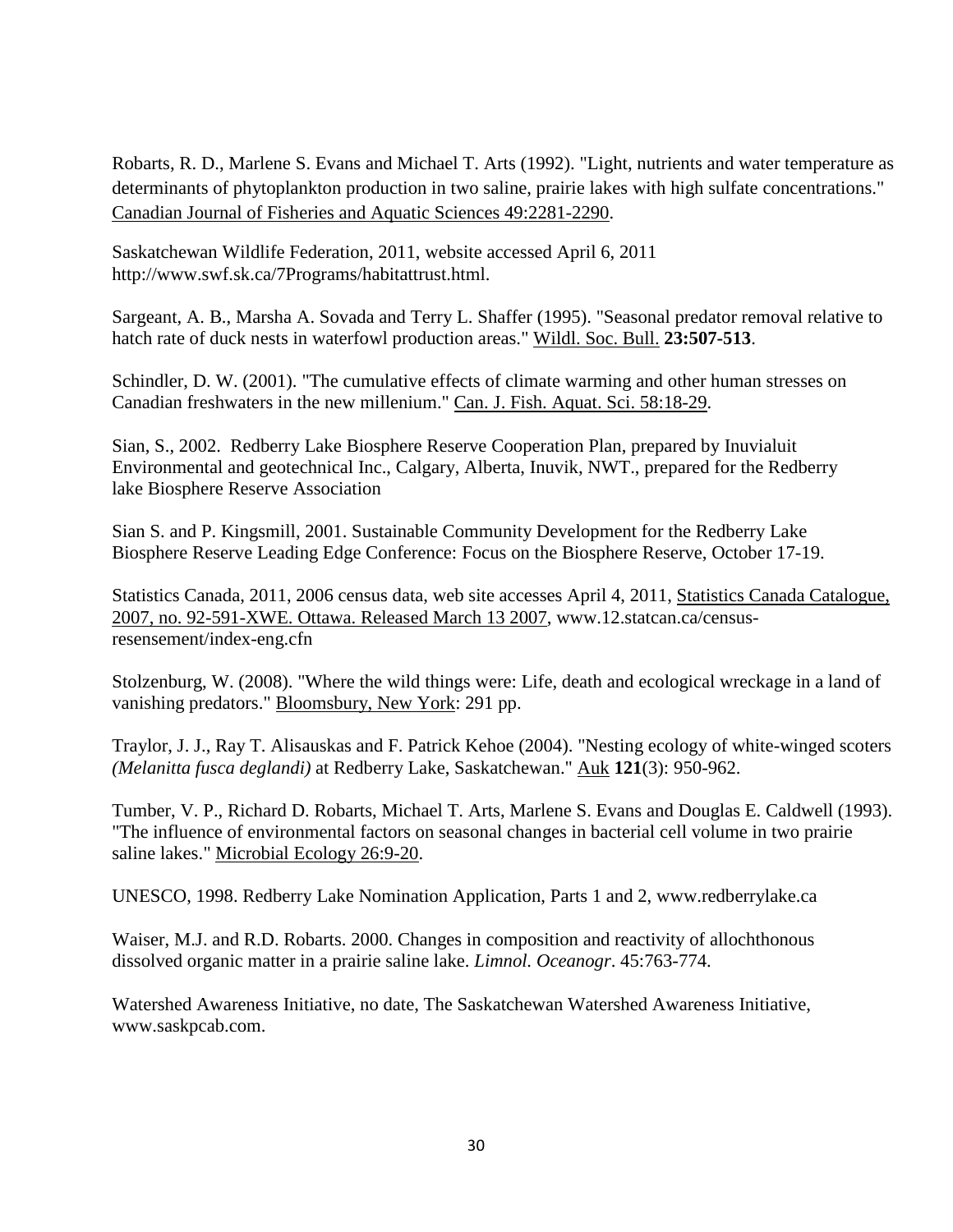Wayland, M., R.T. Alisauskas, D. Kellett, J. Traylor, C. Swoboda, and K. M. E. Neugebauer (2007). "Year-to-year correlations in blood metal levels among individuals of two species of North American sea ducks." Environmental Pollution **150**(329e337): 329-337.

Wayland, M., Kiel L. Drake, Ray T. Alisauskas, Dana K. Kellett, Joshua Traylor, Cindy Swoboda and Katherine Mehl (2008). "Survival rates and blood metal concentrations in two species of free-ranging North American sea ducks." Environmental Toxicology and Chemistry **27**(3): 698-704.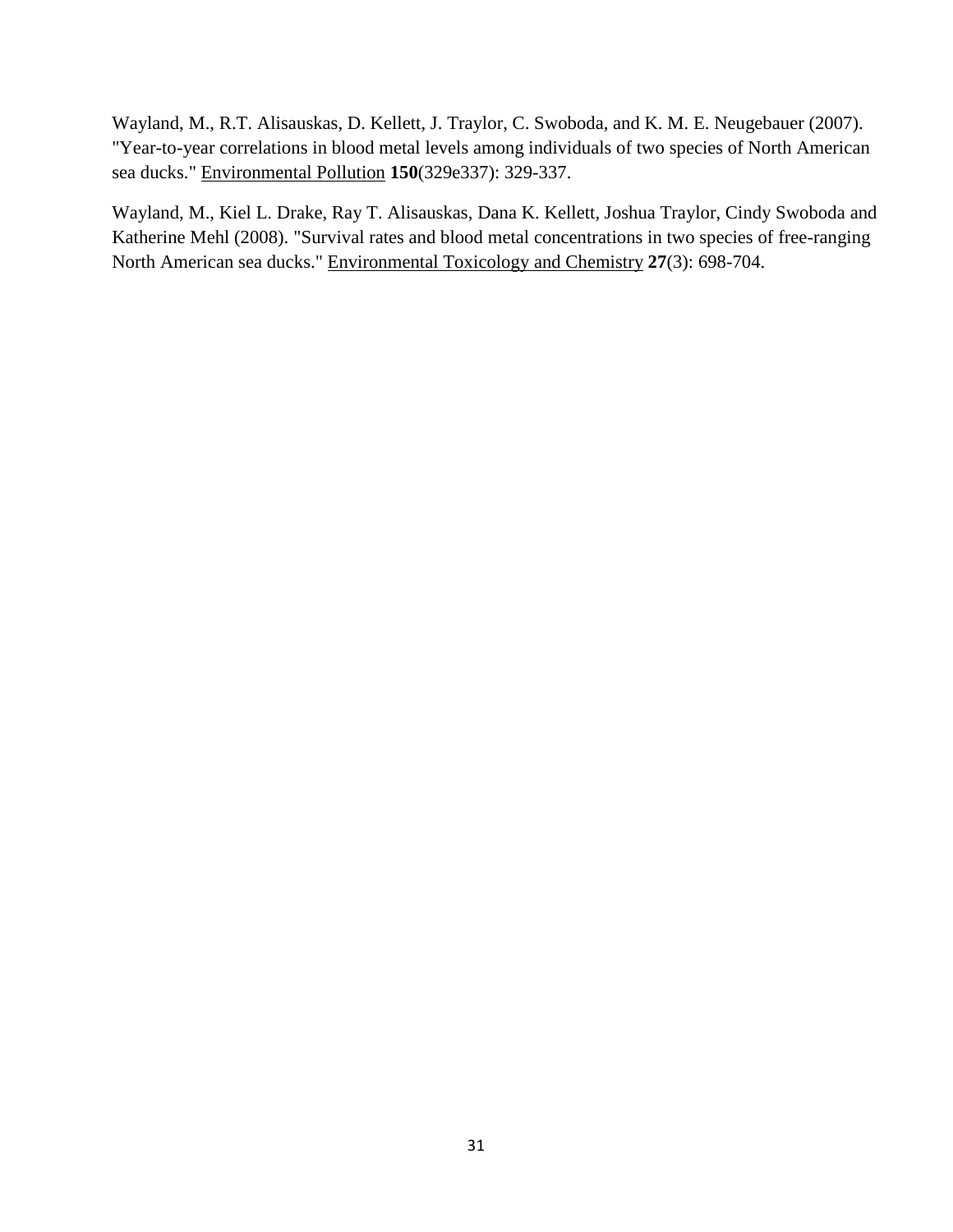# **Appendix 1: Biosphere Reserve Information**

| <b>General Description</b> |                                      | Redberry Lake Biosphere Reserve is situated in the province<br>of Saskatchewan in the south-west of Canada, covering<br>112,200 hectares. The regional landscape is composed of<br>rolling prairie, dotted with seasonal ponds and marshes, along<br>with aspen/shrub groves. The core area is a saline lake with<br>several islands. There are small patches of natural mixed<br>prairie which is very rare in this highly grazed and cultivated<br>part of the prairies.<br>Redberry Lake is an important site for the conservation of<br>several significant species of birds. It provides habitat for<br>nine endangered, threatened, or rare bird species, as well as<br>over 180 other species. Monitoring nesting sites of American<br>White Pelican (Pelecanus eryhthrorhynchos) is one of the<br>research and monitoring activities undertaken in the area.<br>Less than 1000 people live in the area (2006) and most of<br>them are Euro-Canadians, primarily of Ukrainian origin. The<br>primary economic activities in the region are agriculture and<br>livestock raising. Eco-tourism development over the past<br>decades has encouraged new ways of looking at local<br>habitats, and brought new hope to some community<br>enterprises. The expansion of sustainable tourism activities in<br>tandem with wildlife protection is supported by a vast<br>majority of stakeholders, including representatives of the<br>local communities. The protected status of the site prevents<br>tourism from intruding into the delicate areas and allows<br>tourist numbers to be kept at sustainable levels.<br>New sustainable models of agriculture including grazing<br>management in Prairies ecosystems are being adopted and<br>there exists a strong potential to undertake the development<br>of new, sustainable agriculture, livestock, and silviculture<br>products that could be marketed under the 'brand' of the<br>biosphere reserve. There is also a potential for linkages with<br>other biosphere reserves to market the products of sustainable<br>resource use, as well as educating the general public about<br>conservation practices. |
|----------------------------|--------------------------------------|-----------------------------------------------------------------------------------------------------------------------------------------------------------------------------------------------------------------------------------------------------------------------------------------------------------------------------------------------------------------------------------------------------------------------------------------------------------------------------------------------------------------------------------------------------------------------------------------------------------------------------------------------------------------------------------------------------------------------------------------------------------------------------------------------------------------------------------------------------------------------------------------------------------------------------------------------------------------------------------------------------------------------------------------------------------------------------------------------------------------------------------------------------------------------------------------------------------------------------------------------------------------------------------------------------------------------------------------------------------------------------------------------------------------------------------------------------------------------------------------------------------------------------------------------------------------------------------------------------------------------------------------------------------------------------------------------------------------------------------------------------------------------------------------------------------------------------------------------------------------------------------------------------------------------------------------------------------------------------------------------------------------------------------------------------------------------------------------------------------------------------------------------------------------------|
|                            | Major ecosystem type                 | Temperate grassland; saline lake                                                                                                                                                                                                                                                                                                                                                                                                                                                                                                                                                                                                                                                                                                                                                                                                                                                                                                                                                                                                                                                                                                                                                                                                                                                                                                                                                                                                                                                                                                                                                                                                                                                                                                                                                                                                                                                                                                                                                                                                                                                                                                                                      |
|                            | Major habitats &<br>land cover types | Grasslands including typical prairie grasses such as wheat<br>grass (Agropyron spp.), fescue (Festuca spp.), oat grass<br>(Avena barbara), sedges etc.; aspen-shrub forest dominated<br>by aspen (Populus tremuloides) with several shrubs such as<br>Rosa spp., silver willow (Salix alba) and hawthorn (Crataegus<br>spp.); saline lake/rocky islands; farmland cultivated with<br>wheat, and barley; pasture land                                                                                                                                                                                                                                                                                                                                                                                                                                                                                                                                                                                                                                                                                                                                                                                                                                                                                                                                                                                                                                                                                                                                                                                                                                                                                                                                                                                                                                                                                                                                                                                                                                                                                                                                                  |
|                            | Location                             | $52^{\circ}42'$ N; $107^{\circ}10'$ W (centre of core area)                                                                                                                                                                                                                                                                                                                                                                                                                                                                                                                                                                                                                                                                                                                                                                                                                                                                                                                                                                                                                                                                                                                                                                                                                                                                                                                                                                                                                                                                                                                                                                                                                                                                                                                                                                                                                                                                                                                                                                                                                                                                                                           |
|                            | Area (hectares)                      |                                                                                                                                                                                                                                                                                                                                                                                                                                                                                                                                                                                                                                                                                                                                                                                                                                                                                                                                                                                                                                                                                                                                                                                                                                                                                                                                                                                                                                                                                                                                                                                                                                                                                                                                                                                                                                                                                                                                                                                                                                                                                                                                                                       |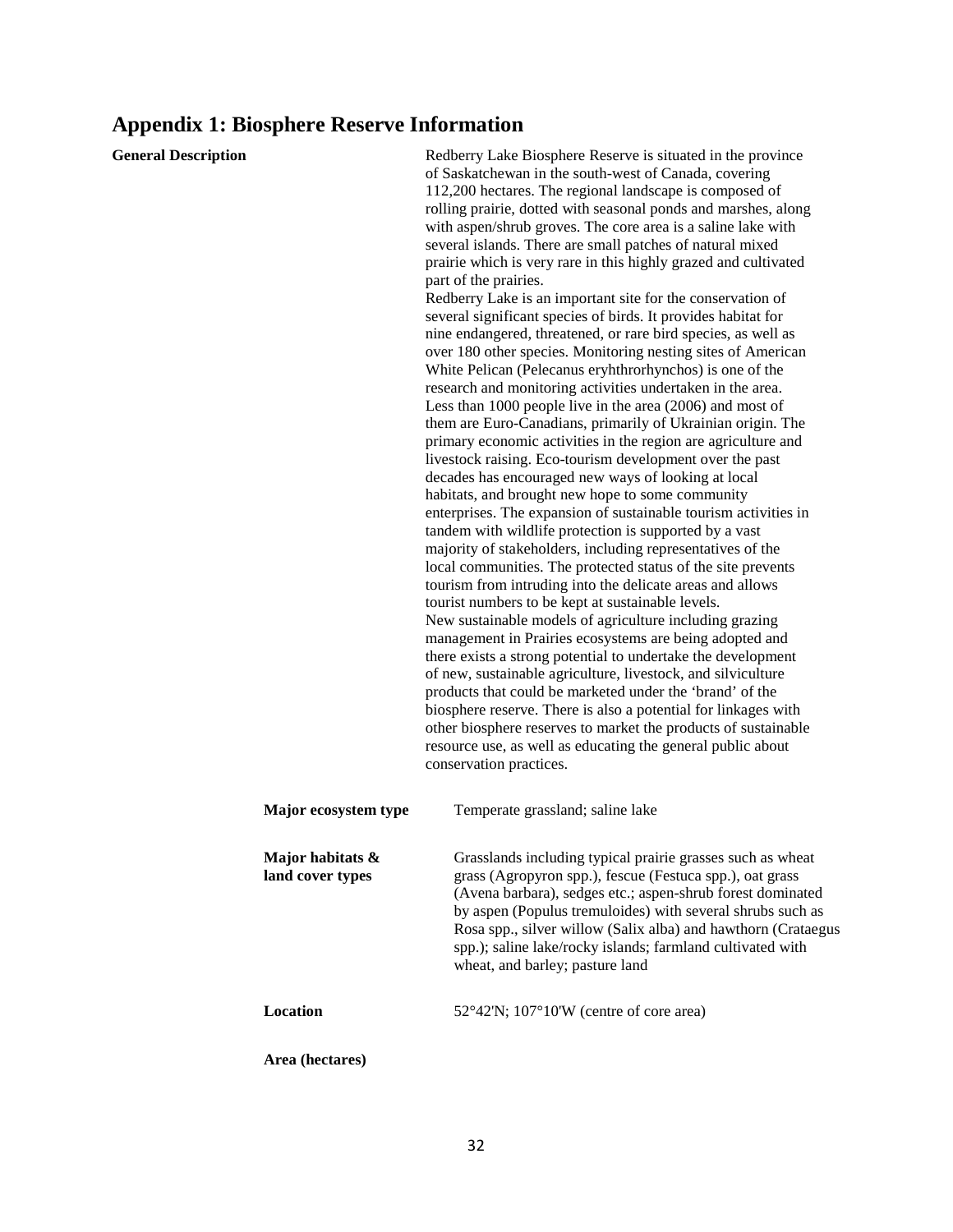| Total                                       | 112,200                                                         |
|---------------------------------------------|-----------------------------------------------------------------|
| Core $area(s)$                              | 5,600                                                           |
| Buffer $zone(s)$                            | 6,300                                                           |
| Transition area $(s)$<br>when given         | 100,300                                                         |
| <b>Altitude</b> (metres above<br>sea level) | $+487$ to $+533$                                                |
| <b>Year designated</b>                      | 2000                                                            |
| <b>Administrative</b><br>authorities        | Redberry Regional Economic Development Authority<br>Corporation |

# Research and monitoring...

| <b>Brief description</b>     | Water quality monitoring of streams leading to the lake<br>Lake limnology, UVB impact measurement<br>Climate change: UV radiation effects and ice phenology (ice-<br>on / ice-off protocols)<br>Pesticide drift analysis<br>Monitoring nesting sites of American White Pelican<br>(Pelecanus<br>erthrorhynchos)<br>Endangered species monitoring<br>Waterfowl research<br>Recreational and tourist visitor impacts<br>Mapping of the different zones of the biosphere reserve |  |  |  |  |
|------------------------------|-------------------------------------------------------------------------------------------------------------------------------------------------------------------------------------------------------------------------------------------------------------------------------------------------------------------------------------------------------------------------------------------------------------------------------------------------------------------------------|--|--|--|--|
| Specific variables           |                                                                                                                                                                                                                                                                                                                                                                                                                                                                               |  |  |  |  |
| <b>Abiotic</b>               | Climate, hydrology, monitoring/methodologies, pollution,<br>pollutants, UV radiation/solar radiation.                                                                                                                                                                                                                                                                                                                                                                         |  |  |  |  |
| <b>Biodiversity</b>          | Birds, freshwater/inland water, methodologies,<br>rare/endangered/threatened species.                                                                                                                                                                                                                                                                                                                                                                                         |  |  |  |  |
| Socio-economic               | Recreation, tourism.                                                                                                                                                                                                                                                                                                                                                                                                                                                          |  |  |  |  |
| <b>Integrated monitoring</b> | Impact and risk studies/Environmental impact, mapping,<br>planning and zoning measures/zonation.                                                                                                                                                                                                                                                                                                                                                                              |  |  |  |  |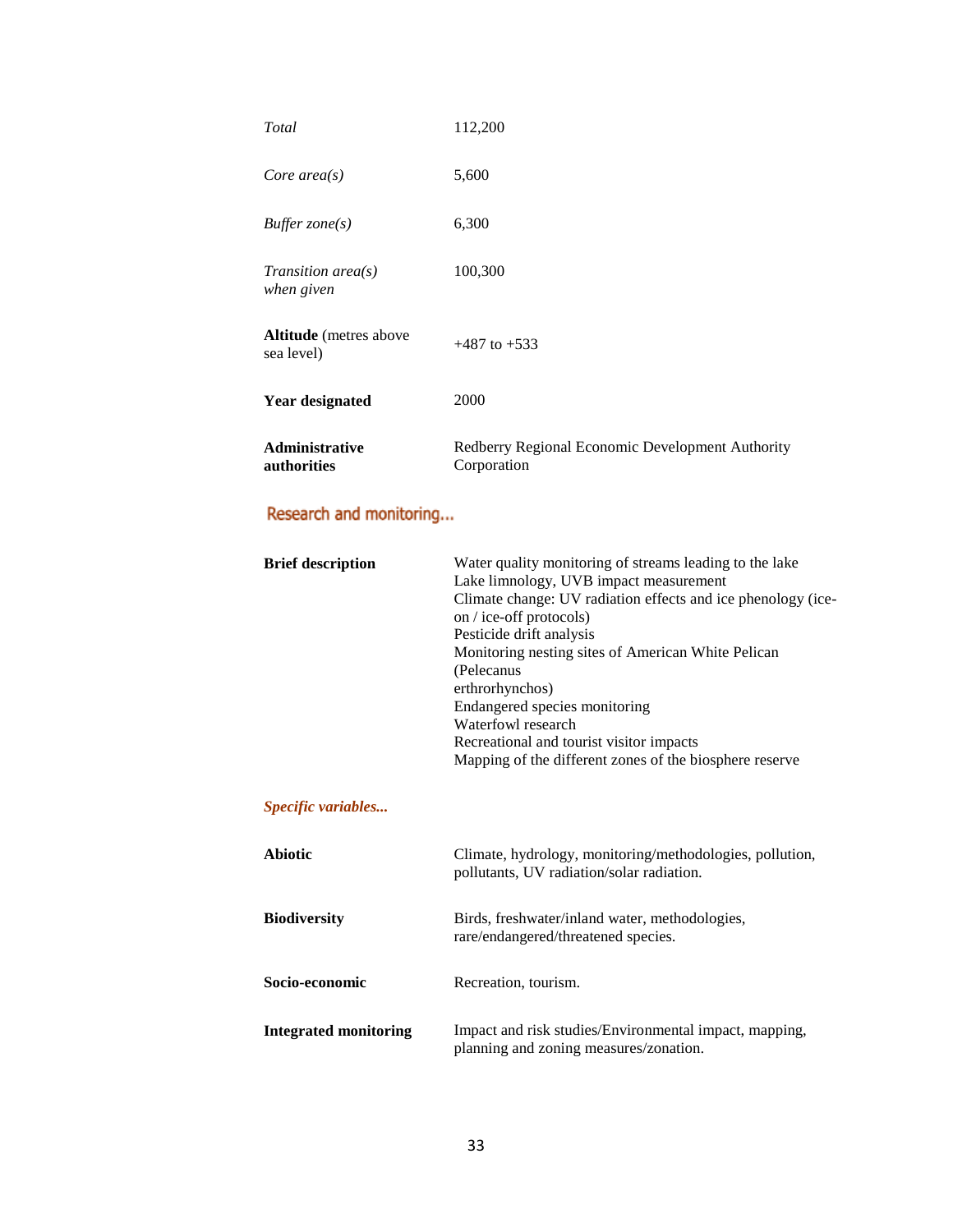# Contact...

| <b>Contact address</b> | John Kindrachuk, Executive Director, Redberry<br>Lake Biosphere Reserve Association |  |  |  |
|------------------------|-------------------------------------------------------------------------------------|--|--|--|
|                        | Box 221<br>S0J 1A0 Hafford, Saskatchewan<br>Canada                                  |  |  |  |
| <b>Telephone</b>       | $(1.306)$ 549 4060                                                                  |  |  |  |
| Fax                    | $(1.306)$ 549 4061                                                                  |  |  |  |
| E-mail                 | coordinator@redberrylake.ca<br>info@redberrylake.ca                                 |  |  |  |
| Web site               | www.redberrylake.ca                                                                 |  |  |  |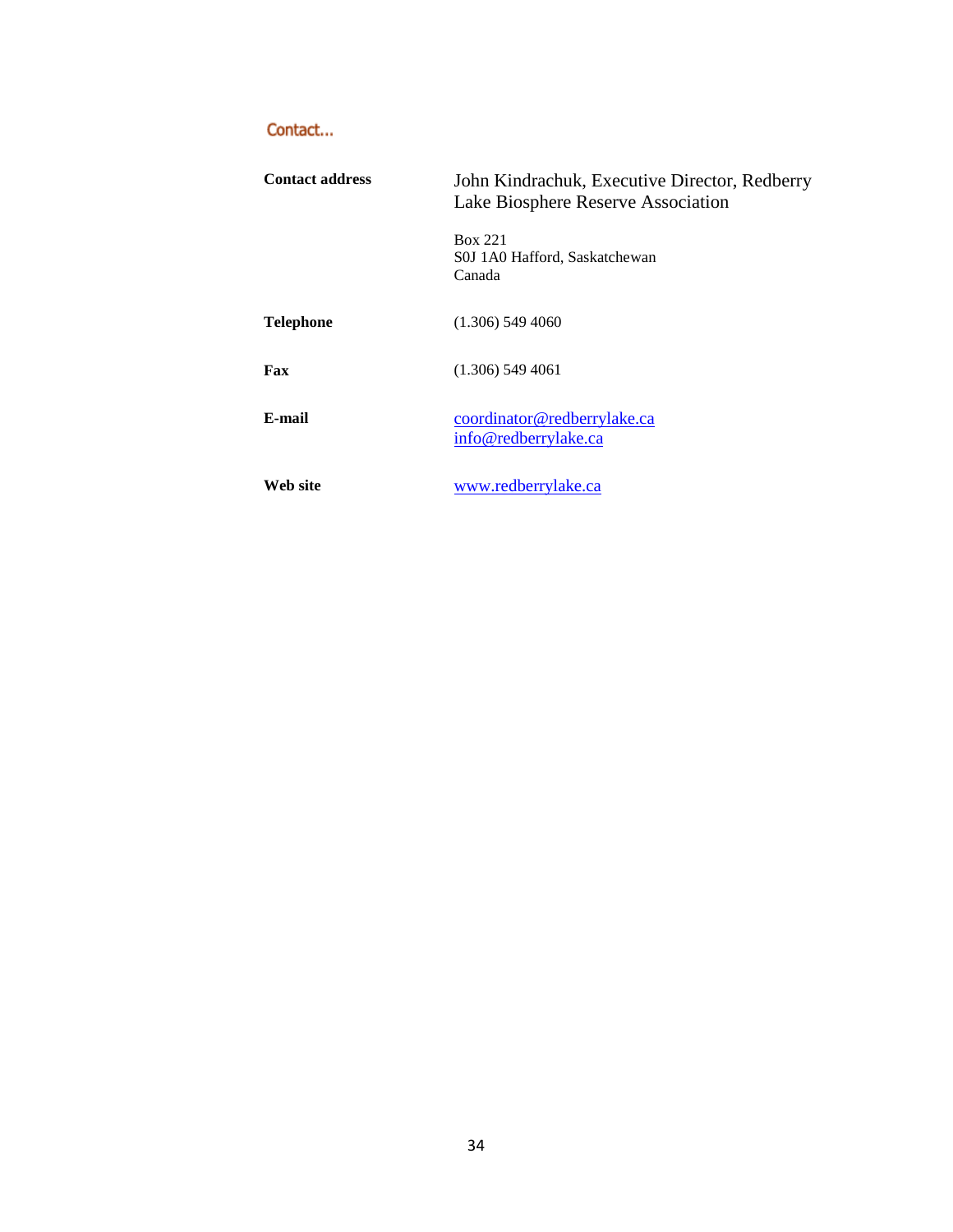Appendix 2 List of Projects Undertaken in Redberry Lake Biosphere Reserve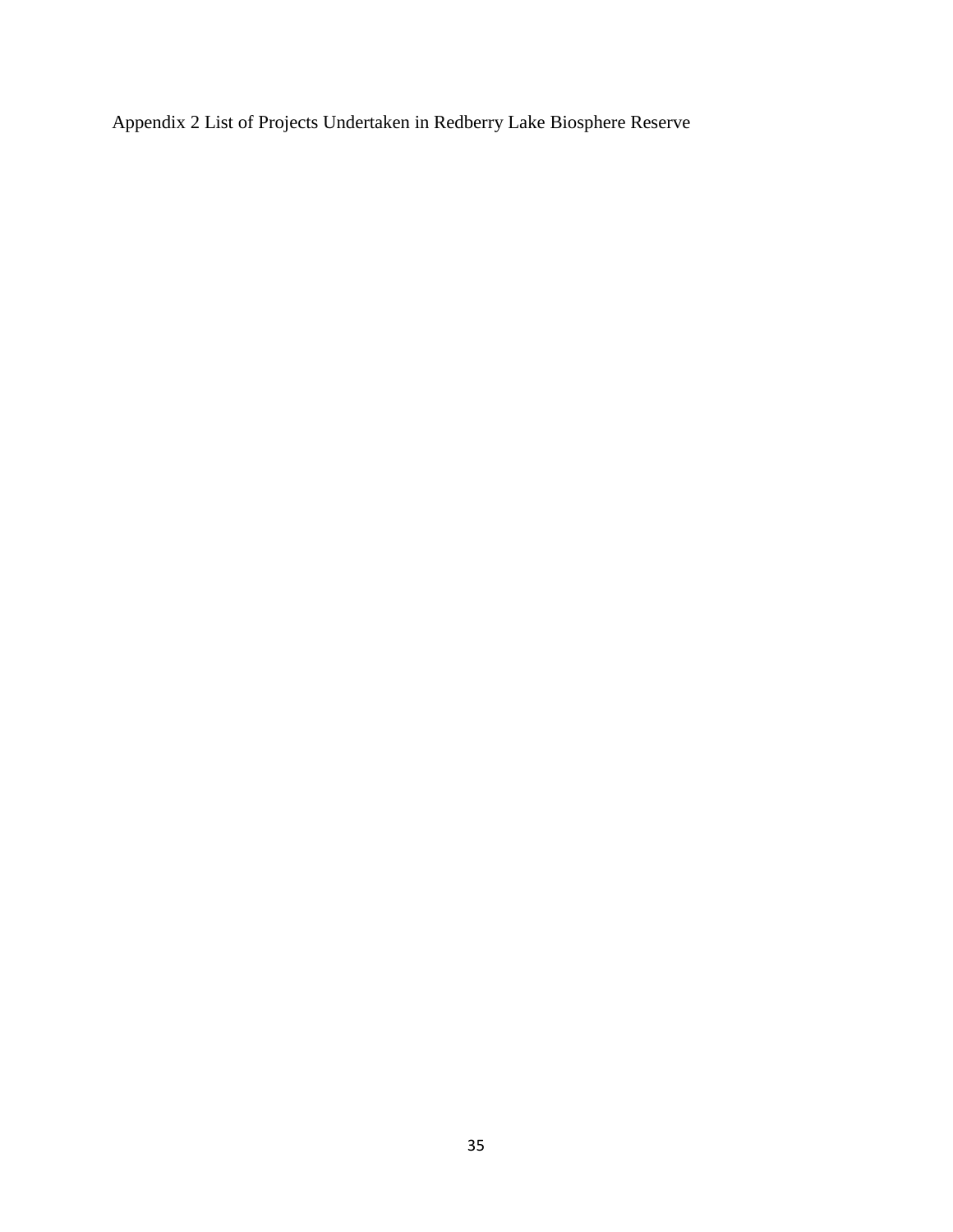| <b>Initiative/Proiect Name</b>                                                                                        | Participants                                                                                                                                                                                                       | <b>Organization</b>                                                                                                            | <b>Date/Duration</b>                                                | Activities/Outcome                                                                                                                       | <b>Note</b>                                                                                                                                                                                                                                                                                                                                                                                                                                                                                                                     |
|-----------------------------------------------------------------------------------------------------------------------|--------------------------------------------------------------------------------------------------------------------------------------------------------------------------------------------------------------------|--------------------------------------------------------------------------------------------------------------------------------|---------------------------------------------------------------------|------------------------------------------------------------------------------------------------------------------------------------------|---------------------------------------------------------------------------------------------------------------------------------------------------------------------------------------------------------------------------------------------------------------------------------------------------------------------------------------------------------------------------------------------------------------------------------------------------------------------------------------------------------------------------------|
| available                                                                                                             |                                                                                                                                                                                                                    |                                                                                                                                |                                                                     |                                                                                                                                          |                                                                                                                                                                                                                                                                                                                                                                                                                                                                                                                                 |
| <b>Regional Planning</b>                                                                                              | Lenore Swystun                                                                                                                                                                                                     | <b>Prairie Wild Consulting</b>                                                                                                 | 2011                                                                | Research: developing indicators and<br>targets for land use, recreation, heritage,<br>green space, facilities, and env-al<br>stewardship | Response to potential future oil and gas<br>exploration and extraction in the region                                                                                                                                                                                                                                                                                                                                                                                                                                            |
| Saskatchewan Watershed Awareness<br>Initiative (2010)                                                                 | Gord, Vaadeland - watershed<br>awareness advisor                                                                                                                                                                   | Provincial Council of Agriculture Boards - non-2010<br>profit agriculture organization that focuses on<br>agriculture programs |                                                                     |                                                                                                                                          | Awareness about the importance of the<br>watershed, and that activities on the farm may<br>impact the watershed and yourself by actions<br>of others within the watershed                                                                                                                                                                                                                                                                                                                                                       |
| Redberry Watershed Agri-Environmental<br>Group Plan (AEGP) and Canada-<br>Saskatchewan Farm Stewardship<br>Program*** | 6 RMs (4 are part of the BR; 2 are<br>neighbouring);<br>Saskatchewan Watershed Authority;<br>Ducks Unlimited Canada;<br>PFRA;<br>Dave O'Bertos                                                                     | <b>RLBR</b> Association                                                                                                        | AEGP: since<br>2006?<br><b>CSFSP: April</b><br>2011 - March<br>2012 | Watershed assessment;<br>Community outreach: CSFSP                                                                                       | CSFSP: The program is designed to help<br>Saskatchewan producers address on-farm<br>environmental risk.<br>The idea of the project is to create<br>awareness, and the benefits<br>of reducing the risks of Agri-Environmental<br>issues concerning soil, water, air and<br>biodiversity.<br>The CSFSP provides eligible Saskatchewan<br>producers with financial assistance to<br>implement beneficial management practices<br>(BMP) to help maintain or improve the quality<br>of soil, water, air or biodiversity resources.  |
| Land and Infrastructure Resiliency<br><b>Assessment Project (LIRA)</b>                                                | John Kindrachuk<br>Cameron Kayter<br>steering committee: SARM, ministry of<br>municipal affairs, ministry of highways,<br>SWA (Sask Watershed Authority), SAW<br>(Sask Association of Watershed)<br>Lenore Swystun | The Agri-Environment Services Branch<br>North West Enterprise Region (NWER)                                                    | 2010                                                                | evaluate climate change on rainfall<br>events                                                                                            | LIRA methodology is used to assess the<br>landscape to determine whether current<br>infrastructure will be able to withstand<br>extreme weather events such as heavy<br>precipitation.<br>LIRA is a tool that can help communities<br>mitigate potential damages associated with<br>such events.<br>LIRA is a five phase process that is being<br>used to transition the methodology from<br>research to operational status. It is<br>anticipated that Phase 4 will start in Jan.2011,<br>subject to availability of resources. |
| Saskatchewan Wildlife Federation's<br>Habitat Trust Lands program                                                     |                                                                                                                                                                                                                    |                                                                                                                                |                                                                     |                                                                                                                                          | Lands provide habitat for wildlife and access<br>to local residents and visitors for recreation<br>*Grazing in order to increase biodiversity                                                                                                                                                                                                                                                                                                                                                                                   |
| Provision of a dense cover for waterfowl in                                                                           |                                                                                                                                                                                                                    | <b>Ducks Unlimited</b>                                                                                                         |                                                                     | Habitat management                                                                                                                       |                                                                                                                                                                                                                                                                                                                                                                                                                                                                                                                                 |
| the watershed<br>Water level studies                                                                                  |                                                                                                                                                                                                                    | Saskatchewan Watershed Authority                                                                                               | since 1965                                                          | Monitoring                                                                                                                               | Water level have been changing all the time,                                                                                                                                                                                                                                                                                                                                                                                                                                                                                    |
|                                                                                                                       |                                                                                                                                                                                                                    | SaskWater<br>The Redberry Pelican Project                                                                                      |                                                                     |                                                                                                                                          | since 2004 has been rising                                                                                                                                                                                                                                                                                                                                                                                                                                                                                                      |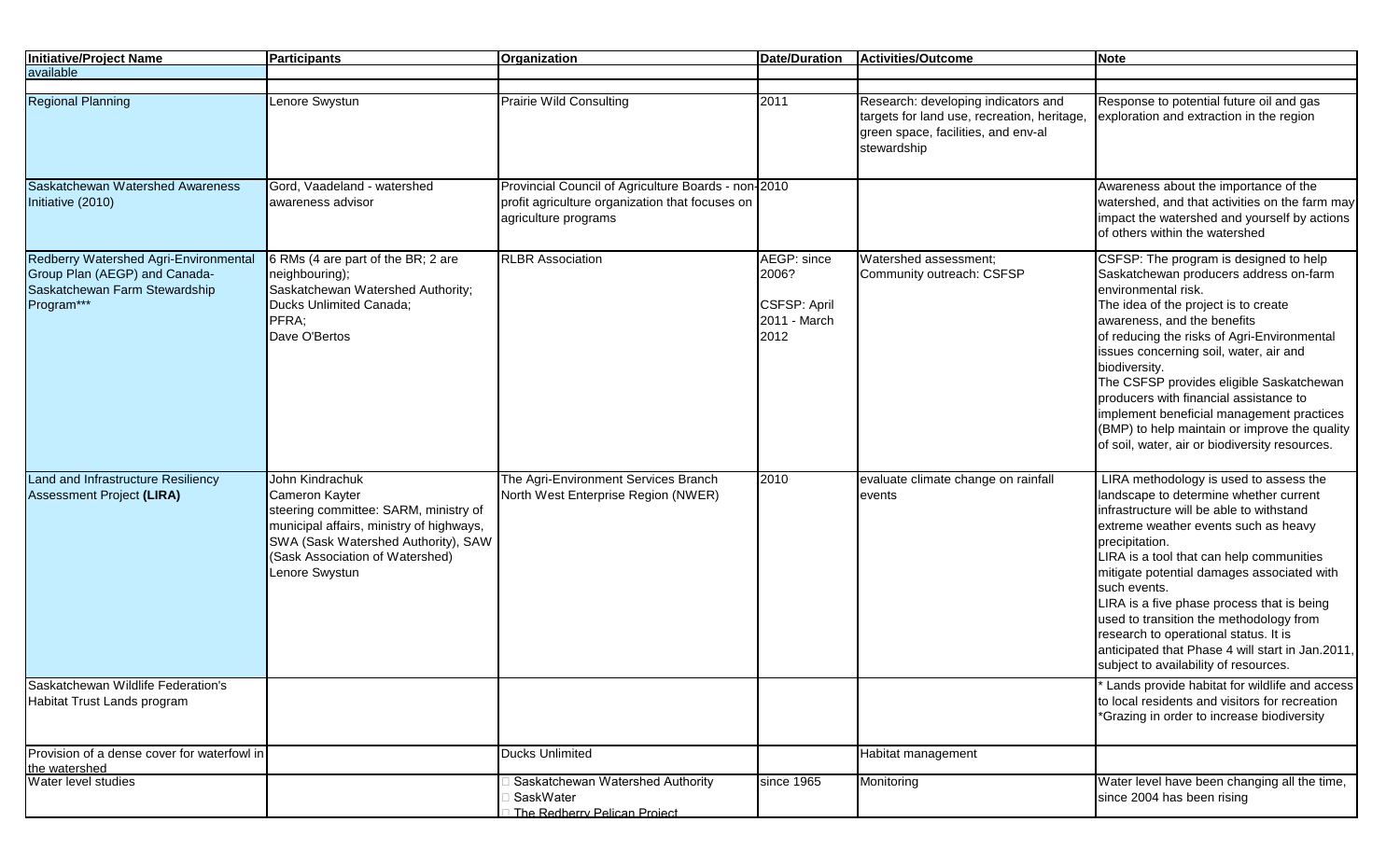| The chemistry of Redberry Lake's water            | Joe Schumtz                                                                                                                                                                                                                                                                                                                              | U of S                                                                                    |                             | Research                                                                                                                 | Surface runoff and below ground aquifers                                                                                                                                                                            |
|---------------------------------------------------|------------------------------------------------------------------------------------------------------------------------------------------------------------------------------------------------------------------------------------------------------------------------------------------------------------------------------------------|-------------------------------------------------------------------------------------------|-----------------------------|--------------------------------------------------------------------------------------------------------------------------|---------------------------------------------------------------------------------------------------------------------------------------------------------------------------------------------------------------------|
| Studies of white-winged scoters***                | Alisauskas, Ray (Environment Canada<br>and UofS)<br>Kehoe, Pat(Duck Unlimited)<br>Traylor, Joshua (U of S)<br>Kellett, Dana (Environment Canada)<br>Swoboda, Cindy (Environment Canada)<br>Kindrachuk, John (RLBR)(discussed<br>challenges)                                                                                              | <b>Ducks Unlimited</b><br><b>Environment Canada</b><br>U of S<br><b>RLBR</b>              | since 2000                  | examining nesting ecology<br>brood rearing<br>heavy metal contamination in the<br>duck's bloodstream<br>predator control | <b>Supporting Organizations:</b><br><b>Ducks Unlimited Canada</b><br><b>Environment Canada</b><br>Institute for Wetlands and Waterfowl<br>Research<br>Redberry Lake Biosphere Reserve<br>University of Saskatchewan |
| Bacteria in Redberry Lake                         | Tumber, V.P.<br>Robarts, Richard D.<br>Arts, Michael T.<br>Evans, Marlene S.<br>Caldwell, Douglas E.                                                                                                                                                                                                                                     |                                                                                           | 1993                        | Research                                                                                                                 |                                                                                                                                                                                                                     |
| North American Waterfowl Management               |                                                                                                                                                                                                                                                                                                                                          |                                                                                           |                             |                                                                                                                          |                                                                                                                                                                                                                     |
| Plan<br>IBA                                       | Joe Schmutz<br>Assistance: IBA program participants;<br>Nature Saskatchewan; Bird Studies<br>Canada<br>Funding partners: Wildlife Habitat<br>Canada; Canadian Adaptation and Rural<br>Development Saskatchewan (CARDS);<br>the U of S; Saskatchewan Environment<br>and Resource Management (SERM);<br>the Canadian Millenium Partnership | Nature Saskatchewan<br><b>RLBR</b>                                                        | Dec-99                      |                                                                                                                          |                                                                                                                                                                                                                     |
| Ground water chemical analysis                    |                                                                                                                                                                                                                                                                                                                                          | National Water Research Institute<br>SaskWater                                            | 1988                        |                                                                                                                          |                                                                                                                                                                                                                     |
| Data on the limnology of the lake (papers)        |                                                                                                                                                                                                                                                                                                                                          | <b>Environment Canada</b><br>National Water Research Institute<br>$U$ of $S$              | 1941-1986                   |                                                                                                                          | 24 published papers                                                                                                                                                                                                 |
| <b>Salinity levels</b>                            |                                                                                                                                                                                                                                                                                                                                          | <b>Environment Canada</b><br>National Water Research Institute<br>$1$ U of S              | 1926-1986                   | Monitoring                                                                                                               |                                                                                                                                                                                                                     |
| Chemical and physical properties of RBL           | Bowen and Sachs (2008)<br>Waiser and Roberts (2000)                                                                                                                                                                                                                                                                                      |                                                                                           | 2008 and 2000               | Research                                                                                                                 |                                                                                                                                                                                                                     |
| American White Pelican nest counts and<br>banding |                                                                                                                                                                                                                                                                                                                                          | The Canadian Wildlife Service                                                             | 1951-yearly                 | Monitoring                                                                                                               |                                                                                                                                                                                                                     |
| Fish stocking history and results study           |                                                                                                                                                                                                                                                                                                                                          | Saskatchewan Environment and Resource<br>Management                                       | 1971                        |                                                                                                                          |                                                                                                                                                                                                                     |
| Double crested cormorant banding study            | <b>Stuart Houston</b>                                                                                                                                                                                                                                                                                                                    |                                                                                           | 1971                        |                                                                                                                          |                                                                                                                                                                                                                     |
| Piping plover nest survey                         | John, Kindrachuk                                                                                                                                                                                                                                                                                                                         | Saskatchewan Environment and Resource<br>Management<br><b>RLBR</b>                        | since 1984 every<br>5 years |                                                                                                                          |                                                                                                                                                                                                                     |
| Joint federal/provincial wildlife survey          |                                                                                                                                                                                                                                                                                                                                          | Saskatchewan Environment and Resource 1986<br>Management<br>The Canadian Wildlife Service |                             |                                                                                                                          |                                                                                                                                                                                                                     |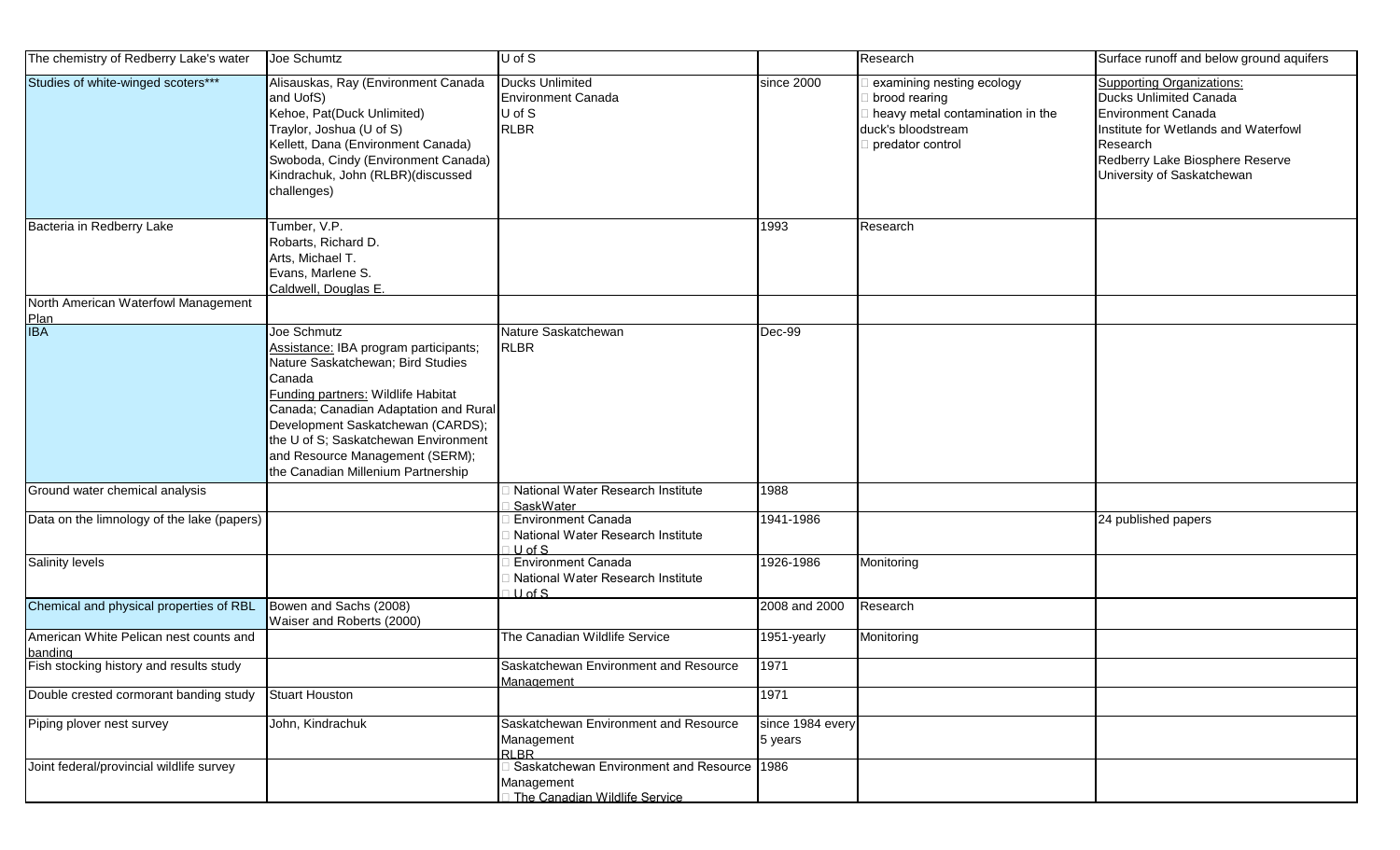| Inventory of birds and wildlife habitats at<br>Redberry                                                          |                                                                                                                                                                                                                                                                                                                                                                                                                                         | Saskatchewan Environment and Resource 1986<br>Management                         |                                |                                                                                                                            |                                                                                                                                                   |
|------------------------------------------------------------------------------------------------------------------|-----------------------------------------------------------------------------------------------------------------------------------------------------------------------------------------------------------------------------------------------------------------------------------------------------------------------------------------------------------------------------------------------------------------------------------------|----------------------------------------------------------------------------------|--------------------------------|----------------------------------------------------------------------------------------------------------------------------|---------------------------------------------------------------------------------------------------------------------------------------------------|
| Nest counts                                                                                                      |                                                                                                                                                                                                                                                                                                                                                                                                                                         | □ The Canadian Wildlife Service<br>The Canadian Wildlife Service                 | 1987 - present                 |                                                                                                                            |                                                                                                                                                   |
| Studies of white-winged scoters                                                                                  |                                                                                                                                                                                                                                                                                                                                                                                                                                         | The Canadian Wildlife Service<br><b>Ducks Unlimited</b>                          | 1998 started<br>again<br>1980s |                                                                                                                            |                                                                                                                                                   |
| Ice-on/Ice-off dates                                                                                             |                                                                                                                                                                                                                                                                                                                                                                                                                                         | The Redberry Pelican Project Foundation<br>initial society developed ecotourism) | 1947-1998                      |                                                                                                                            |                                                                                                                                                   |
| Aspen Regional Economic Association<br>monograph                                                                 |                                                                                                                                                                                                                                                                                                                                                                                                                                         |                                                                                  | 1996                           |                                                                                                                            | Available through the Redberry Pelican<br><b>Project Foundation</b>                                                                               |
| <b>Community Vision (Cooperation Plan)</b>                                                                       | <b>Sherry Sian</b>                                                                                                                                                                                                                                                                                                                                                                                                                      | nuvialuit Environment & Geotechnical Inc.                                        | 2002                           |                                                                                                                            | Sian S., Redberry Lake Biosphere Reserve, A<br>Community□s Plan for Sustainability, 2001.                                                         |
| Introduction to an Inventory of the<br><b>Ecological Services Provided by Ranchers</b><br>and Farmers in RLBR    | Bonnel and Garrigou                                                                                                                                                                                                                                                                                                                                                                                                                     | Ecole Nationale du Génie Rural                                                   | 2002                           |                                                                                                                            | This large project is one of the medium term<br>strategic actions outlined in the Community <sup>[5]</sup><br>Plan for Sustainability (Sian 2001) |
| Community Capacity***                                                                                            | Mendis-Millard and Reed<br>Local residents                                                                                                                                                                                                                                                                                                                                                                                              | U of S                                                                           | 2007                           | Thesis; Paper;                                                                                                             |                                                                                                                                                   |
| <b>Environmental Management</b>                                                                                  | Reed                                                                                                                                                                                                                                                                                                                                                                                                                                    | U of S                                                                           | 2007                           | Paper                                                                                                                      |                                                                                                                                                   |
| Cultural landscape studies                                                                                       | Everts                                                                                                                                                                                                                                                                                                                                                                                                                                  |                                                                                  | 2008                           |                                                                                                                            |                                                                                                                                                   |
| Water quality of streams leading into the<br><u>lake</u>                                                         |                                                                                                                                                                                                                                                                                                                                                                                                                                         | The Redberry Pelican Project Foundation                                          | Ongoing                        | Monitoring                                                                                                                 | Foundation was prior to the designation                                                                                                           |
| <b>Hydrology testing</b>                                                                                         |                                                                                                                                                                                                                                                                                                                                                                                                                                         | National Water Research Institute                                                | Ongoing                        |                                                                                                                            |                                                                                                                                                   |
| Bathymetry of Redberry Lake                                                                                      |                                                                                                                                                                                                                                                                                                                                                                                                                                         | The Redberry Pelican Project Foundation                                          | 1999                           |                                                                                                                            |                                                                                                                                                   |
| Geology/geomorphology of transition and<br>buffer zones                                                          |                                                                                                                                                                                                                                                                                                                                                                                                                                         | The Redberry Pelican Project Foundation                                          | 1999                           | Collection and organization of data                                                                                        |                                                                                                                                                   |
| Sediment profile and analysis of Redberry<br>Lake                                                                |                                                                                                                                                                                                                                                                                                                                                                                                                                         | National Water Research Institute                                                | 1999                           |                                                                                                                            |                                                                                                                                                   |
| Research projects for students (6 credit<br>project)                                                             | <b>SENS</b>                                                                                                                                                                                                                                                                                                                                                                                                                             | U of S                                                                           | 2011- present                  | Field work                                                                                                                 |                                                                                                                                                   |
| <b>ASPnet (UNESCO's Associated Schools</b><br>Project Network)                                                   | Hafford, Saskatchewan<br>Diane Hawrysh                                                                                                                                                                                                                                                                                                                                                                                                  |                                                                                  |                                |                                                                                                                            |                                                                                                                                                   |
| <b>Building Linkages between Canadian</b><br><b>UNESCO Associated Schools and</b><br>Canadian Biosphere Reserves | <b>Committee Members:</b><br>Diane Hawrysh (committee chair)<br>Redberry Lake Biosphere Reserve, HCS<br>ASPnet<br>Valerie Pankratz Riding Mountain<br><b>Biosphere Reserve</b><br>Elizabeth Burrows Bruce Peninsula<br><b>District School ASPnet</b><br>Louise Johnstone Bruce Peninsula<br><b>Biosphere Reserve Association</b><br>- NicoleO'Bomsawin Abenake Lac St.<br>Pierre Biosphere reserve<br>Davie Febelby Lockeport NS ASDnet |                                                                                  | 7-May-10                       | Developed an action plan to build better<br>linkages between Canadian ASPnet<br>Schools and Canadian Biosphere<br>Reserves |                                                                                                                                                   |